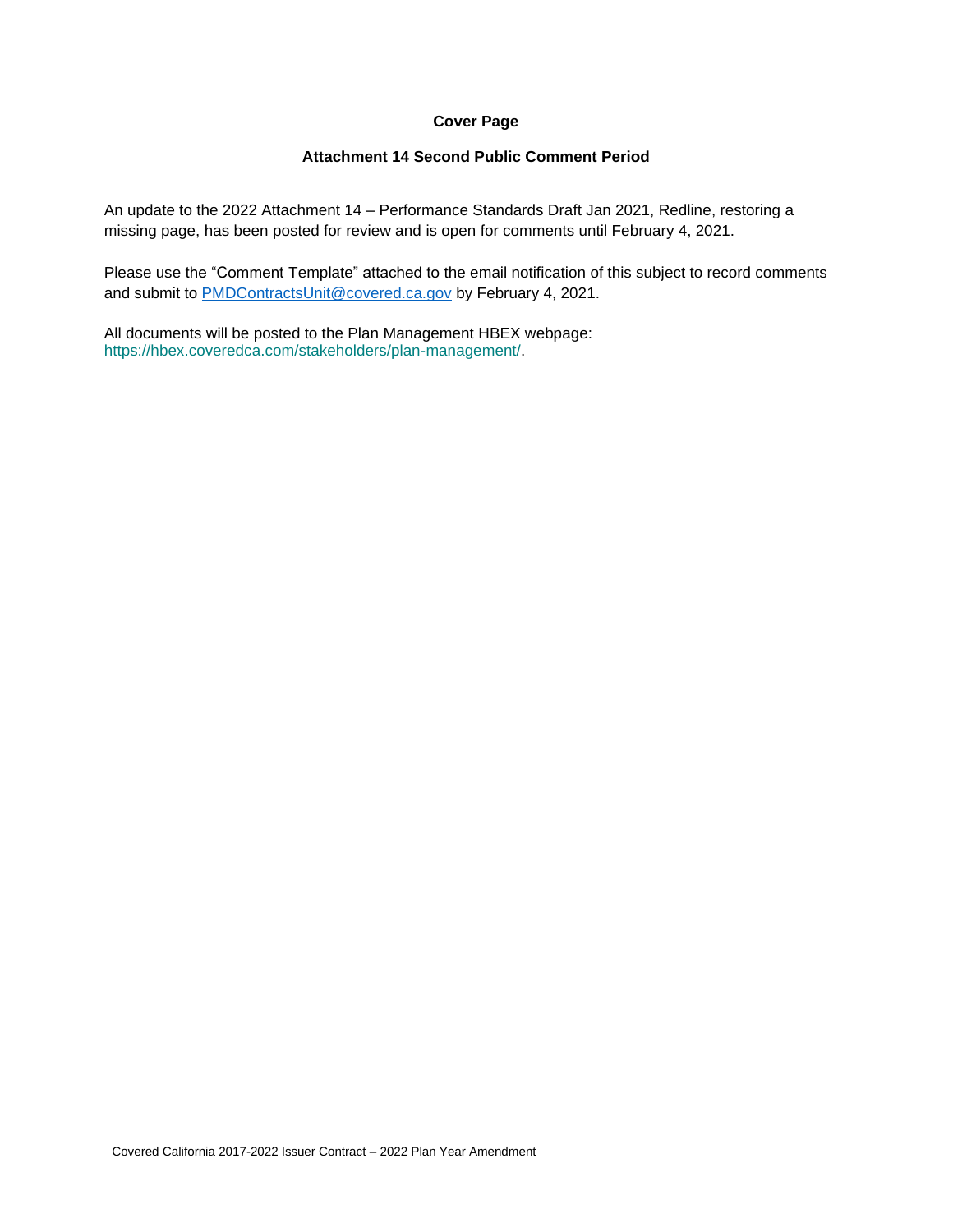#### **Attachment 14. Performance Standards**

During the term of this Agreement, Contractor shall meet or exceed the Performance Standards identified in this Attachment. For those Performance Standards with Penalties, Contractor shall be responsible for payment of penalties for that may be assessed by Covered California with respect to Contractor's failure to meet or exceed the Performance Standards in accordance with the terms set forth inat Section 6.1 of the Agreement and in this Attachment 14. Contractor shall submit the data required by the Performance Standards by the date specified by Covered California. Some of the data required applies to a window of time. Some of the data represents a point in time. This measurement timing is described in more detail in the sections within this attachment.

Contractor shall monitor and track its performance each month against the Performance Standards and provide Covered California with a detailed Monthly Performance Report in a mutually-agreeable format. Contractor must report on Covered California business only and report Contractor's Enrollees in Covered California for the Individual Exchange separate from Contractor's Enrollees in Covered California for Small Business. Except as otherwise specified below in the Performance Standards Table, the reporting period for each Performance Standard shall be one calendar month. All references to days shall be calendar days and references to time of day shall be to Pacific Standard Time.

If Contractor fails to meet any Performance Standard in any calendar month (whether or not the failure is excused), Covered California may request and Contractor shall (a) investigate and report on the root cause of the problem; (b) develop a corrective action plan (where applicable); (c) to the extent within Contractor's control, remedy the cause of the performance failure and resume meeting the affected Performance Standards; (d) implement and notify Covered California of measures taken by Contractor to prevent recurrences, if the performance failure is otherwise likely to recur; and (e) make written recommendations to Covered California for improvements in Contractor's procedures.

As specified below, certain Performance Standards are subject to penalties. The assessment of penalties by Covered California shall be determined on an annual basis in accordance with the computation methodology set forth in this Attachment. The total amount at risk with respect to Contractor's failure to comply with the Performance Standards is equal to ten percent (10%), and may not exceed ten percent (10%), of the total Participation Fee paid by Contractor that is payable to Covered California in accordance with the terms set forth in Section 5.1.3 of the Agreement for the Individual Market (At-Risk Amount). Penalties will be determined on an annual basis at the end of each calendar year, based on Contractor's final year-end data for each Performance Standard. Additionally, T-the amount of Contractor's penalty shall will be offset reduced by any credit Contractor receives that is provided in the event that Contractor exceeds a Performance Standard in a separate category or if Covered California fails to meet its Performance Standards as described below. Credits from one category may be used to offset penalties in that category, or applied to offset penalties assessed in another category.

Covered California must also comply with the Performance Standards as described in Group 4. In the event that Covered California does not satisfy a Performance Standard, based on the final calendar year-end data, Covered California shall provide credits to Contractor which will be applied to any penalties accrued to Contractor. Such credits may reduce up to fifteen percent (15%) of Contractor's performance penalties that may be assessed. In no event shall the total credits to Contractor exceed the total amount of the performance penalty owed to Covered California by Contractor.

Covered California 2017 -2021 2022 Individual Market QHP Issuer Contract – 2021 2022 Plan Year Amendment Attachment 14-1Version as of 1-11-2021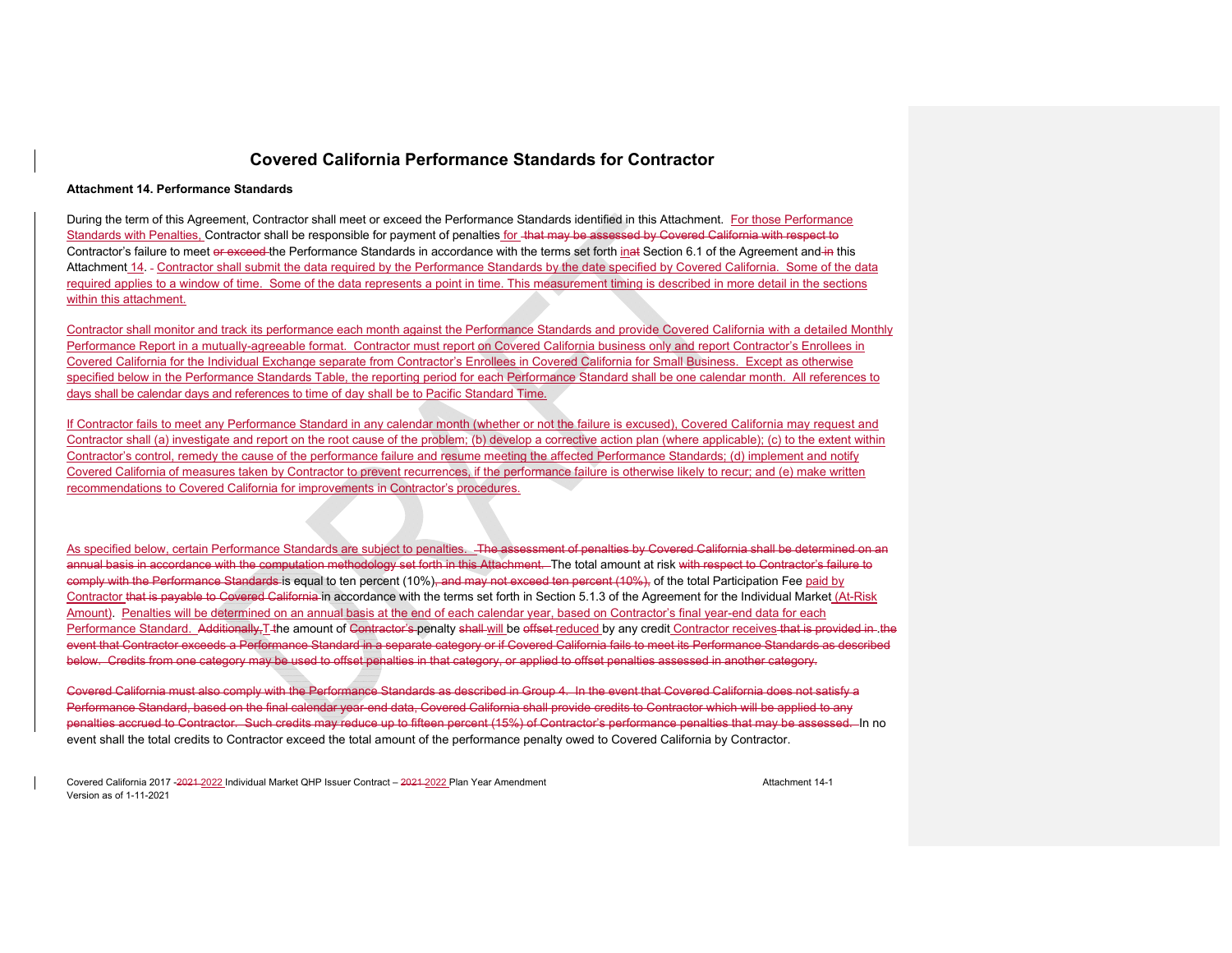Covered California will calculate penalties and creditsat the end of each calendar year, based on Contractor's final year-end data for each performance standard. beginning with Group 1 and 2and Covered California's final year-end data for Group 4. Covered California will provide the Contractor an 's calculations will be provided to Contractor through the Initial Contractor Performance Standard Evaluation Report, covering Groups 1, 2, and 4lpreliminary year end data available, which Covered California will send to Contractor for review no later than February 28<sup>th</sup> of the following calendar year.

Contractor shall submit the data required by the Performance Standards for Group 3, by the date specified by Covered California. Some of the data required applies to a window of time. Some of the data represents a point in time. This measurement timing is described in more detail in the "Covered California Performance Standards for Contractor" tables within this attachment.

When the results of Group 3the Performance Standards are received by Covered California, Contractor's final results will beare calculated, - Covered California will then provide Contractor with a Final Contractor Performance Standard Evaluation Report, along with an invoice, within 60 calendar days of receipt of the Group 3Performance Standards data requirements.

Contractor shall remit payment to Covered California within 30 calendar days of receiving the Final Contractor Performance Measurement Evaluation Report and invoice.

If Contractor does not agree with either the Initial or Final Performance Standard Evaluation Report, Contractor may dispute the Report in writing within thirty (30) calendar days of receipt of that Report. The written notification of dispute shall provide a detailed explanation of the basis for the dispute. Covered California shall review and provide a written response to Contractor's dispute within thirty (30) calendar days of receipt of Contractor's notification of dispute. If the Contractor still disputes the findings of Covered California, Contractor may pursue additional remedies in accordance with Section 12.1 of the Agreement.

Any amounts collected as performance penalties under this Attachment must be used to support Covered California operations.

 **Call Center Operations Performance Standards Reporting - Group 1 - Customer Service and Group 2 – Operational, Performance Standards 1.1 – 1.5, and 2.1 – 2. 5.** 

Monthly Performance Report: Contractor shall monitor and track its performance each month against the Performance Standards set forth herein. Contractor shall provide detailed supporting information (as mutually agreed by the parties) for each Monthly Performance Report to Covered California in

Covered California 2017 -2021 2022 Individual Market QHP Issuer Contract – 2021 2022 Plan Year Amendment Attachment 14-2Version as of 1-11-2021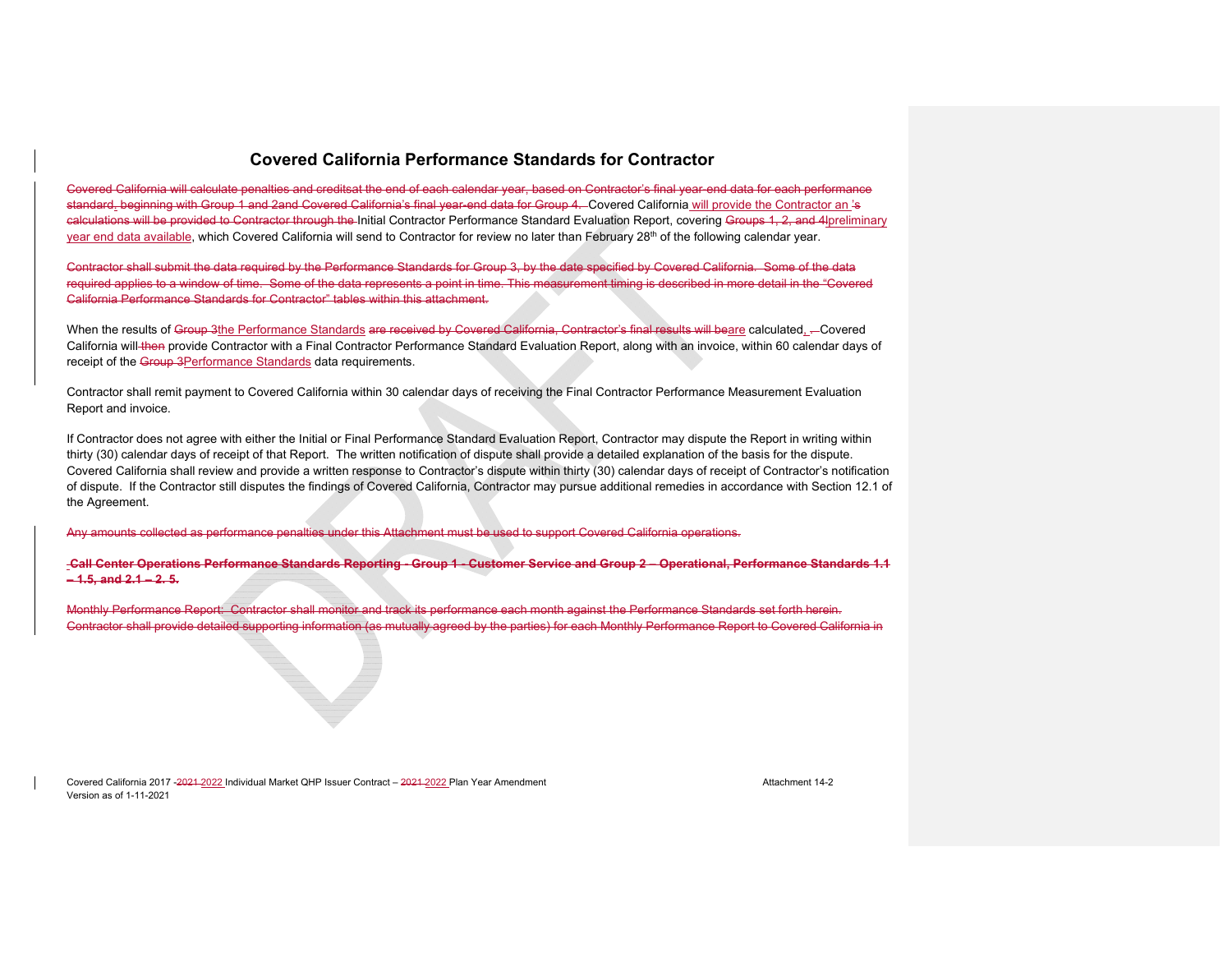electronic format. Contractor shall report on Covered California business only and shall report Contractor's Enrollees in Covered California for the Individual Exchange separate from Contractor's Enrollees in Covered California for Small Business.

#### **Measurement Rules:**

Except as otherwise specified below in the Performance Standards Table, the reporting period for each Performance Standard shall be one calendar month. All references to days shall be calendar days and references to time of day shall be to Pacific Standard Time.

#### **Performance Standards:**

General - The Performance Standards Table sets forth the categories of Performance Standards and their associated measurements.  $\leftarrow -$ In performing its services under this Agreement, Contractor shall use commercially reasonable efforts to meet or exceed the Performance Standards.

2) Root Cause Analysis/Corrective Action - If Contractor fails to meet any Performance Standard in any calendar month (whether or not the failure is excused), Covered California may request and Contractor shall (a) investigate and report on the root cause of the problem; (b) develop a corrective action plan (where applicable); (c) to the extent within Contractor's control, remedy the cause of the performance failure and resume meeting the affected Performance Standards; (d) implement and notify Covered California of measures taken by Contractor to prevent recurrences, if the performance failure is otherwise likely to recur; and (e) make written recommendations to Covered California for improvements in Contractor's procedures.

3) Performance Standard Exceptions - Contractor shall not be responsible for any failure to meet a Performance Standard if and to the extent that the failure is excused pursuant to Section 12.7 of the Agreement (Force Majeure), or the parties agree that the lack of compliance is due to Covered California's failure to properly or timely perform (or cause to be properly or timely performed) any responsibility, duty, or other obligation under this Agreement, provided that Contractor timely notifies Covered California of the problem and uses commercially reasonable efforts to perform and meet the Performance Standards notwithstanding Covered California's failure to perform or delay in performing.

If Contractor wishes to avail itself of one of these exceptions, Contractor must notify Covered California in its response to the performance report identifying the failure to meet such Performance Standard. This response must include: (a) the identity of the Performance Standard that is subject to the exception, and (b) the circumstances that gave rise to the exception in sufficient detail to permit Covered California to evaluate whether Contractor's claim of exception is valid. Notwithstanding anything to the contrary herein, in no event shall any failure to meet a Customer Satisfaction Performance Standard fall within an exception.

Covered California must also comply with the Performance Standards to the extent that such standards are applicable to Covered California's operations.

Covered California 2017 -2021 2022 Individual Market QHP Issuer Contract – 2021 2022 Plan Year Amendment Attachment 14-3Version as of 1-11-2021

**Formatted:** No bullets or numbering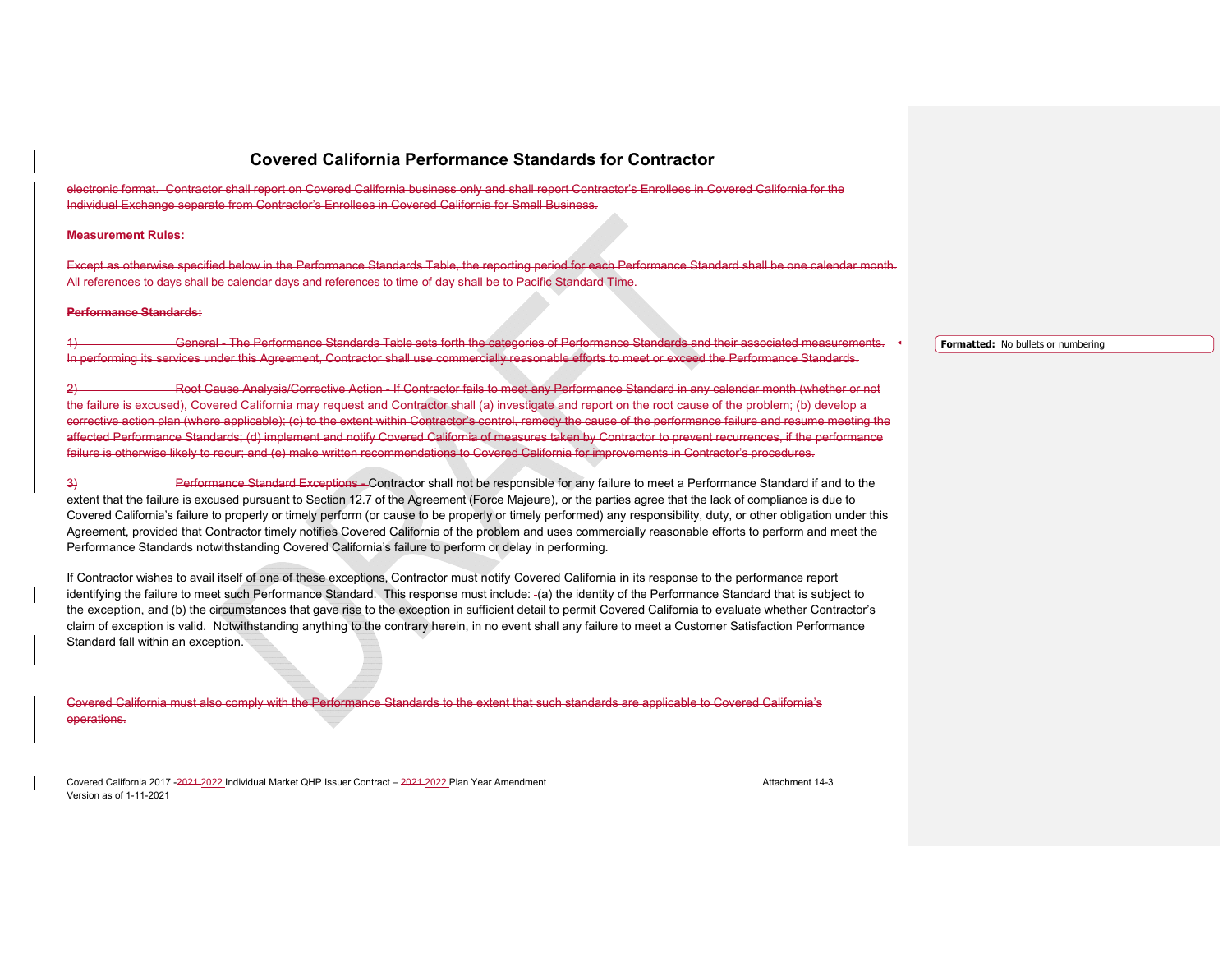4) Agreed Adjustments/Service Level Relief - The Parties may adjust, suspend, or add Performance Standards from time to time, upon written agreement of the parties, without an amendment to this contract.

- 5) Performance Defaults Failure of the Contractor to meet the performance standards shall grant Covered California the authority to assess penalties where applicable, or require that the Contractor provide and implement a corrective action plan.
- 6) Credits For certain measures of the performance standards set forth in the Performance Standards Table, Contractor will have the opportunity to earn credit for performance that exceeds the Performance Standards. The Credits shall be used to offset (i.e., reduce) any penalties that are imposed during any Contract Year.
- 7) Performance Tables The Performance Standards are set forth in the tables below, titled Covered California Performance Standards for Contractor.

**Performance Standards Reporting-Group 3 - Quality, Network Management and Delivery System Reform, Performance Standards 3.1 - 3.9** 

QHP Issuers are required by CMS annually to collect and submit third-party validated QRS measure data, for the previous measurement year that will be used by CMS to calculate QHP scores and ratings. These measures will be determined by CMS. Covered California will publicly report the QRS scores and ratings that are produced by CMS, and reserves the right to produce additional QRS scores from the CMS data for public release. QRS scores are based on surveys of both individual market and Covered California for Small Business Enrollees for those products offered in both marketplaces. Performance penalties will be calculated using the PMPM for individual market only.

The Parties may adjust, suspend, or add Performance Standards from time to time, upon written agreement of the parties, without an amendment to this contract.

**Performance Standards Reporting – Group 5 - Dental Quality Alliance (DQA) Pediatric Measure Set** 

Contractor shall annually report on the Performance Standards for dental in Group 5. Reporting will be on embedded pediatric dental for each Plan Year. Contractor must submit this report by April 30th of the following calendar year.

Covered California 2017 -2021 2022 Individual Market QHP Issuer Contract – 2021 2022 Plan Year Amendment Attachment 14-4Version as of 1-11-2021

**Formatted:** No bullets or numbering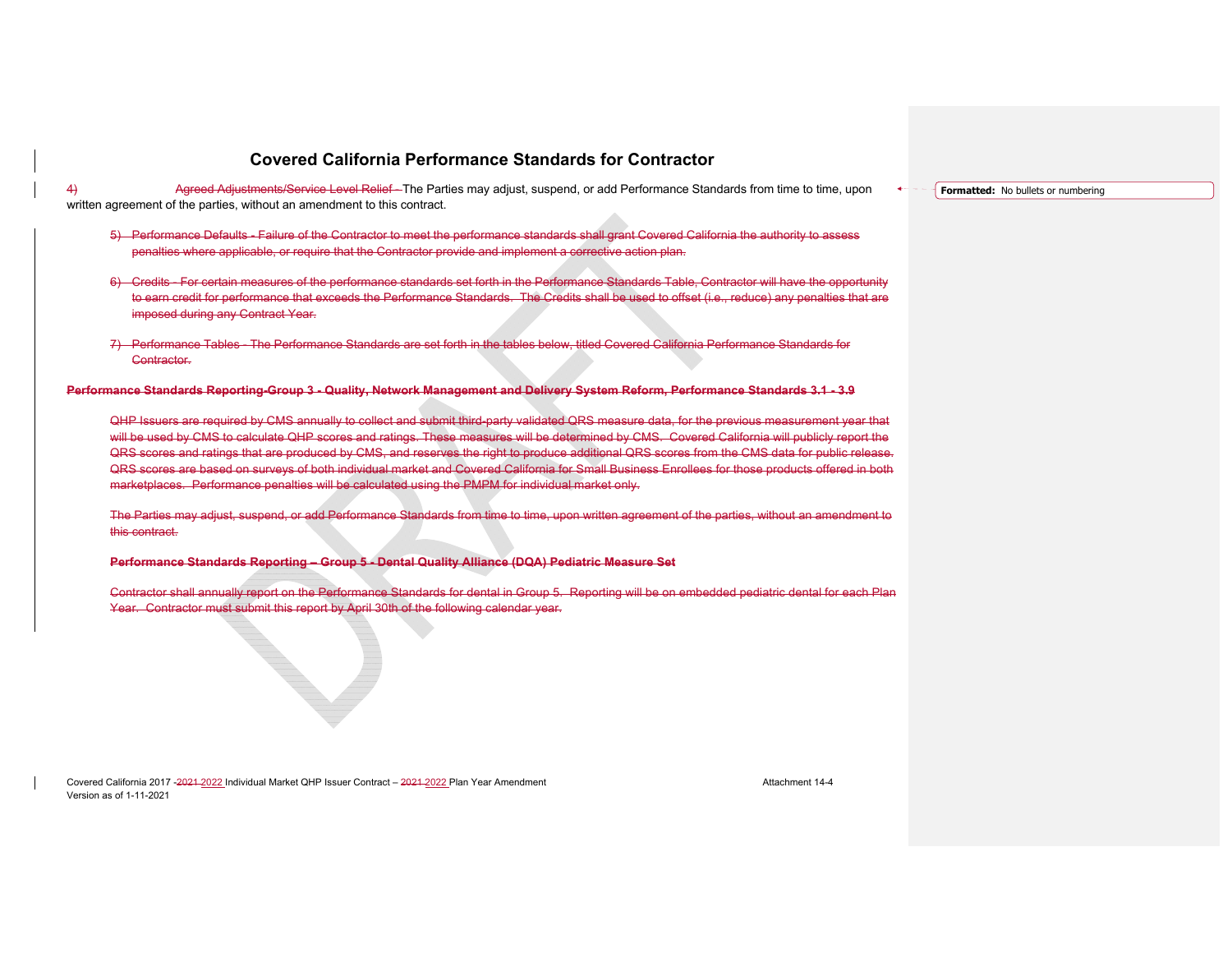|     | Covered California Performance Standards for Contractor                    |                                                                                                                                                                                                                                                                                                                                                                               |                                                                                          |                                                                                                                                                                                               |  |  |
|-----|----------------------------------------------------------------------------|-------------------------------------------------------------------------------------------------------------------------------------------------------------------------------------------------------------------------------------------------------------------------------------------------------------------------------------------------------------------------------|------------------------------------------------------------------------------------------|-----------------------------------------------------------------------------------------------------------------------------------------------------------------------------------------------|--|--|
|     |                                                                            | <b>Covered California Performance Standards for Contractor</b>                                                                                                                                                                                                                                                                                                                |                                                                                          |                                                                                                                                                                                               |  |  |
|     |                                                                            | <b>Performance Standards with No Penaltiesand Expectations</b>                                                                                                                                                                                                                                                                                                                |                                                                                          |                                                                                                                                                                                               |  |  |
|     |                                                                            | Group 1: Customer Service Performance Standards                                                                                                                                                                                                                                                                                                                               |                                                                                          |                                                                                                                                                                                               |  |  |
|     |                                                                            | For Plan Year 2021 all Performance Standards are to be measured with a<br>15% total Performance Penalty at risk or credit. <sup>4</sup> Contractor shall submit all Group 1 data by the 10 <sup>th</sup> of the following month with the<br>exception of 1.3 Implementation of Appeals Decisions.                                                                             |                                                                                          |                                                                                                                                                                                               |  |  |
|     |                                                                            | Covered California will create an Annual Report of Performance Standards and Expectations, displaying Contractor's final Plan Year 2022<br>performance in Performance Standards and Expectations, Standards 1.1 - 1.11, to be posted publicly on Covered California's website.<br>Covered California will continue public reporting of its service level performance metrics. |                                                                                          |                                                                                                                                                                                               |  |  |
|     | <b>Performance Standard</b>                                                | <b>Performance Requirements</b>                                                                                                                                                                                                                                                                                                                                               | <b>Contractor</b><br><b>Must Submit</b><br>Data by the 10th<br>of the following<br>month | <b>Measurement Period</b>                                                                                                                                                                     |  |  |
| 1.1 | Abandonment Rate (%)<br>3% of total performance<br>penalty for this Group. | Expectation: No more than 3% of incoming calls abandoned in a<br>calendar month.<br>Divide number of abandoned calls by the number of calls offered to a<br>phone representative.                                                                                                                                                                                             | х                                                                                        | January 1, 2022-<br>December 31, 2022<br>Performance Level:<br>$>3\%$ abandoned: $3\%$<br>performance penalty. 2-<br>3% abandoned: no<br>penalty. <2%<br>abandoned: 3%<br>performance credit. |  |  |
| 1.2 | <b>Service Level</b><br>3% of total performance<br>penalty for this Group. | Expectation: 80% of calls answered in 30 seconds or less.                                                                                                                                                                                                                                                                                                                     | х<br>Performance<br>Level: <80%: 3%<br>performance<br>penalty. 80%-<br>90%: no penalty.  | January 1, 2022-<br>December 31, 2022                                                                                                                                                         |  |  |

<sup>1</sup>-Total performance penalty at risk or credit is below 100% in 2021 due to deletions and additions of performance standards resulting in a net loss to the total. The total percent at risk in 2021 will be 95%.

Covered California 2017 -2021 -2022 Individual Market QHP Issuer Contract - 2021-2022 Plan Year Amendment Amendment Version as of 1-11-2021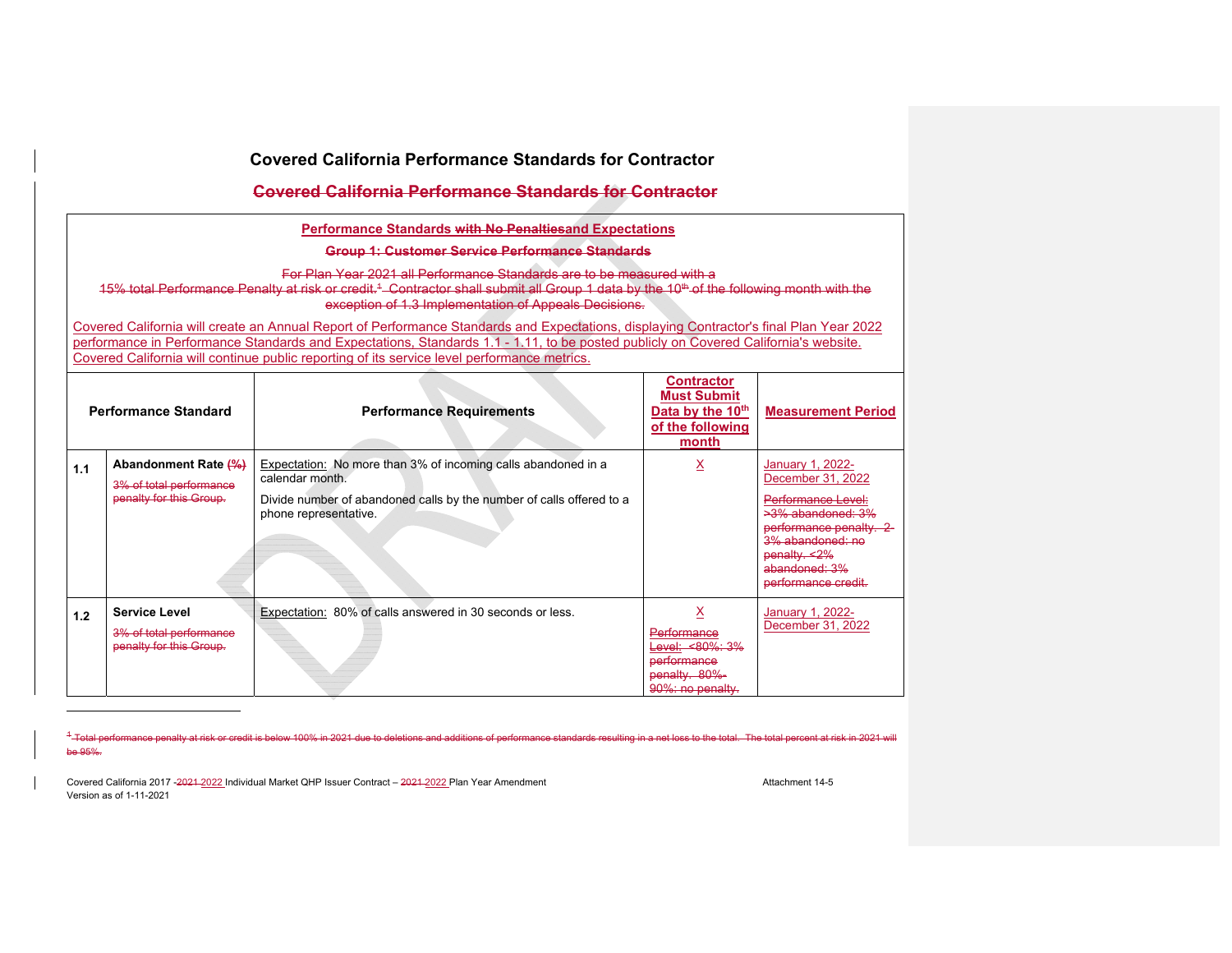|                           |                                                                                                                                 | <b>Covered California Performance Standards for Contractor</b>                                                                           | $>90\%$ ; 3%<br>performance                                                                                                                                                                                                                                                                                                   |                                              |                                                |
|---------------------------|---------------------------------------------------------------------------------------------------------------------------------|------------------------------------------------------------------------------------------------------------------------------------------|-------------------------------------------------------------------------------------------------------------------------------------------------------------------------------------------------------------------------------------------------------------------------------------------------------------------------------|----------------------------------------------|------------------------------------------------|
| 1.31.<br>$6 \overline{6}$ | Implementation of<br><b>Appeals Decisions</b>                                                                                   | <b>Expectation: 90% of Administrative Law Judge decisions will be</b><br>implemented within ten (10) days of Contractor's receipt of all | credit.<br>$\mathbf{\underline{x}}$<br>Performance                                                                                                                                                                                                                                                                            | January 1, 2022-<br>December 31, 2022        | <b>Commented [A1]:</b> Moving this down to 1.6 |
|                           | 2021 2022 Measurement<br>Period:<br>January 1, 2021-<br>December 31, 2021<br>3% of total performance<br>penalty for this Group. | necessary data elements from Covered California required to<br>implement the appeals decision.                                           | <b>Level: &lt;90%</b><br>implemented<br>within 10 days: 3%<br>performance<br>penalty. 90% or<br>greater<br>implemented<br>within 10 days: no<br>penalty. 90% or<br>greater<br>implemented<br>within 5 days: 3%<br>performance<br>credit.                                                                                      |                                              |                                                |
| 4.41.<br>$\overline{3}$   | <b>Grievance Resolution</b><br>3% of total performance<br>penalty for this Group.                                               | Expectation: 95% of Covered California enrollee grievances resolved<br>within 30 days of initial receipt.                                | $\underline{\mathsf{X}}$<br>Performance<br>Level: <95%<br>resolved within 30<br>days of initial<br>receipt: 3%<br>performance<br>penalty. 95% or<br>greater resolved<br>within 30 days of<br>initial receipt: no<br>penalty. 95% or<br>greater resolved<br>within 15 days of<br>initial receipt: 3%<br>performance<br>credit. | <b>January 1, 2022-</b><br>December 31, 2022 |                                                |

Covered California 2017 -2021-2022 Individual Market QHP Issuer Contract – 2021-2022 Plan Year Amendment Amendment Version as of 1-11-2021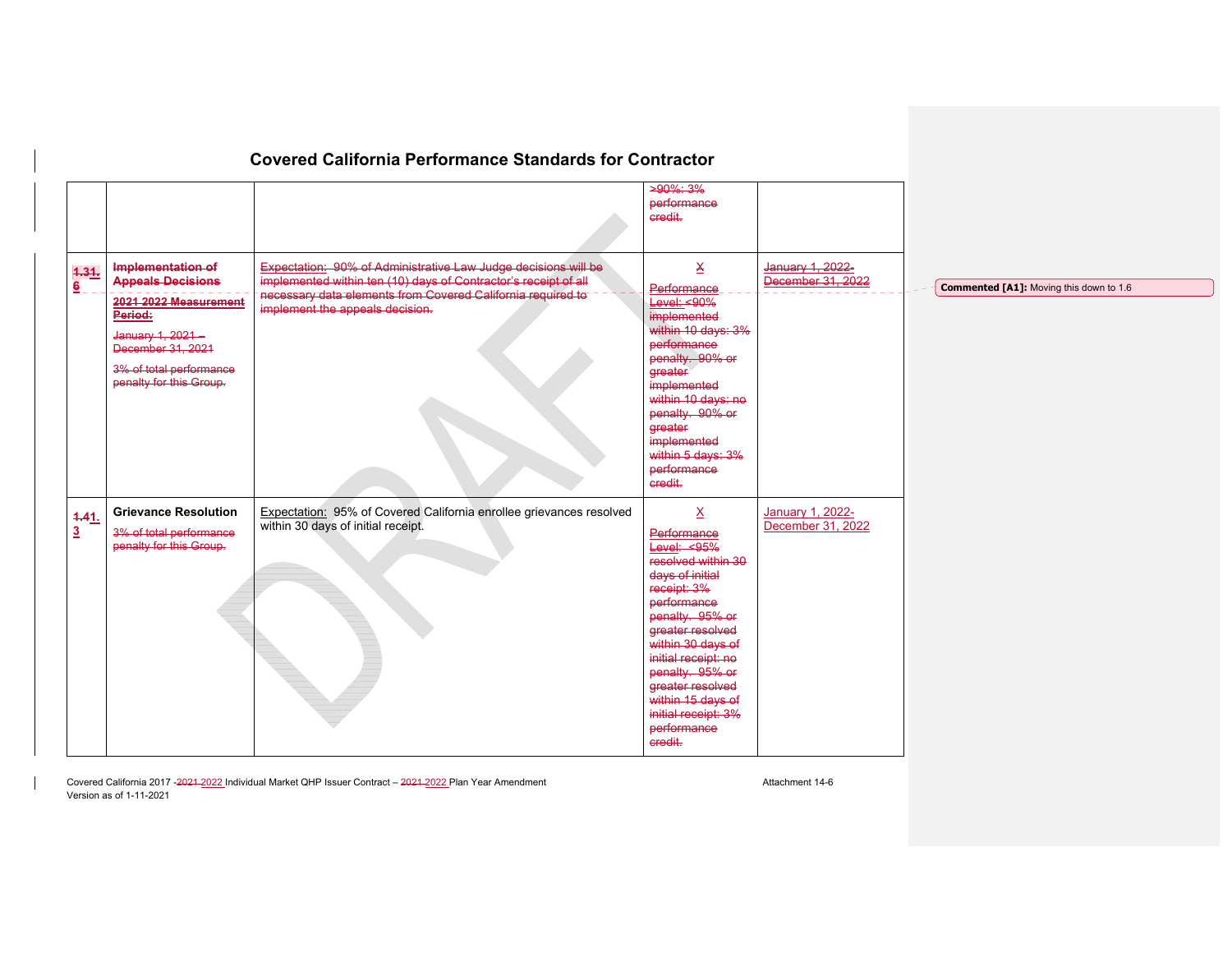| 1,5.4 | <b>Covered California</b><br>member Email or<br><b>Written Inquiries</b><br>Answered and<br><b>Completed</b><br>3% of total performance<br>penalty | Expectation: 90% of Covered California member email or written<br>inquiries not relating to Urgent Access to Care issues answered and<br>completed within 15 business days of the inquiry. | Performance<br>Level: $< 90\%$ : $3\%$<br>performance<br>penalty. 90-95%:<br>no penalty. >95%<br>$in 15$ days: $3\%$<br>performance<br>credit. | January 1, 2022-<br>December 31, 2022 |
|-------|----------------------------------------------------------------------------------------------------------------------------------------------------|--------------------------------------------------------------------------------------------------------------------------------------------------------------------------------------------|------------------------------------------------------------------------------------------------------------------------------------------------|---------------------------------------|
|-------|----------------------------------------------------------------------------------------------------------------------------------------------------|--------------------------------------------------------------------------------------------------------------------------------------------------------------------------------------------|------------------------------------------------------------------------------------------------------------------------------------------------|---------------------------------------|

# **Covered California Performance Standards for Contractor**

|                             | <b>Group 2: Operational Performance Standards</b><br>For Plan Year 2021 all Performance Standards are to be measured with a<br>35% total Performance Penalty at risk or credit. <sup>4</sup> |                                                                                                                                                                           |                                                           |                                       |  |  |  |
|-----------------------------|----------------------------------------------------------------------------------------------------------------------------------------------------------------------------------------------|---------------------------------------------------------------------------------------------------------------------------------------------------------------------------|-----------------------------------------------------------|---------------------------------------|--|--|--|
| <b>Performance Standard</b> |                                                                                                                                                                                              | <b>Performance Requirements</b>                                                                                                                                           |                                                           |                                       |  |  |  |
| 2.41.5                      | <b>ID Card Processing</b><br>Time<br>5% of total performance<br>penalty for this Group.<br>Contractor shall submit<br>data by the $10th$ of the<br>following month.                          | Expectation: 99% of ID cards issued within 10 business days of<br>receiving complete and accurate enrollment information and binder<br>payment for a specific consumer(s) | Performance<br>Level: <99%: 5%<br>performance<br>penalty. | January 1, 2022-<br>December 31, 2022 |  |  |  |

<sup>1</sup>-Total performance penalty at risk or credit is below 100% in 2021 due to deletions and additions of performance standards resulting in a net loss to the total. The total percent at risk in be 95%.

Covered California 2017 -2021-2022 Individual Market QHP Issuer Contract – 2021-2022 Plan Year Amendment Amendment Version as of 1-11-2021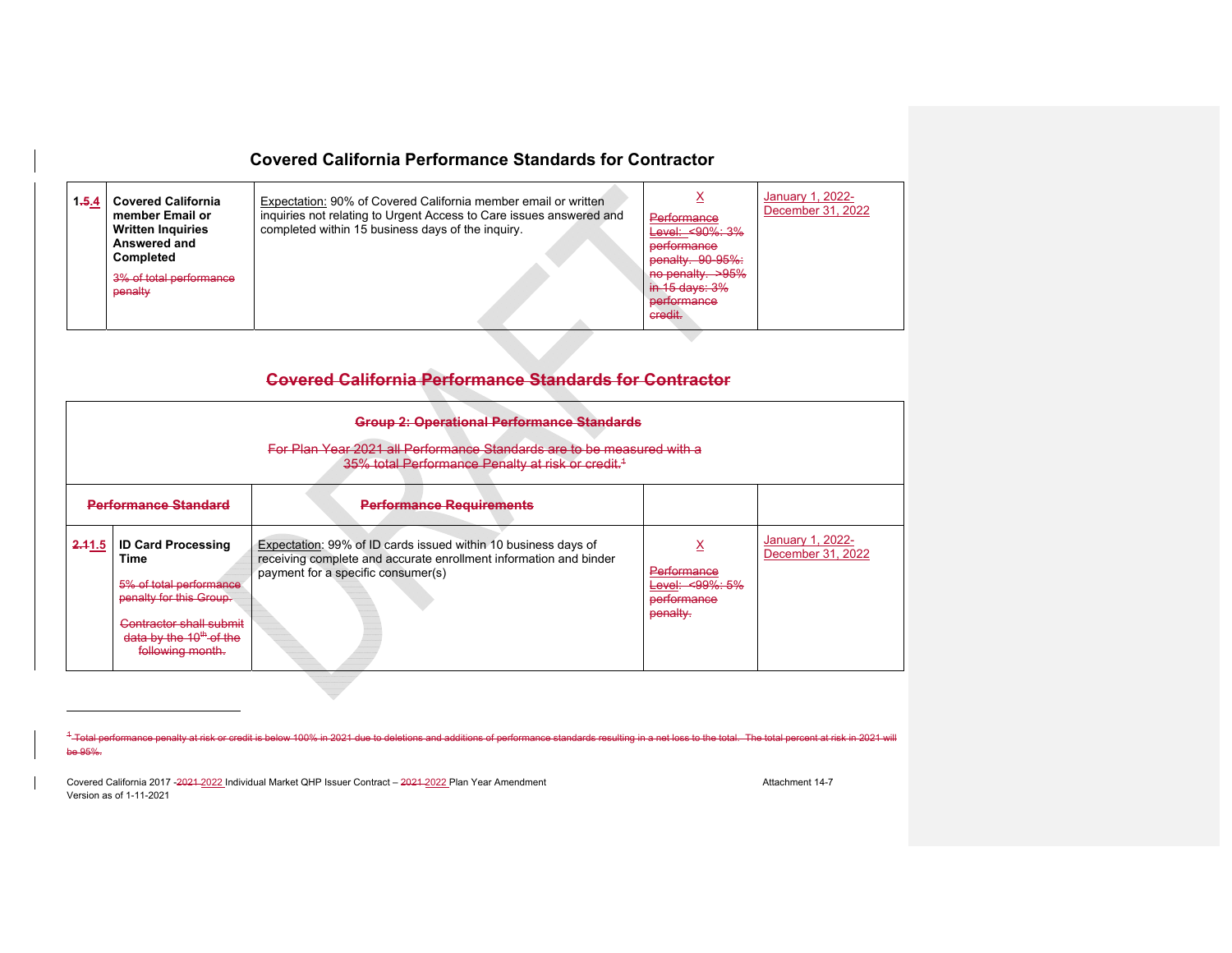| 1.6    | <b>Implementation of</b><br><b>Appeals Decisions</b>                                                                                                                                                                                                                                        | Expectation: 90% of Administrative Law Judge decisions will be<br>implemented within ten (10) days of Contractor's receipt of all<br>necessary data elements from Covered California required to<br>implement the appeals decision.                       | х                                                         | January 1, 2022-<br>December 31, 2022                                                                                                                                                                      |
|--------|---------------------------------------------------------------------------------------------------------------------------------------------------------------------------------------------------------------------------------------------------------------------------------------------|-----------------------------------------------------------------------------------------------------------------------------------------------------------------------------------------------------------------------------------------------------------|-----------------------------------------------------------|------------------------------------------------------------------------------------------------------------------------------------------------------------------------------------------------------------|
| 2.21.7 | 834 Processing<br><b>Measurement Period:</b><br>Plan Year 2021, 834<br>transactions will begin<br>with renewals.<br>October 1, 2020-<br>December 31, 2021<br>5% of total performance<br>penalty for this Group.                                                                             | Expectation: Covered California will receive a TA1 or 999 file, or both<br>as appropriate within three business days of receipt of the 834<br>transaction 95% of the time.                                                                                | Performance<br>Level: <95%: 5%<br>performance<br>penalty. | Plan Year 2022, 834<br>transactions will begin<br>with renewals.<br>October 1, 2021 -<br>December 31, 2022                                                                                                 |
| 2,31.8 | 834 Generation -<br><b>Effectuation and</b><br><b>Cancellation</b><br><b>Transactions</b><br><b>Measurement Period:</b><br>Plan Year 2021, 834<br>transactions will begin<br>with renewals.<br>October 1, 2020 -<br>December 31, 2021<br>5% of total performance<br>penalty for this Group. | Expectation:<br>a) Covered California will successfully receive and process<br>effectuation, and cancellation 834 transactions within 60 days from<br>either the coverage effective date or transaction timestamp, whichever<br>is later 95% of the time. | <b>Performance</b><br>Level:                              | $595\% : 2.5\%$<br>performance<br>penalty.<br>$< 95\% \cdot 2.5\%$<br>performance<br>penalty.<br>Plan Year 2022 834<br>transactions will begin<br>with renewals.<br>October 1, 2021 -<br>December 31, 2022 |

Covered California 2017 -2021-2022 Individual Market QHP Issuer Contract – 2021-2022 Plan Year Amendment Amendment Version as of 1-11-2021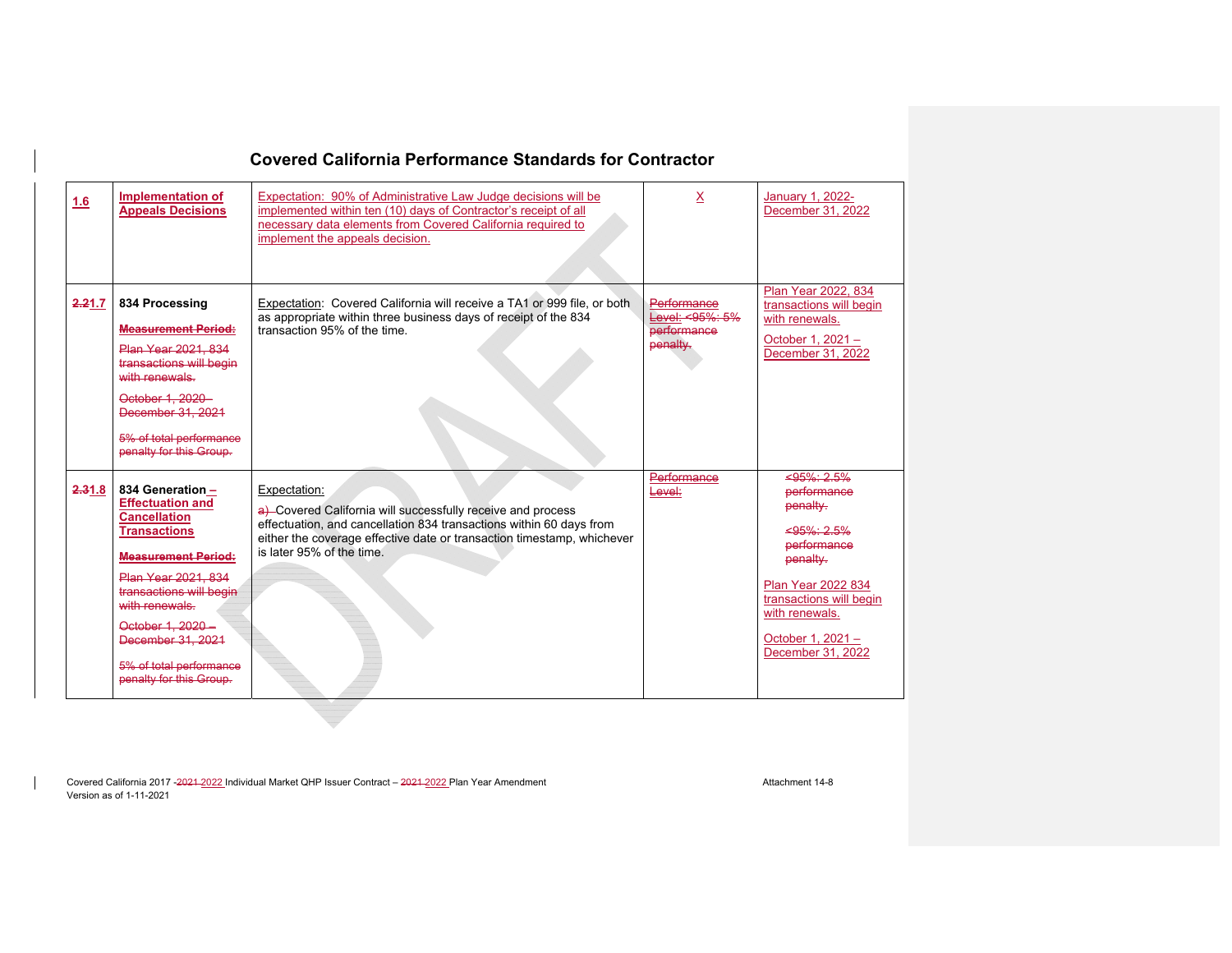| <u>1.9</u> | 834 Generation -<br><b>Termination</b><br><b>Transactions</b> | Expectation:<br>Covered California will receive termination 834 transactions within ten<br>days of the grace period expiration 95% of the time. | <b>Plan Year 2022 834</b><br>transactions will begin<br>with renewals.<br>October 1, $2021 -$<br>December 31, 2022 |
|------------|---------------------------------------------------------------|-------------------------------------------------------------------------------------------------------------------------------------------------|--------------------------------------------------------------------------------------------------------------------|
|            |                                                               |                                                                                                                                                 |                                                                                                                    |

| <b>Performance Requirements</b> | <b>Contractor</b><br><b>Must Submit</b><br>Data by the 10th<br>of the following<br>month | <b>Measurement Period</b>                                                                                                                                                                                                                                                                                                        |
|---------------------------------|------------------------------------------------------------------------------------------|----------------------------------------------------------------------------------------------------------------------------------------------------------------------------------------------------------------------------------------------------------------------------------------------------------------------------------|
|                                 |                                                                                          | <b>Covered California Performance Standards for Contractor</b><br><b>Performance Standards with No Penaltiesand Expectations</b><br><b>Group 2: Operational Performance Standards</b><br>For Plan Year 2021 all Performance Standards are to be measured with a<br>35% total Performance Penalty at risk or credit. <sup>1</sup> |

<sup>1</sup>-Total performance penalty at risk or credit is bel additions of performance standards resulting in a net loss to the total. The total percent at risk in 2021 wil be 95%.

Covered California 2017 -2021 -2022 Individual Market QHP Issuer Contract – 2021-2022 Plan Year Amendment Amendment Version as of 1-11-2021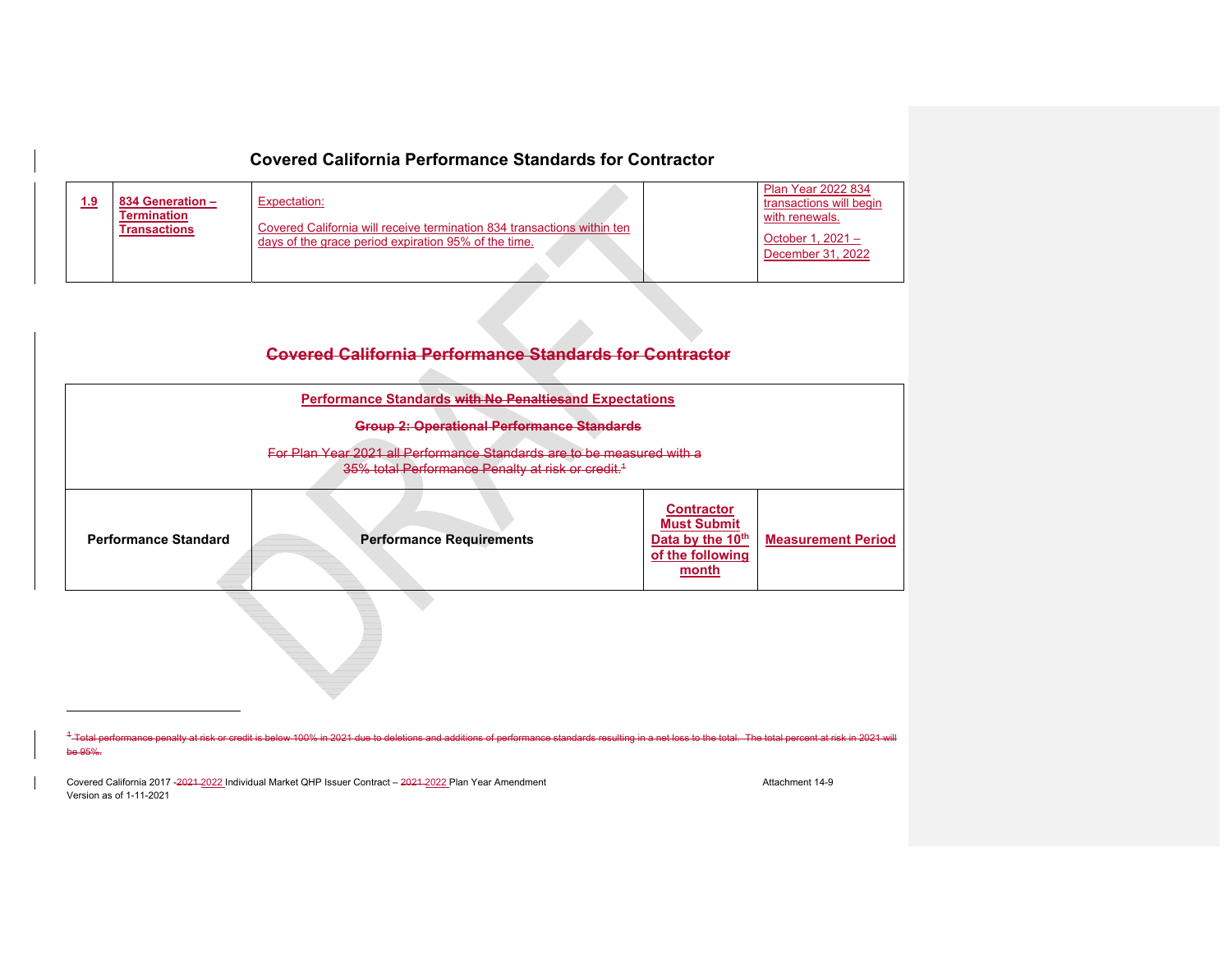| 2.41.10       | <b>Reconciliation</b><br><b>Process</b><br>$10\%$ of total<br>performance penalty<br>for this Group.                                                                                                                                                | Expectation: Covered California shall receive a comparison<br>reconciliation extract in accordance with the file validations and<br>resolution timelines, as mutually agreed upon in the Reconciliation<br>Process Guide (Extranet, Data Home, Contractor's folder) 90% of the<br>time for accuracy and timeliness.                                                                                                                         | Performance<br>Level: <90%: 10%<br>performance<br>penalty.                                                                                                                                                                                                                                                                                                                                                                                                                                                                                         | January 1, 2022-<br>December 31, 2022                                                                                                                                                                                                                                                                                                                                          |
|---------------|-----------------------------------------------------------------------------------------------------------------------------------------------------------------------------------------------------------------------------------------------------|---------------------------------------------------------------------------------------------------------------------------------------------------------------------------------------------------------------------------------------------------------------------------------------------------------------------------------------------------------------------------------------------------------------------------------------------|----------------------------------------------------------------------------------------------------------------------------------------------------------------------------------------------------------------------------------------------------------------------------------------------------------------------------------------------------------------------------------------------------------------------------------------------------------------------------------------------------------------------------------------------------|--------------------------------------------------------------------------------------------------------------------------------------------------------------------------------------------------------------------------------------------------------------------------------------------------------------------------------------------------------------------------------|
| 2.5<br>a)1.11 | <b>Provider Directory</b><br><b>Data Submission</b><br>specific to contract<br>Section 3.4.4<br><b>Provider Directory</b><br>and Attachment 7.<br><b>Section 2.02 Data</b><br>Submission.<br>10% of total<br>performance penalty<br>for this Group. | Expectation: Full and regular submission of provider data according to<br>the standards outlined in the Performance Standard contract specific<br>to contract Section 3.4.4. and Attachment 7 citations. Submissions<br>occur every month pursuant to the submission schedule (Extranet,<br>Plan Home, Resources, Provider Directory Resources, Covered<br>California Provider Data Submission Schedule Current Year)<br>Performance Level: | a) Incomplete.<br>irregular, late or<br>non-useable<br>submission of<br>provider data: 5%<br>penalty of total<br>performance<br>requirement. Full<br>and regular<br>submission<br>according to the<br>formats specified<br>and useable by<br>Covered<br>California<br>Submissions<br>occur every month<br>pursuant to the<br>submission<br>schedule<br>(Extranet, Plan<br>Home. Resources.<br><b>Provider Directory</b><br>Resources,<br><b>Covered California</b><br><b>Provider Data</b><br>Submission<br>Schedule Current<br>Year): no penalty. | b) Incomplete, irregular,<br>late or non-useable<br>submission of HEI data:<br>5% penalty of total<br>performance<br>requirement. Full and<br>reqular submission<br>according to the formats<br>specified and useable by<br><b>Govered California</b><br>within 5 business days<br>of each monthly<br>reporting cycle: no<br>penalty.<br>January 1, 2022-<br>December 31, 2022 |

Covered California 2017 -2021 -2022 Individual Market QHP Issuer Contract – 2021-2022 Plan Year Amendment Amendment Attachment 14-10 Version as of 1-11-2021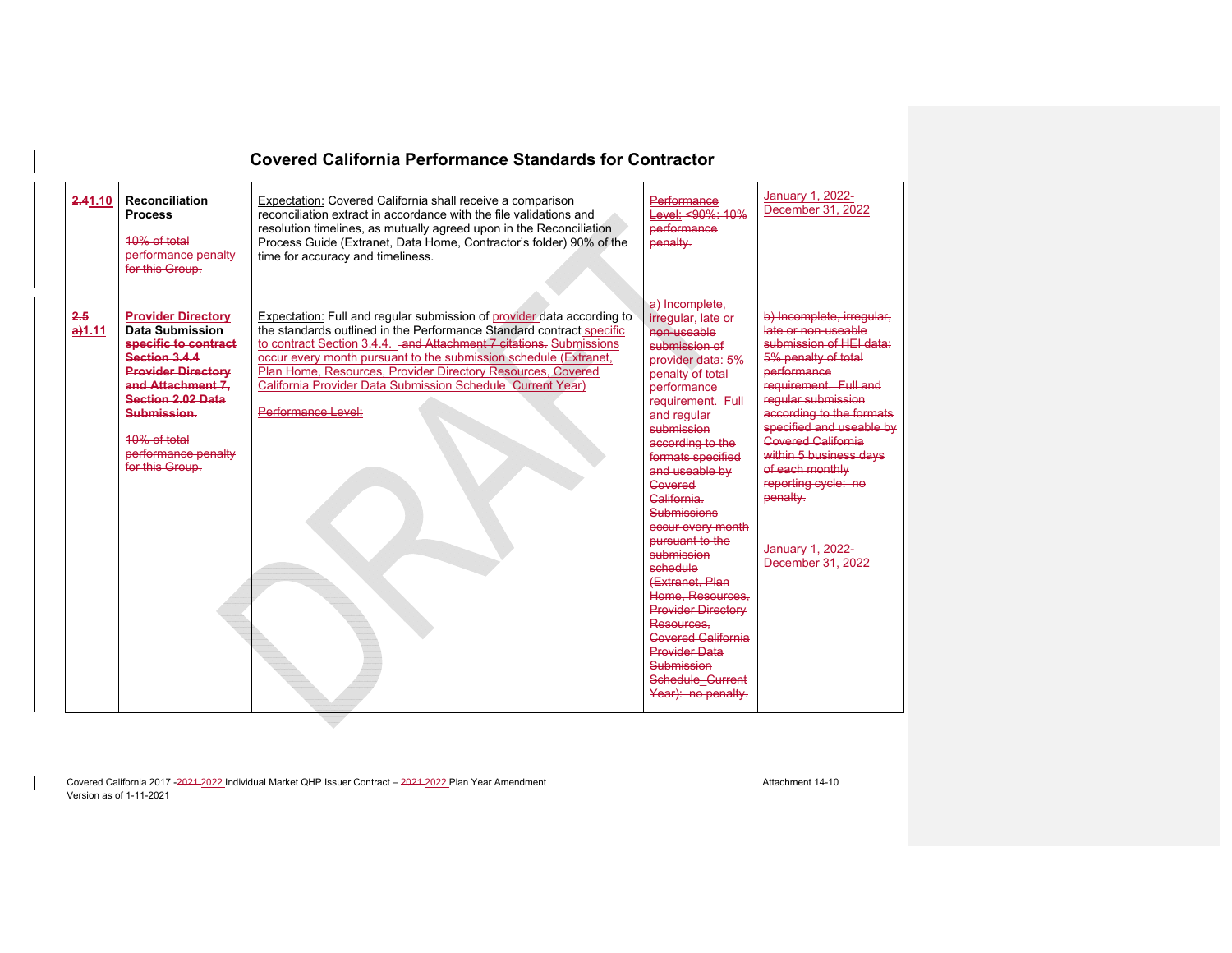| 1.12 | <b>Essential</b><br><b>Community</b><br><b>Providers - Article</b><br>3, Section 3.3.3 | Expectation:<br>Contractor to demonstrate provider agreements with at least<br>15% of 340B non--hospital providers in each applicable rating region.<br>Contractor to demonstrate provider agreements that reflect a<br>mix of essential community providers (hospital and non-hospital)<br>reasonably distributed to serve the low-income, vulnerable, or<br>medically underserved populations.<br>Or meet<br>Alternate Standard Contractor requirements.<br>Refer to Article 3, Section 3.3.3.                                                                                                                                     | January 1, 2022-<br>December 31, 2022 |
|------|----------------------------------------------------------------------------------------|--------------------------------------------------------------------------------------------------------------------------------------------------------------------------------------------------------------------------------------------------------------------------------------------------------------------------------------------------------------------------------------------------------------------------------------------------------------------------------------------------------------------------------------------------------------------------------------------------------------------------------------|---------------------------------------|
| 1.13 | <b>Hospital Safety-</b><br><b>Attachment 7.</b><br><b>Article 10, Section</b><br>10.02 | Contractor shall adopt a payment strategy that places hospital<br>payments in Covered California networks either at risk or subject to a<br>bonus payment for quality performance Contractor may structure this<br>strategy according to its own priorities, with the exception that if the<br>Contractor uses readmissions measure, it shall not be the only<br>measure.<br>Contractor shall report on its strategy and progress on adoption of the<br>payment strategy annually.<br>Expectation: At least 2% of payments to hospitals in Covered<br>California network(s) are at-risk for quality performance by year-end<br>2021. | January 1, 2022-<br>December 31, 2022 |

Covered California 2017 -2021 -2022 Individual Market QHP Issuer Contract – 2021-2022 Plan Year Amendment Amendment Attachment 14-11 Version as of 1-11-2021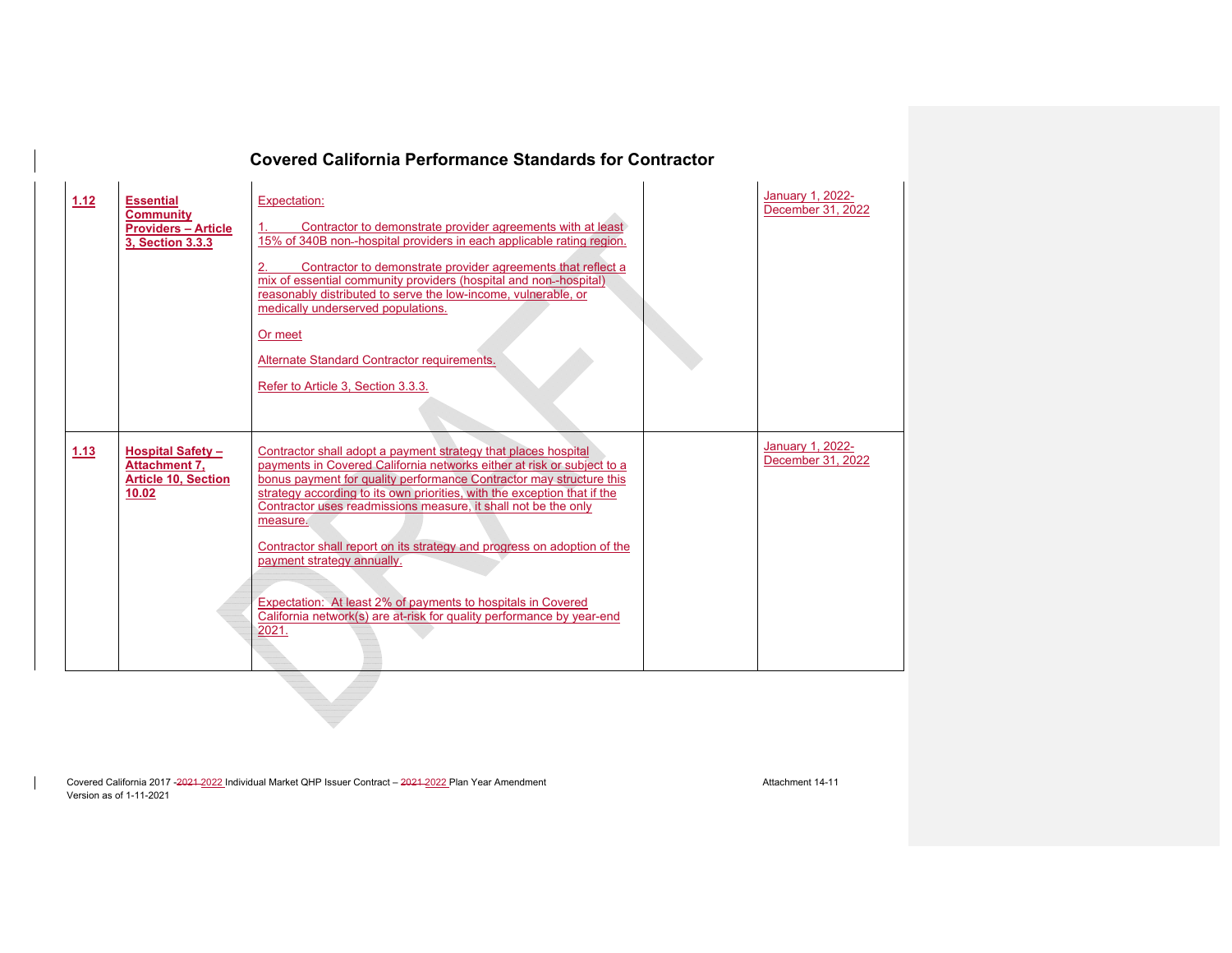## **Covered California Performance Standards for Contractor**

| Group 2: Operational Performance Standards           |
|------------------------------------------------------|
| <del>croup E. operational Ferromance otamaarac</del> |

**Performance Standards with Penalties** 

**Health Evidence Initiative (HEI) Data** 

Definitions for Performance Standard 2.1

Incomplete: A file or part of a file is missing, or critical data elements are not provided.

Irregular: Unexpected file or data element formatting, or record volumes or data element counts / sums deviate significantly from historical submission patterns for the data supplier.

Late: Data is submitted on a date later than the supplier's agreed-upon submission date (i.e., between the 5th and 15th of the month) plus five business days.

Non-Usable: HEI Vendor cannot successfully include submitted data in its database build, or HEI Vendor's or Covered CA's analysts determine that critical components of the submitted data cannot be used or relied upon in subsequent analytic work.

| <b>Performance Standard</b> |                                                                                                                                                                                                                                         | <b>Performance Requirements</b>                                                                                                                                                                                                                                                                                                                                                                                                                                                                                                                                                                                                                                                                                                                                               |
|-----------------------------|-----------------------------------------------------------------------------------------------------------------------------------------------------------------------------------------------------------------------------------------|-------------------------------------------------------------------------------------------------------------------------------------------------------------------------------------------------------------------------------------------------------------------------------------------------------------------------------------------------------------------------------------------------------------------------------------------------------------------------------------------------------------------------------------------------------------------------------------------------------------------------------------------------------------------------------------------------------------------------------------------------------------------------------|
| 2.5<br>$b$ 2.1              | <b>HEI Data Submission specific</b><br>to contract Section 3.4.4<br><b>Provider Directory and</b><br><b>Attachment 7, Section</b><br>15.012.02 Data Submission.<br>10% of At-Risk Amount total<br>performance penalty for this<br>Group | Expectation: Full and regular submission of data according to the standards outlined in the Attachment 7<br>citations. The Contractor must work with Covered California and HEI vendor to ensure accuracy of data<br>variables on an ongoing basis.<br><b>Performance Levels:</b><br>Incomplete, irregular, late or non-useable submission of HEI data: 3% penalty of total performance<br>requirement.<br>Failure to submit required financials (e.g., allowed, copay, coinsurance, and deductible amounts) or dental<br>claims covered under medical benefits constitutes incomplete submission.<br>Full and regular submission according to the formats specified and useable by Covered California within 5<br>business days of each monthly reporting cycle: no penalty. |

Covered California 2017 -2021-2022 Individual Market QHP Issuer Contract – 2021-2022 Plan Year Amendment Amendment Attachment 14-12 Version as of 1-11-2021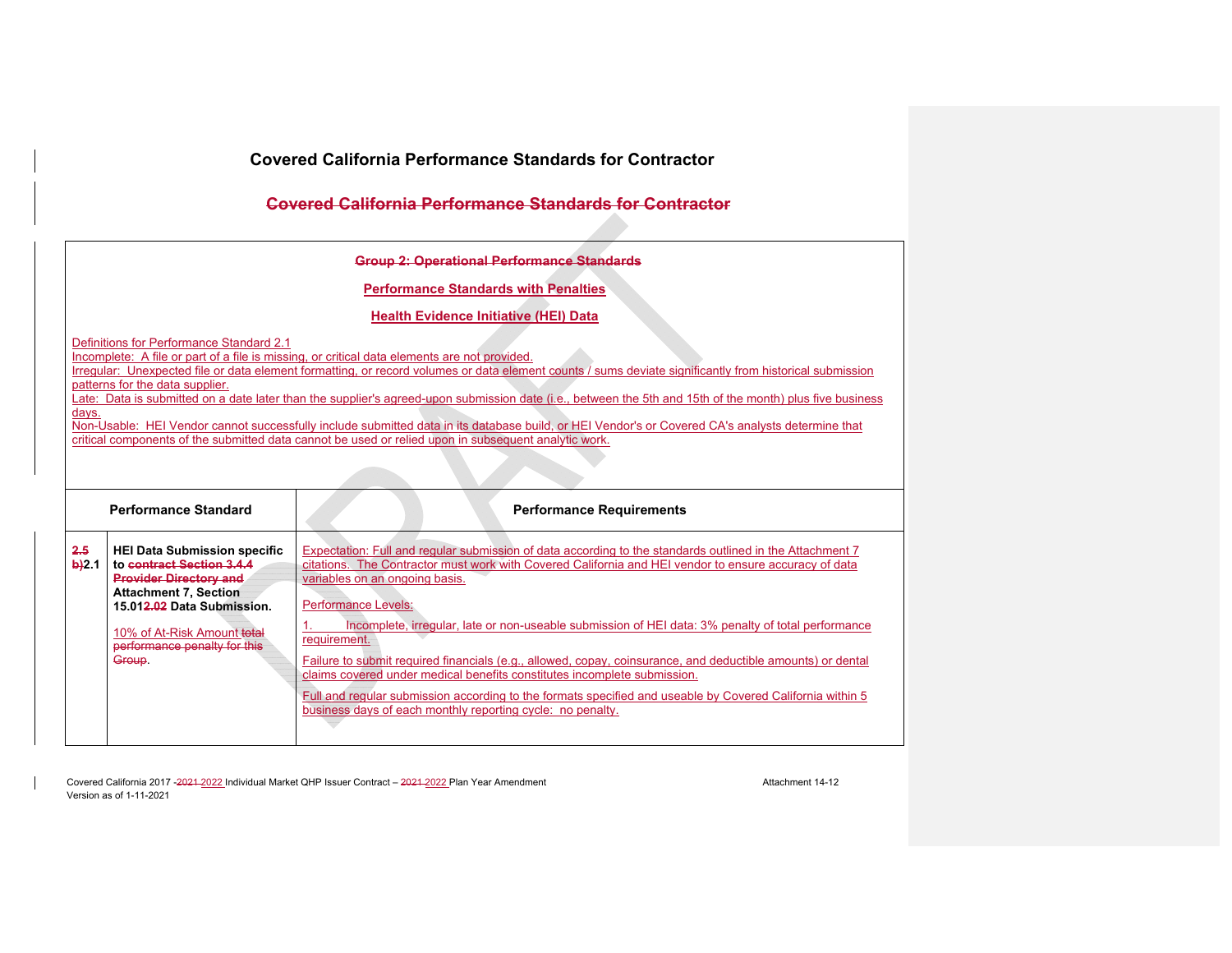| <b>Covered California Performance Standards for Contractor</b> |                                                                                                                                                                                                                                                                                                                                                                                                                                                                                                       |  |  |  |
|----------------------------------------------------------------|-------------------------------------------------------------------------------------------------------------------------------------------------------------------------------------------------------------------------------------------------------------------------------------------------------------------------------------------------------------------------------------------------------------------------------------------------------------------------------------------------------|--|--|--|
|                                                                | Inpatient facility medical claim submissions for which the HEI Vendor cannot identify / match at least<br>95% of admissions to its Master Provider Index: 3% penalty of total performance requirement.<br>Submission meeting or surpassing the 95% identification / matching threshold: no penalty.                                                                                                                                                                                                   |  |  |  |
|                                                                | Professional medical and Rx claim submissions with provider taxonomy or type missing or invalid on<br>3.<br>more than 1% of records: 2% penalty of total performance requirement.                                                                                                                                                                                                                                                                                                                     |  |  |  |
|                                                                | Submission meeting or surpassing the 99% populated and valid threshold: no penalty.<br>Enrollment or professional medical claim submissions with PCP NPI ID missing or invalid on more than<br>1% of records: 2% penalty of total performance requirement.                                                                                                                                                                                                                                            |  |  |  |
|                                                                | Submission meeting or surpassing the 99% populated and valid threshold: no penalty.<br>Expectation: Full and regular submission of HEI data according to the standards outlined in the Performance<br>Standard contract and Attachment 7 citations specific to Section 2.02 Data Submission.                                                                                                                                                                                                          |  |  |  |
|                                                                | Performance Level:<br>b) Incomplete, irregular, late or non-useable submission of HEI data: 5% penalty of total performance                                                                                                                                                                                                                                                                                                                                                                           |  |  |  |
|                                                                | requirement. Full and reqular submission according to the formats specified and useable by Covered<br>California within 5 business days of each monthly reporting cycle: no penalty. Expectation: Covered California<br>shall receive a comparison reconciliation extract in accordance with the file validations and resolution timelines.<br>as mutually agreed upon in the Reconciliation Process Guide (Extranet, Data Home, Contractor's folder) 90%<br>of the time for accuracy and timeliness. |  |  |  |
|                                                                | Performance Level: <90%: 10% performance penalty.                                                                                                                                                                                                                                                                                                                                                                                                                                                     |  |  |  |

Covered California 2017 -2021-2022 Individual Market QHP Issuer Contract – 2021-2022 Plan Year Amendment Amendment Attachment 14-13 Version as of 1-11-2021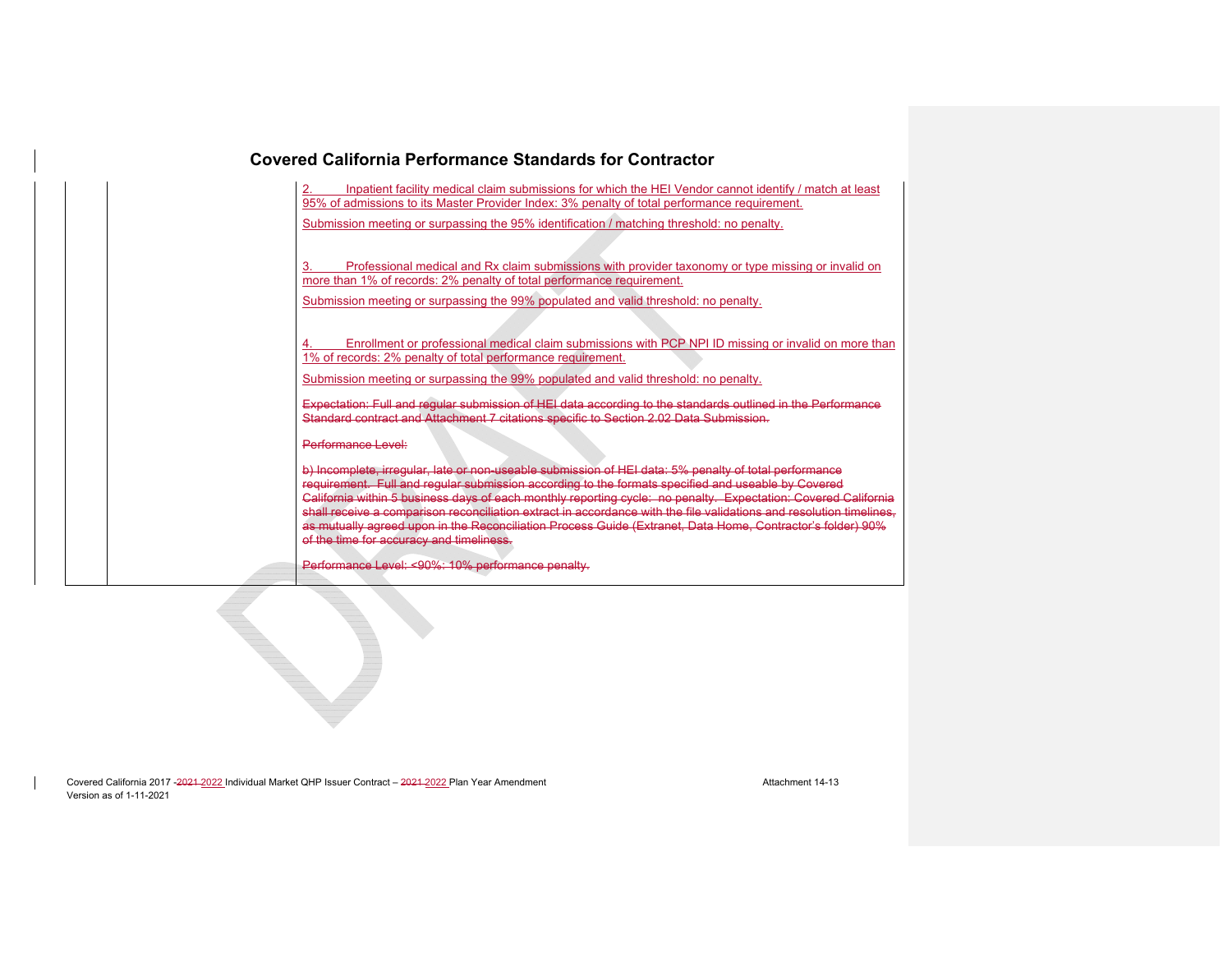**Performance Standards with Penalties** 

**Group 3: Covered California Performance Standards** 

**Quality, Network Management and Delivery System Standards** 

The Parties may adjust, suspend, or add Performance Standards from time to time, upon written agreement of the parties, without an amendment to this contract.

90% of At-Risk Amount for Measurement Year 2022 Covered California and Contractor shall work together to periodically review and adjust the specific measures consistent with any applicable Federal regulations. For Performance Standard 3.3b, mutually agreed upon performance goals will be predetermined and documented in Contractor's Quality Improvement Strategy prior to the start of the performance year.

QHP Issuers are required by CMS annually to collect and submit third-party validated QRS measure data, for the previous measurement year that will be used by CMS to calculate QHP scores and ratings. These measures will be determined by CMS. Covered California will publicly report the QRS scores and ratings that are produced by CMS and reserves the right to produce additional QRS scores from the CMS data for public release. QRS scores are based on surveys of both individual market and Covered California for Small Business Enrollees for those products offered in both marketplaces. Performance penalties will be calculated using the PMPM for individual market only. The Contractor will still be subject to an assessment of penalty or no penalty for Measurement Year 2021 (Plan Year 2023 QRS) if Covered California issues a rating score and CMS does not issue a rating score (as was done for Measurement Year 2019 (Plan Year 2021 QRS). However, if neither Covered California or CMS issues a rating score, then the Contractor will not be subject to an assessment of penalty or no penalty.

45% of Total Performance Penalty or Credit for Measurement Year 2021 and Thereafter Covered California and Contractor shall work together to periodically review and adjust the specific measures consistent with any applicable Federal regulations. For Performance Standards 3.4a, 3.4b, 3.8, and 3.9, mutually agreed upon performance goals will be pre-determined and documented in Contractor's Quality Improvement Strategy prior to the start of the performance year.

**Performance Standard Performance Requirements** 

Covered California 2017 -2021 -2022 Individual Market OHP Issuer Contract – 2021 -2022 Plan Year Amendment Amendment Version as of 1-11-2021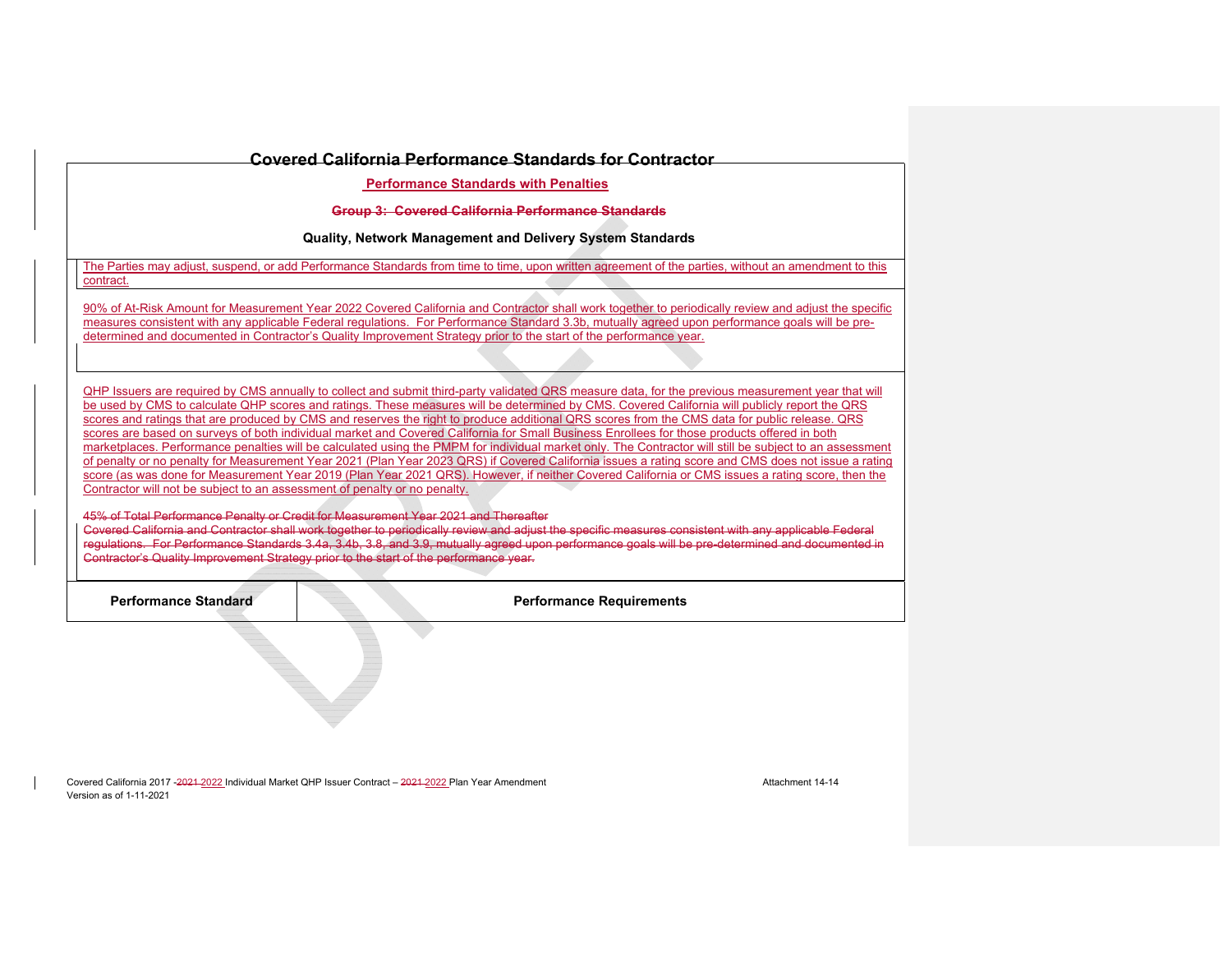| 3.1 | <b>Quality Rating System (QRS)</b><br>- QHP Clinical Effectiveness<br><b>Rating Quality Management</b><br><b>Summary Indicator Rating</b><br>33-5% of At-Risk Amount of<br>total performance penalty for<br>this Group | Expectation: Rating Clinical Effectiveness- OHP Clinical Quality Management Summary Indicator Rating<br>(product type reporting):<br>Performance Level: The percentile-rating score will be based on the QRS performance benchmarks supplied<br>by CMS or adjusted, as appropriate, by Covered California.<br>1-2 Stars: 33.5% performance penalty.<br>3-5 Stars: no penalty.<br>4-5 Stars: 3.5% performance credit |
|-----|------------------------------------------------------------------------------------------------------------------------------------------------------------------------------------------------------------------------|---------------------------------------------------------------------------------------------------------------------------------------------------------------------------------------------------------------------------------------------------------------------------------------------------------------------------------------------------------------------------------------------------------------------|
| 3.2 | <b>Quality Rating System (QRS)</b><br><b>QHP Enrollee Survey</b><br><b>Summary-Experience</b><br><b>Summary Indicator Rating</b><br>316.5% of At-Risk Amountof<br>total performance penalty for<br>this Group          | Expectation: - QHP Enrollee Survey-Experience Summary Indicator Rating - (product type reporting)<br>Performance Level: The percentile rating score will be based on the QRS performance benchmarks supplied<br>by CMS or adjusted, as appropriate, by Covered California.<br>1-2 Stars: 316.5% performance penalty.<br>3-5-Stars: no penalty.<br>4-5 Stars: 3.5% performance credit                                |

Covered California 2017 -2021-2022 Individual Market QHP Issuer Contract – 2021-2022 Plan Year Amendment Amendment Attachment 14-15 Version as of 1-11-2021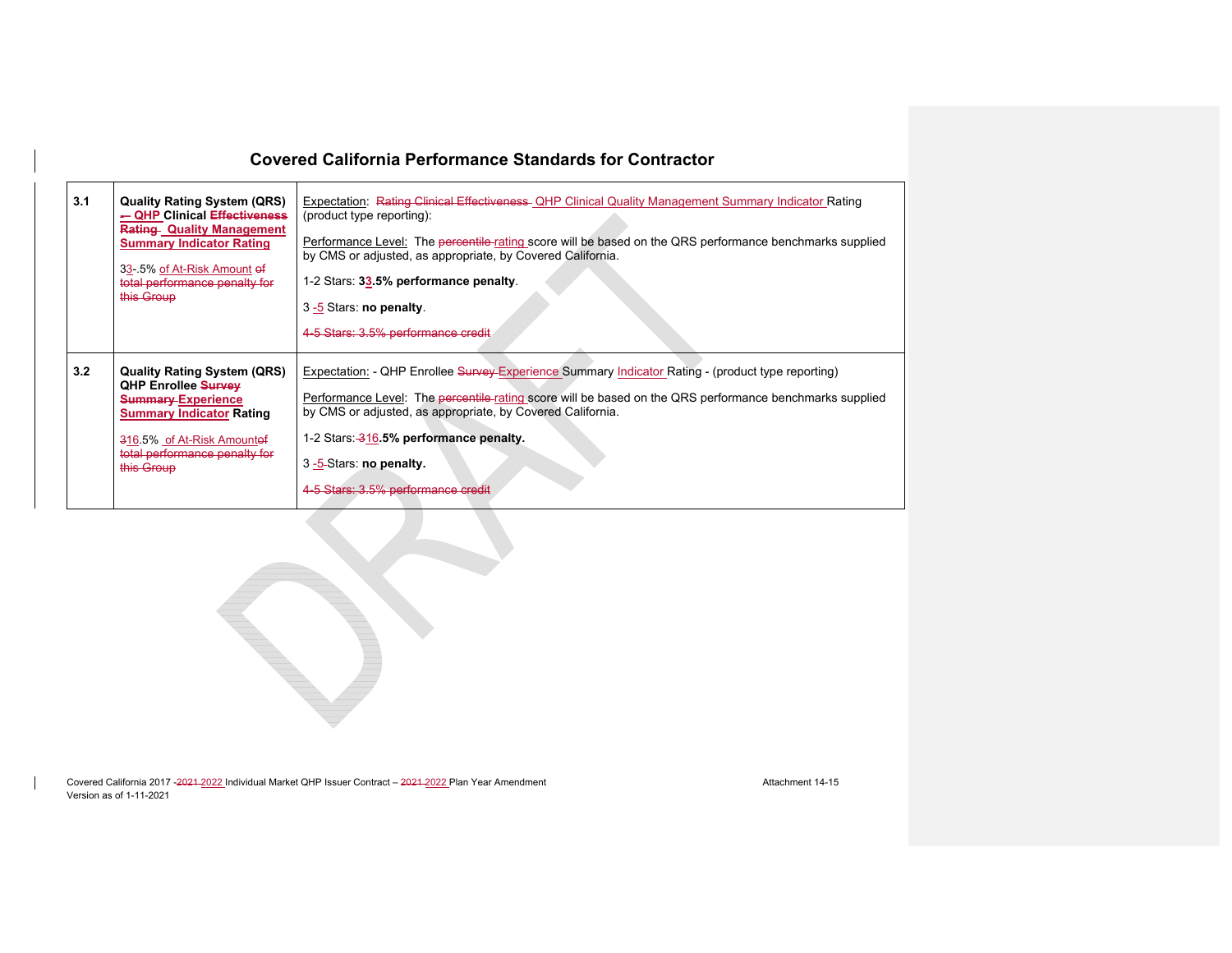|     |                                                                                                                                 | Covered California Performance Standards for Contractor                                                                                                                                                                                                                                                                                                                                                                                                                                                                                                                                                                                                                                                                                                                                                                                                                                                                                                                                                                                                          |                                                                                             |
|-----|---------------------------------------------------------------------------------------------------------------------------------|------------------------------------------------------------------------------------------------------------------------------------------------------------------------------------------------------------------------------------------------------------------------------------------------------------------------------------------------------------------------------------------------------------------------------------------------------------------------------------------------------------------------------------------------------------------------------------------------------------------------------------------------------------------------------------------------------------------------------------------------------------------------------------------------------------------------------------------------------------------------------------------------------------------------------------------------------------------------------------------------------------------------------------------------------------------|---------------------------------------------------------------------------------------------|
|     |                                                                                                                                 | <b>Covered California Performance Standards for Contractor</b>                                                                                                                                                                                                                                                                                                                                                                                                                                                                                                                                                                                                                                                                                                                                                                                                                                                                                                                                                                                                   |                                                                                             |
|     |                                                                                                                                 |                                                                                                                                                                                                                                                                                                                                                                                                                                                                                                                                                                                                                                                                                                                                                                                                                                                                                                                                                                                                                                                                  |                                                                                             |
|     |                                                                                                                                 | Quality, Network Management and Delivery System Standards<br>45% of Total Performance Penalty or Credit <sup>4</sup> for Measurement Year 2021 and Thereafter                                                                                                                                                                                                                                                                                                                                                                                                                                                                                                                                                                                                                                                                                                                                                                                                                                                                                                    |                                                                                             |
|     |                                                                                                                                 | Covered California and Contractor shall work together to periodically review and adjust the specific measures consistent with any applicable Federal<br>regulations. For Performance Standards 3.4a, 3.4b, 3.8, and 3.9, mutually agreed upon performance goals will be pre-determined and documented in<br>Contractor's Quality Improvement Strategy prior to the start of the performance year.                                                                                                                                                                                                                                                                                                                                                                                                                                                                                                                                                                                                                                                                |                                                                                             |
|     | <b>Performance Standard</b>                                                                                                     | <b>Performance Requirements</b>                                                                                                                                                                                                                                                                                                                                                                                                                                                                                                                                                                                                                                                                                                                                                                                                                                                                                                                                                                                                                                  |                                                                                             |
| 3.3 | <b>Essential Community</b><br><b>Providers - Article 3, Section</b><br>3.3.3<br>10% of total performance<br>penalty for Group 3 | Expectation: Contractor shall maintain a network that includes a sufficient geographic distribution of care.<br>including essential community providers, and other providers, to provide reasonable and timely access to<br>Covered Services for low income, vulnerable, or medically underserved populations in regions served by<br>Contractor.<br>Contractor to demonstrate provider agreements with at least 15% of 340B non-hospital providers in each<br>applicable rating region.<br>Contractor to demonstrate provider agreements that reflect a mix of essential community providers (hospital<br>and non-hospital) reasonably distributed to serve the low income, vulnerable, or medically underserved<br>populations.<br>Performance Level:<br>Does not meet ECP Standards: 10% penalty.<br>Improvement in meeting ECP Standards: no penalty.<br>Meets ECP Standards for timely access to network providers, 15% 340B non-hospital provider agreements,<br>demonstrated ECP provider agreements: 10% credit.<br><b>Alternate Standard Contractor</b> | <b>Commented [A2]:</b> Standard is moving to Performance<br>Standards and Expectations 1.12 |

<sup>1</sup>-Total performance penalty at risk or credit is below 100% in 2021 due to deletions and additions of performance standards resulting in a net loss to the total. The total percent at risk in 2021 will be 95%.

Covered California 2017 -2021 -2022 Individual Market QHP Issuer Contract – 2021-2022 Plan Year Amendment Amendment Attachment 14-16 Version as of 1-11-2021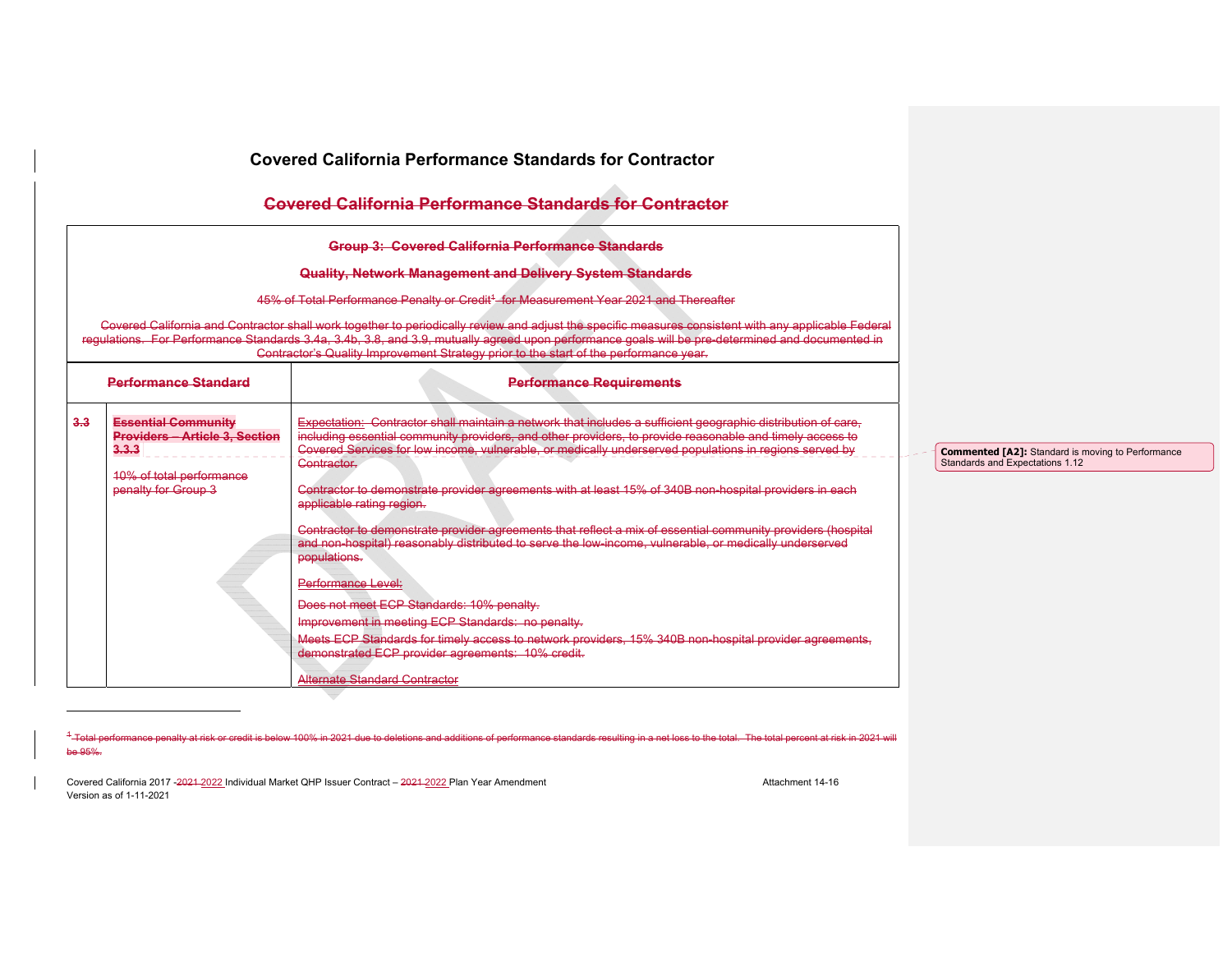## **Covered California Performance Standards for Contractor**

**Group 3: Covered California Performance Standards** 

#### **Quality, Network Management and Delivery System Standards**

45% of Total Performance Penalty or Credit<sup>4</sup> for Measurement Year 2021 and Thereafter

Covered California and Contractor shall work together to periodically review and adjust the specific measures consistent with any applicable Federal regulations. For Performance Standards 3.4a, 3.4b, 3.8, and 3.9, mutually agreed upon performance goals will be pre-determined and documented in Contractor's Quality Improvement Strategy prior to the start of the performance year.

| <b>Darformance Standard</b> | Darformanca Roquiramante<br><b>CHARLOT CONTRACTOR AND DESCRIPTION OF A SERIES OF A SERIES OF A SERIES OF A SERIES OF A SERIES OF A SERIES OF </b>                                                                                                                                                                                                                                                                        |
|-----------------------------|--------------------------------------------------------------------------------------------------------------------------------------------------------------------------------------------------------------------------------------------------------------------------------------------------------------------------------------------------------------------------------------------------------------------------|
|                             | Expectation: Contractor to produce access map to demonstrate low income, medically underserved enrollee<br>access to health care senvices. Low income willnerable, or medically underserved individuals shall be defined<br>as those Covered California enrollees who fall below 200 percent of the Federal Poverty Level (FPL). Maps<br>shall demonstrate the extent to which provider sites are accessible to and have |

Covered California 2017 -2024-2022 Individual Market QHP Issuer Contract – 2021-2022 Plan Year Amendment Amendment Version as of 1-11-2021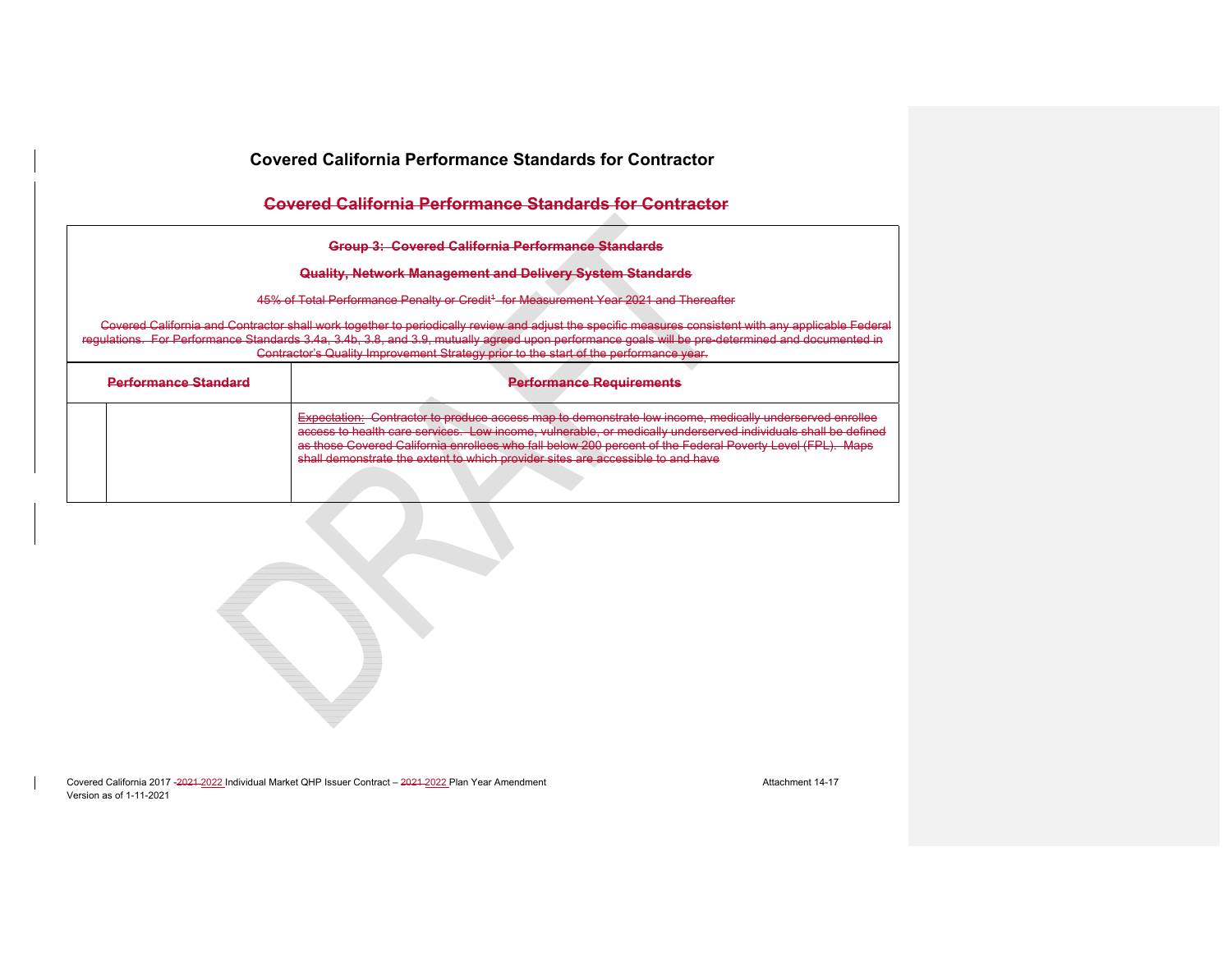| <b>Covered California Performance Standards for Contractor</b>                                                                                                                                                     |                                                                                                                                                                                                                                                                                                                                                                                                                                                                                                                                                                                                                                                                                                                                                                                                    |  |  |  |  |  |
|--------------------------------------------------------------------------------------------------------------------------------------------------------------------------------------------------------------------|----------------------------------------------------------------------------------------------------------------------------------------------------------------------------------------------------------------------------------------------------------------------------------------------------------------------------------------------------------------------------------------------------------------------------------------------------------------------------------------------------------------------------------------------------------------------------------------------------------------------------------------------------------------------------------------------------------------------------------------------------------------------------------------------------|--|--|--|--|--|
|                                                                                                                                                                                                                    | Covered California Performance Standards for Contractor                                                                                                                                                                                                                                                                                                                                                                                                                                                                                                                                                                                                                                                                                                                                            |  |  |  |  |  |
| Group 3: Covered California Performance Standards<br>Quality, Network Management and Delivery System Standards<br>45% of Total Performance Penalty or Credit <sup>4</sup> for Measurement Year 2021 and Thereafter |                                                                                                                                                                                                                                                                                                                                                                                                                                                                                                                                                                                                                                                                                                                                                                                                    |  |  |  |  |  |
|                                                                                                                                                                                                                    | Covered California and Contractor shall work together to periodically review and adjust the specific measures consistent with any applicable Federal<br>regulations. For Performance Standards 3.4a, 3.4b, 3.8, and 3.9, mutually agreed upon performance goals will be pre-determined and documented in<br>Contractor's Quality Improvement Strategy prior to the start of the performance year.                                                                                                                                                                                                                                                                                                                                                                                                  |  |  |  |  |  |
| <b>Performance Standard</b>                                                                                                                                                                                        | <b>Performance Requirements</b>                                                                                                                                                                                                                                                                                                                                                                                                                                                                                                                                                                                                                                                                                                                                                                    |  |  |  |  |  |
| <b>Essential Community</b><br><b>Providers - Article 3, Section</b><br>3.3.3 (continued)                                                                                                                           | services that meet the needs of specific underserved populations, including:<br>• Individuals with HIV/AIDS<br><b>American Indians and Alaska Natives</b><br>• Low income and underserved individuals seeking women's health and reproductive health services.<br>Other specific populations served by Essential Community Providers in the service area such as STD<br>Clinics. Tuberculosis Clinics, Hemophilia Treatment Centers, Black Lung Clinics and other entities that<br>serve predominantly low income, medically underserved individuals.<br>Performance Level: Alternate Standard Contractors shall not be eligible for performance credits, nor shall they<br>be subject to performance penalties. Submission of the above required mapping is a contract compliance<br>requirement. |  |  |  |  |  |
|                                                                                                                                                                                                                    |                                                                                                                                                                                                                                                                                                                                                                                                                                                                                                                                                                                                                                                                                                                                                                                                    |  |  |  |  |  |

<sup>1</sup>-Total performance penalty at risk or credit is below 100% in 2021 due to deletic ns of performance standards resulting in a net loss to the total. The total percent at risk in 2021 will be 95%.

Covered California 2017 -2021-2022 Individual Market QHP Issuer Contract – 2021-2022 Plan Year Amendment Amendment Attachment 14-18 Version as of 1-11-2021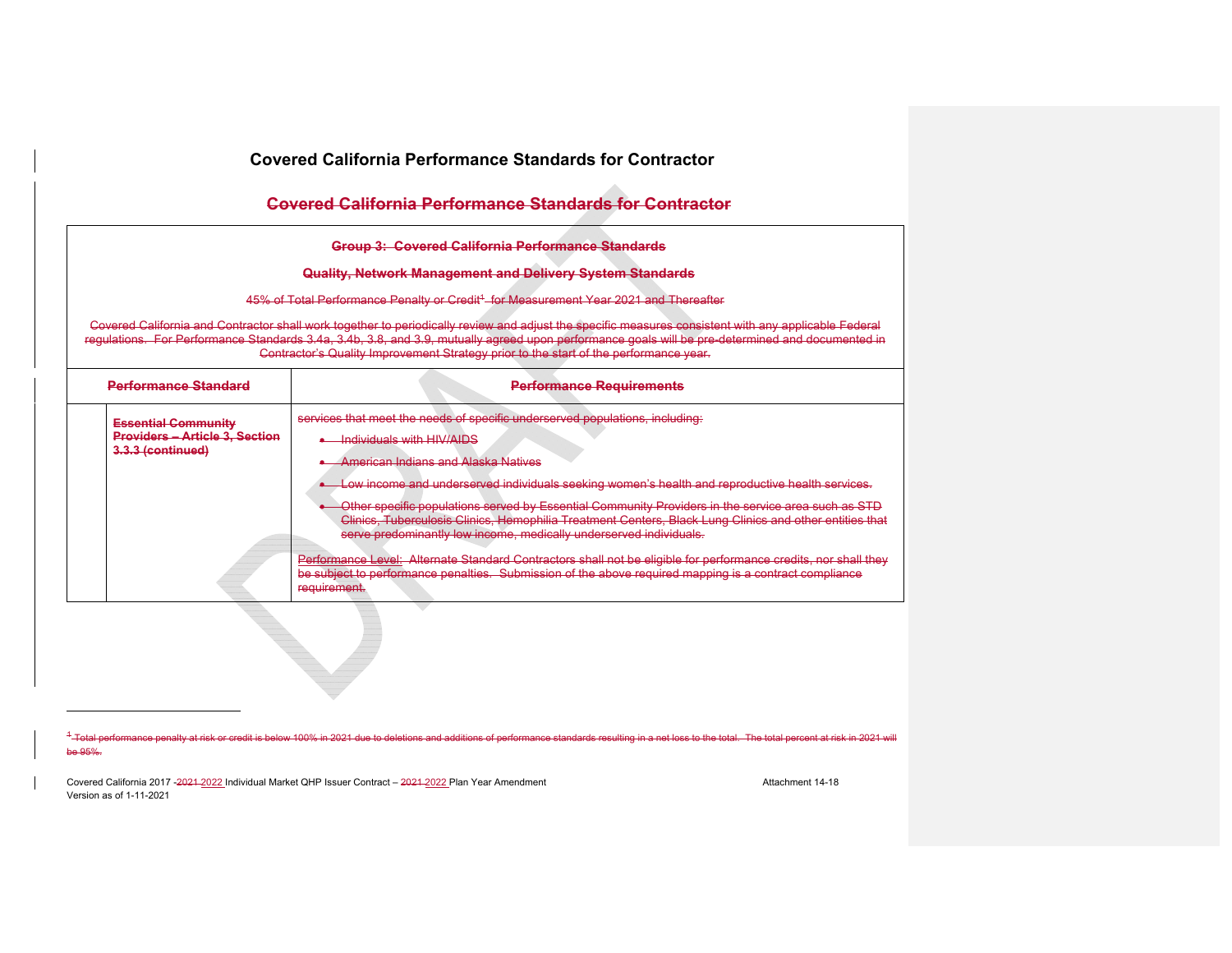**Definitions for Group 3 Performance Standards: Reducing Health Disparities a) and b), Network Design Based on Quality, Primary Care a) b) and c), Integrated Healthcare Models, Appropriate Use of C-Sections, and Hospital Safety:** 

Measurement Year: The calendar year that activity being assessed is performed

Reporting Year: The calendar year that performance data is reported to Covered California

Assessment Year: The calendar year that performance data is evaluated and Measurement Year performance level is determined

#### **Quality, Network Management and Delivery System Standards**

45% of Total Performance Penalty or Credit**<sup>1</sup>** for Measurement Year 2021 and Thereafter

Covered California and Contractor shall work together to periodically review and adjust the specific measures consistent with any applicable Federal regulations. For Performance Standards 3.4a, 3.4b, 3.8, and 3.9, mutually agreed upon performance goals will be pre-determined and documented in Contractor's Quality Improvement Strategy prior to the start of the performance year.

1 Total performance penalty at risk or credit is below 100% in 2021 due to deletions and additions of performance standards resulting in a net loss to the total. The total percent at risk in 2021 will be 95%.

Covered California 2017 -2024-2022 Individual Market QHP Issuer Contract – 2021-2022 Plan Year Amendment Amendment Version as of 1-11-2021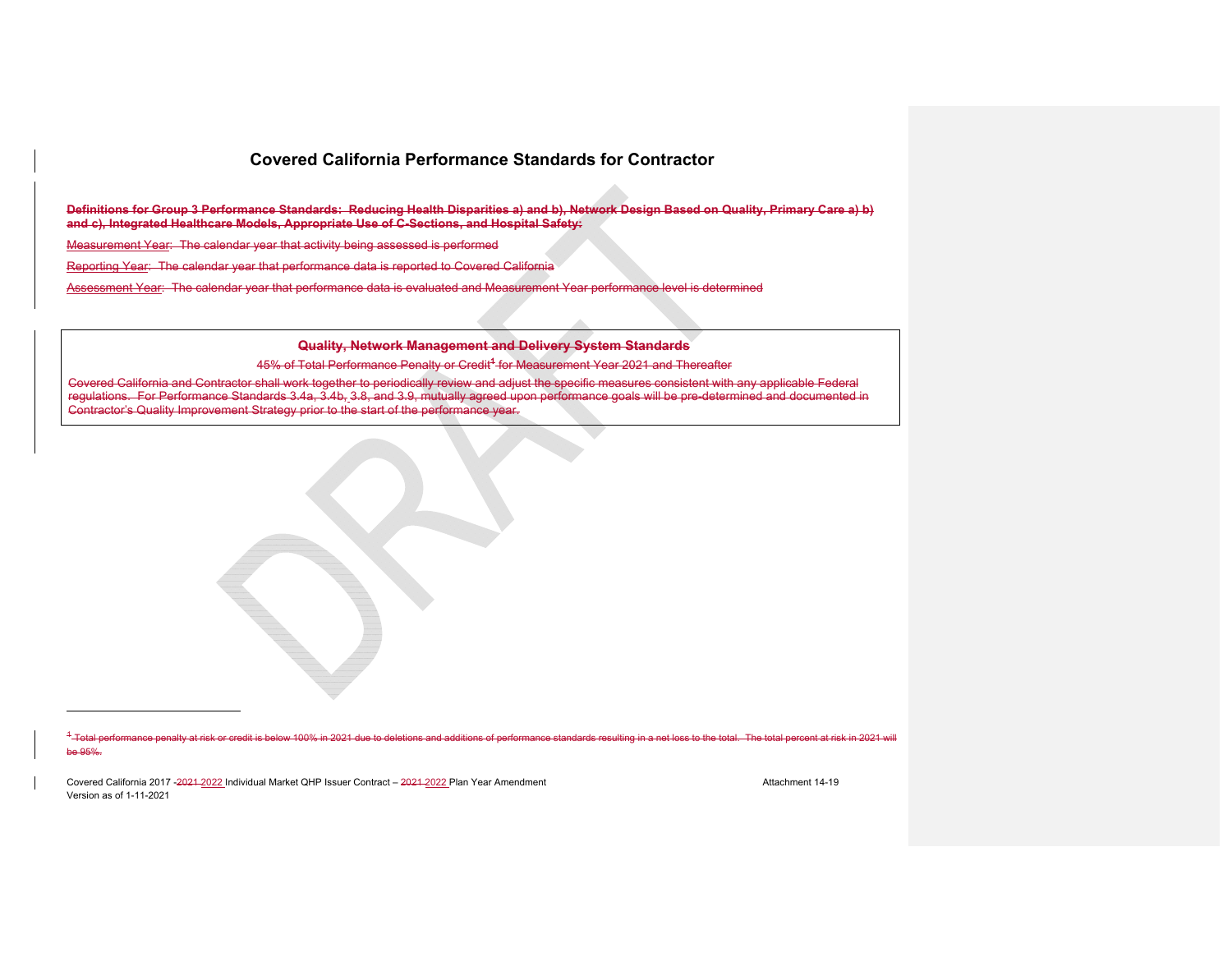#### **Performance Standards with Penalties**

**Quality, Network Management and Delivery System Standards** 

The Parties may adjust, suspend, or add Performance Standards from time to time, upon written agreement of the parties, without an amendment to this contract.

90% of At-Risk Amount for Measurement Year 2022 Covered California and Contractor shall work together to periodically review and adjust the specific measures consistent with any applicable Federal regulations. For Performance Standard 3.3b, mutually agreed upon performance goals will be predetermined and documented in Contractor's Quality Improvement Strategy prior to the start of the performance year.

Definitions for Performance Standards: **3.3 – 3.6** Measurement Year: The calendar year that activity being assessed is performed Reporting Year: The calendar year that performance data is reported to Covered California Assessment Year: The calendar year that performance data is evaluated, and Measurement Year performance level is determined

#### **Performance Standard 3.3a)**

3.4a)3.3a) -Reducing Health Disparities - Attachment 7, Article 31, Sections 13.01 and 13.02 - 267.5% of At-Risk Amounte<del>f total performance</del> penalty for Group 3

Contractor will meet intermediate milestones for self-reported racial or ethnic identity by the end of 2018 and will meet the target of 80% self-reported racial or ethnic identity by the end of 2019. Contractor will continue to meet the 80% target during Measurement Year 2020 and 2021.

Baseline data was used to set an incremental target for 2018 based on information submitted in 2016, 2017, and 2018 via the Applications for Certification for 2017, 2018, and 2019. Data will be submitted by Contractor in a run chart demonstrating improvement in the percentage of self-reported identity compared to baseline reported.

Contractor will meet the target of eighty percent (80%) enrollee self-reported race or ethnicity data for Covered California Enrollees by year-end 2022. Contractor must demonstrate compliance by including valid race and ethnicity attributes for at least 80% of Covered California Enrollees in its Healthcare Evidence Initiative (HEI) data submissions.

Please note the following **considerationsspecifications:** 

a. See list of acceptable standard values in separate methodology document.

b. "Other", "mixed", "multi-racial", "**decline to state**", etc. values do apply toward meeting the 80% race and ethnicity thresholds.

Covered California 2017 -<del>2021</del>-2022 Individual Market OHP Issuer Contract – 2021-2022 Plan Year Amendment Amendment Attachment 14-20 Version as of 1-11-2021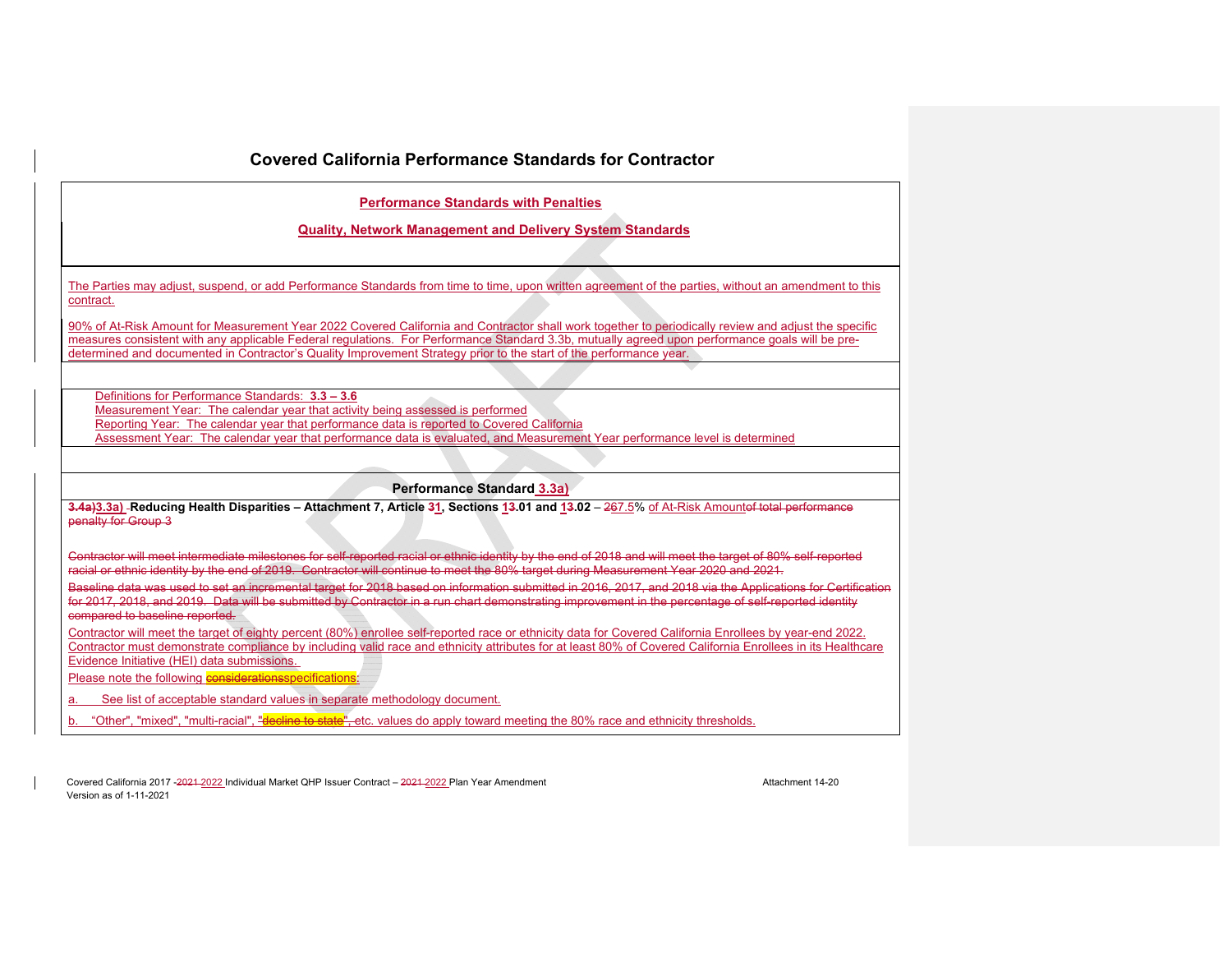# c. "Null", "blank", "missing", "unknown", "not reported", "decline to state", etc. values DO NOT apply toward meeting the 80% race and ethnicity<br>thresholds.

\_\_\_\_\_\_\_\_\_\_\_\_\_\_\_\_\_\_\_\_\_\_\_\_\_\_\_\_

|                                                                                                                                                                     |                                                                                                                                                                                                                                                                                                                                                                                                                                                                                                                                                                                                                                                                                                                                                                                                                                                                                                       | Performance Requirements 3.3a)                                                                                                                                                                                                                                                                                                                                           |                                                                                                                                                                                                                                                                                                                                                                               |                                                                                                                                                                                                                                                                                                                                                                                                                                            |
|---------------------------------------------------------------------------------------------------------------------------------------------------------------------|-------------------------------------------------------------------------------------------------------------------------------------------------------------------------------------------------------------------------------------------------------------------------------------------------------------------------------------------------------------------------------------------------------------------------------------------------------------------------------------------------------------------------------------------------------------------------------------------------------------------------------------------------------------------------------------------------------------------------------------------------------------------------------------------------------------------------------------------------------------------------------------------------------|--------------------------------------------------------------------------------------------------------------------------------------------------------------------------------------------------------------------------------------------------------------------------------------------------------------------------------------------------------------------------|-------------------------------------------------------------------------------------------------------------------------------------------------------------------------------------------------------------------------------------------------------------------------------------------------------------------------------------------------------------------------------|--------------------------------------------------------------------------------------------------------------------------------------------------------------------------------------------------------------------------------------------------------------------------------------------------------------------------------------------------------------------------------------------------------------------------------------------|
| <b>Measurement Year</b><br>2017<br>No Assessment for<br>Measurement Year<br>2017.<br>end of 2018<br>Contractor shows<br>does not meet<br>end of 2018: No<br>penalty | <b>Measurement Year</b><br><b>Measurement Year</b><br>2019<br>2018<br>Expectation: Meet 2018<br>Expectation: Meet<br>intermediate milestone<br>target of 80%<br>for self-reported racial or<br>self-reported racial or<br>ethnic identify by the<br>ethnic identify by the<br>end of 2019<br>Performance Levels:<br>Performance Levels:<br>Contractor achieves no<br>Contractor achieves<br>improvement in self-<br>no improvement in<br>reported identity from<br>self-reported identity<br>from 2018 and does<br>baseline: 2% penalty<br>not meet 80% target:<br>2% penalty<br>improvement in self-<br>Contractor achieves<br>reported identity, but<br>improvement in<br>incremental target by<br>self-reported identity,<br>but does not meet<br>80% target: No<br>penalty<br>Contractor achieves<br>Contractor achieves<br>incremental target for<br>self-reported identity by<br>80% target for | <b>Measurement Year</b><br>2020<br>Expectation: Meet or<br>continue to meet target<br>of 80% self-reported<br>racial or ethnic identity<br>for Measurement Year<br>2020.<br>Performance Levels:<br>Contractor does not<br>meet 80% target for self-<br>reported identity:<br>2% penalty<br>Contractor achieves<br>80% target for<br>self-reported identity:<br>2% credit | <b>Measurement Year</b><br>2021<br>Expectation: Meet<br>or continue to meet<br>target of 80%<br>self-reported racial<br>or ethnic identity for<br>Measurement Year<br>2021.<br>Performance Levels:<br>Contractor does not<br>meet 80% target for<br>self-reported<br>identity:<br>2% penalty<br>Contractor achieves<br>80% target for<br>self-reported<br>identity: 2% credit | <b>Measurement Year 2022</b><br>Expectation: - Meet the<br>target of 80% self-<br>reported race or ethnic<br><b>identity for Measurement</b><br>Year 2022.<br>Performance Levels:<br>Contractor does not meet<br>80% target for self-<br>reported identity for<br><b>Covered California</b><br>Enrollees: 67.5% penalty<br>Contractor meets 80%<br>target for self-reported<br>identity for Covered<br>California Enrollees: no<br>penalty |

Covered California 2017 -2021 -2022 Individual Market QHP Issuer Contract – 2021-2022 Plan Year Amendment Amendment Attachment 14-21 Version as of 1-11-2021

**Commented [A3]:** Update 11/19/2020: "Decline to State" does not apply.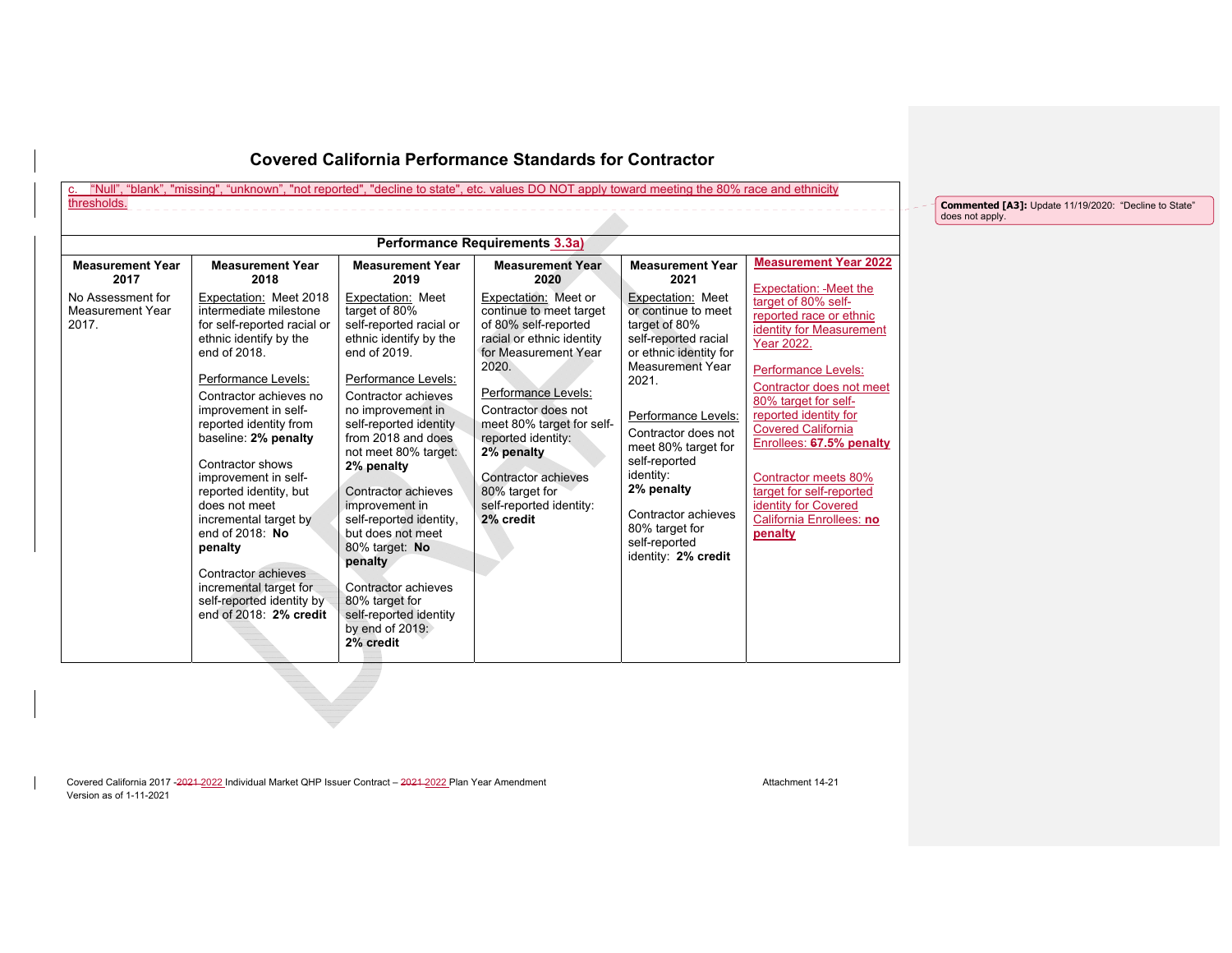|                                                                                                                                                                                                                                                                                                                                                                                                                                                                                                                                                                                                                                                                                                                                                                                                                                                                                                                                                                                                                                                                                                                                                                                                                                                                | <b>Performance Standard 3.3b)</b>                                                                           |                                                                                  |                                                                                                                                                                                                                                                                                                                                                                                               |                                                                                                                                                                                                                                                                                                                      |                                                                                                                                                                                                                                                     |  |
|----------------------------------------------------------------------------------------------------------------------------------------------------------------------------------------------------------------------------------------------------------------------------------------------------------------------------------------------------------------------------------------------------------------------------------------------------------------------------------------------------------------------------------------------------------------------------------------------------------------------------------------------------------------------------------------------------------------------------------------------------------------------------------------------------------------------------------------------------------------------------------------------------------------------------------------------------------------------------------------------------------------------------------------------------------------------------------------------------------------------------------------------------------------------------------------------------------------------------------------------------------------|-------------------------------------------------------------------------------------------------------------|----------------------------------------------------------------------------------|-----------------------------------------------------------------------------------------------------------------------------------------------------------------------------------------------------------------------------------------------------------------------------------------------------------------------------------------------------------------------------------------------|----------------------------------------------------------------------------------------------------------------------------------------------------------------------------------------------------------------------------------------------------------------------------------------------------------------------|-----------------------------------------------------------------------------------------------------------------------------------------------------------------------------------------------------------------------------------------------------|--|
|                                                                                                                                                                                                                                                                                                                                                                                                                                                                                                                                                                                                                                                                                                                                                                                                                                                                                                                                                                                                                                                                                                                                                                                                                                                                | 3.3b) Disparities Reduction Intervention - Attachment 7, Article 1, Sections 1.03 - 97.5% of At-Risk Amount |                                                                                  |                                                                                                                                                                                                                                                                                                                                                                                               |                                                                                                                                                                                                                                                                                                                      |                                                                                                                                                                                                                                                     |  |
| Contractor will show reduction of an identified disparity for the selected population based on the mutually agreed upon intervention proposal. Contractor<br>must report progress through submission of disparities intervention reporting template. Covered California will assess Contractor's reduction in their<br>disparity based on the submitted HEDIS measures sample per Article 1, Section 1.02.<br>3.4b) Reducing Health Disparities - Attachment 7, Article 3, Sections 3.01 and 3.02 3% of total performance penalty for Group 3<br>Contractor reports required metrics across all lines of business excluding Medicare for diabetes, asthma, hypertension, and depression by race/ethnicity.<br>Covered California and Contractor will select at least one, but not more than two, disparity measures against which performance in 2021 will be assessed.<br>If the Contractor selects two disparities measures for setting 2021 performance targets, the performance level will be assessed at 1.5% for each measure.<br>Performance will be measured based upon the mutually-agreed upon milestones in the final, Disparity Intervention Proposal which shall be incorporated<br>into this Attachment 14 without an amendment to the Contract. |                                                                                                             |                                                                                  |                                                                                                                                                                                                                                                                                                                                                                                               |                                                                                                                                                                                                                                                                                                                      |                                                                                                                                                                                                                                                     |  |
|                                                                                                                                                                                                                                                                                                                                                                                                                                                                                                                                                                                                                                                                                                                                                                                                                                                                                                                                                                                                                                                                                                                                                                                                                                                                |                                                                                                             |                                                                                  | <b>Performance Requirements 3.3b)</b>                                                                                                                                                                                                                                                                                                                                                         |                                                                                                                                                                                                                                                                                                                      |                                                                                                                                                                                                                                                     |  |
| <b>Measurement</b><br><b>Year 2017</b><br>No Assessment for<br><b>Measurement Year</b><br>2017                                                                                                                                                                                                                                                                                                                                                                                                                                                                                                                                                                                                                                                                                                                                                                                                                                                                                                                                                                                                                                                                                                                                                                 | <b>Measurement Year</b><br>2018<br>No Assessment for<br>Measurement Year 2018                               | <b>Measurement Year</b><br>2019<br>No Assessment for<br>Measurement Year<br>2019 | <b>Measurement Year</b><br>2020<br>Performance Levels:<br>Contractor does not<br>select at least one<br>disparity measure for<br>reduction or does not<br>meet mutually agreed<br>upon milestone(s)<br>selected for the 2020<br>disparity reduction<br>target: 3% penalty<br>Contractor meets<br>mutually agreed upon<br>milestone(s) selected<br>for the 2020 disparity<br>target: 3% credit | <b>Measurement Year</b><br>2021<br>Performance Levels:<br>Contractor does not<br>meet mutually agreed<br>upon milestone(s)<br>selected for the 2021<br>disparity reduction<br>target: 3% penalty<br>Contractor meets<br>mutually agreed upon<br>milestone(s) selected<br>for the 2021 disparity<br>target: 3% credit | <b>Measurement Year 2022</b><br>Performance Levels:<br>Contractor does not meet<br>measurable reduction for<br>identified disparity: 97.5%<br>penalty<br><b>Contractor meets</b><br>measurable reduction for<br>identified disparity: no<br>penalty |  |

| <b>Performance Standards 3.3c)</b>                                                         |
|--------------------------------------------------------------------------------------------|
| 3.3c) Health Equity Capacity Building - Attachment 7, Article 1, Sections 1.05 - 2% Credit |
| Contractor must achieve and maintain NCQA Multicultural Health Care Distinction (MHCD).    |

Covered California 2017 -2021 -2022 Individual Market QHP Issuer Contract – 2021-2022 Plan Year Amendment Amendment Attachment 14-22 Version as of 1-11-2021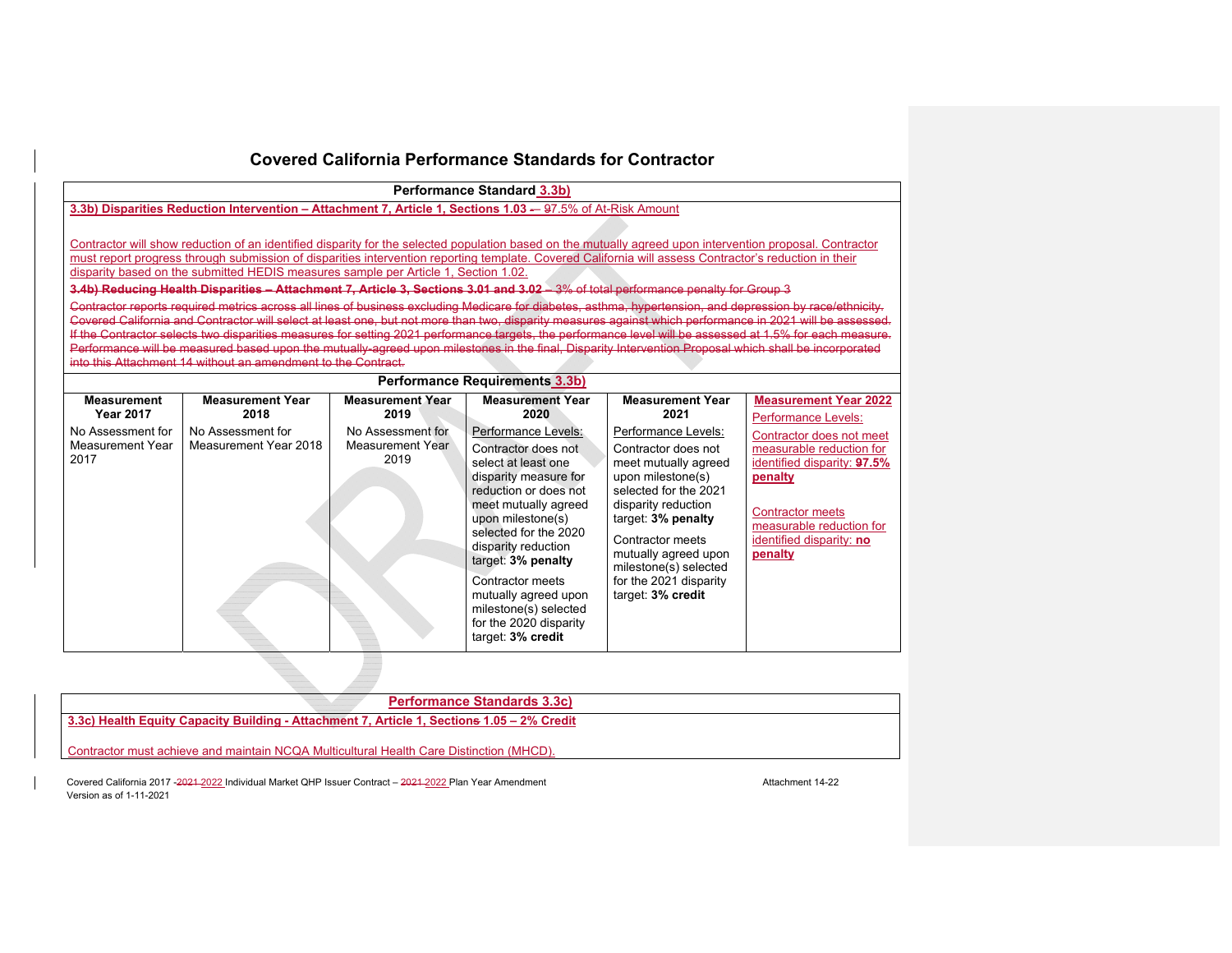**Performance Requirements3.3c)** 

**3.3c)** Performance Level

Contractor demonstrates *early* compliance of NCQA Multicultural Health Care Distinction (MHCD) attainment (by June 30, 2022): **2% credit**

Covered California 2017 -2021 -2022 Individual Market QHP Issuer Contract – 2021-2022 Plan Year Amendment Amendment Attachment 14-23 Version as of 1-11-2021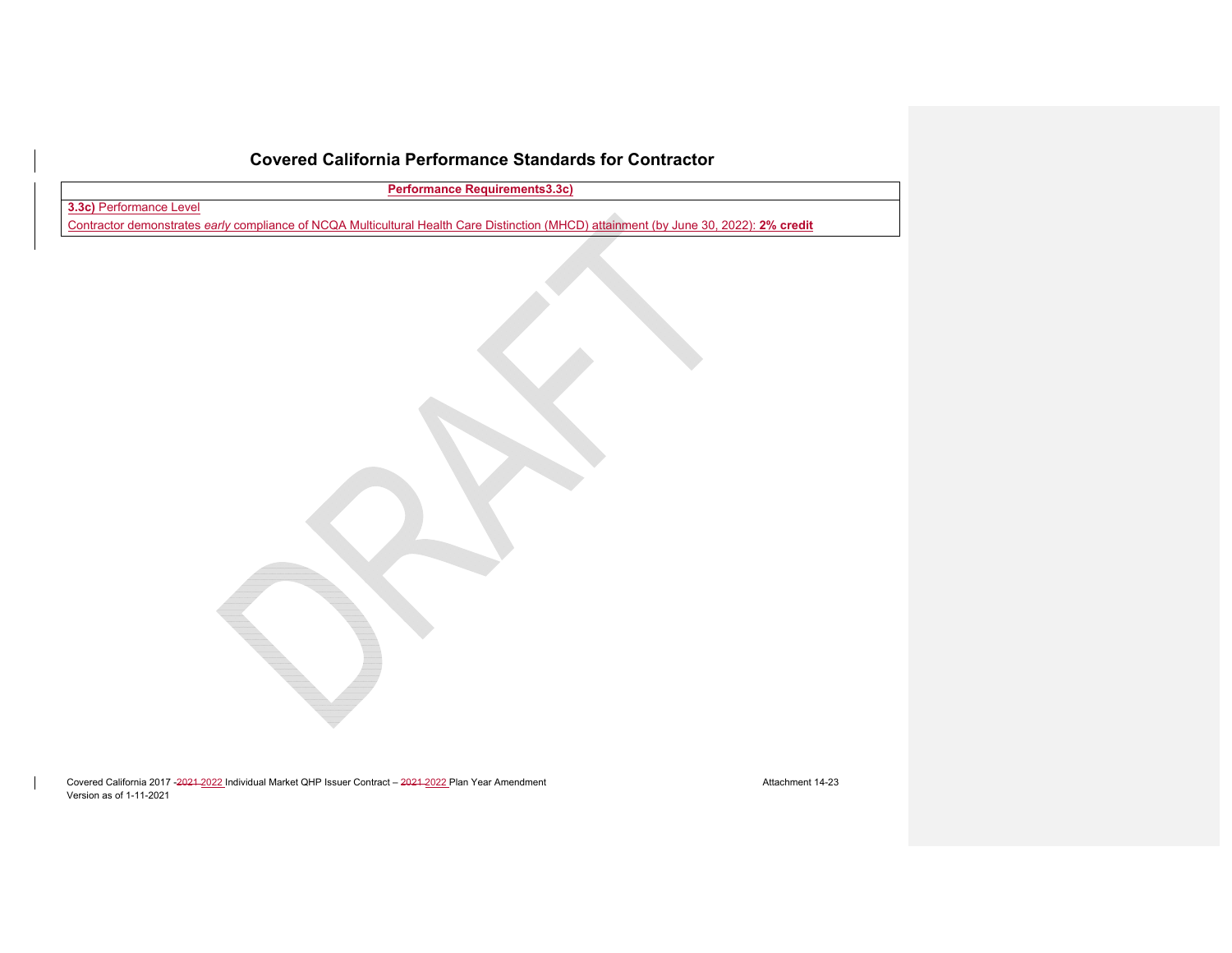| Quality, Network Management and Delivery System Standards                                                                                                                                                                                                                                           |                                                                                                                                                                                                                                                                                                                                                                                                                                                                                                        |                                                                                                                                                                                                                                                                                                                            |                                                                                                                                                                                                                                                                                                                      |                                                                                                                                                                                                                                                                                                                             |  |  |  |
|-----------------------------------------------------------------------------------------------------------------------------------------------------------------------------------------------------------------------------------------------------------------------------------------------------|--------------------------------------------------------------------------------------------------------------------------------------------------------------------------------------------------------------------------------------------------------------------------------------------------------------------------------------------------------------------------------------------------------------------------------------------------------------------------------------------------------|----------------------------------------------------------------------------------------------------------------------------------------------------------------------------------------------------------------------------------------------------------------------------------------------------------------------------|----------------------------------------------------------------------------------------------------------------------------------------------------------------------------------------------------------------------------------------------------------------------------------------------------------------------|-----------------------------------------------------------------------------------------------------------------------------------------------------------------------------------------------------------------------------------------------------------------------------------------------------------------------------|--|--|--|
|                                                                                                                                                                                                                                                                                                     | 45% of Total Performance Penalty or Credit <sup>+</sup> -for Measurement Year 2021 and Thereafter<br>Covered California and Contractor shall work together to periodically review and adjust the specific measures consistent with any applicable Federal requlations. For<br>Performance Standards 3.4a, 3.4b, 3.8, and 3.9, mutually agreed upon performance goals will be pre-determined and documented in Contractor's Quality Improvement<br>Strategy prior to the start of the performance year. |                                                                                                                                                                                                                                                                                                                            |                                                                                                                                                                                                                                                                                                                      |                                                                                                                                                                                                                                                                                                                             |  |  |  |
|                                                                                                                                                                                                                                                                                                     |                                                                                                                                                                                                                                                                                                                                                                                                                                                                                                        | <b>Performance Standard</b>                                                                                                                                                                                                                                                                                                |                                                                                                                                                                                                                                                                                                                      |                                                                                                                                                                                                                                                                                                                             |  |  |  |
|                                                                                                                                                                                                                                                                                                     |                                                                                                                                                                                                                                                                                                                                                                                                                                                                                                        | 3.5 Network Design Based on Quality - Attachment 7, Article 1, Section 1.02 - 4% of total performance penalty for Group 3                                                                                                                                                                                                  |                                                                                                                                                                                                                                                                                                                      |                                                                                                                                                                                                                                                                                                                             |  |  |  |
| continuing in plan years 2018, 2019, 2020 and 2021.                                                                                                                                                                                                                                                 |                                                                                                                                                                                                                                                                                                                                                                                                                                                                                                        | Contractor shall include quality criteria into its Covered California network development, with a phased approach starting in plan year 2017 and                                                                                                                                                                           |                                                                                                                                                                                                                                                                                                                      |                                                                                                                                                                                                                                                                                                                             |  |  |  |
|                                                                                                                                                                                                                                                                                                     |                                                                                                                                                                                                                                                                                                                                                                                                                                                                                                        | <b>Performance Requirements</b>                                                                                                                                                                                                                                                                                            |                                                                                                                                                                                                                                                                                                                      |                                                                                                                                                                                                                                                                                                                             |  |  |  |
| <b>Measurement Year 2017</b>                                                                                                                                                                                                                                                                        | <b>Measurement Year 2018</b>                                                                                                                                                                                                                                                                                                                                                                                                                                                                           | <b>Measurement Year 2019</b>                                                                                                                                                                                                                                                                                               | <b>Measurement Year 2020</b>                                                                                                                                                                                                                                                                                         | <b>Measurement Year 2021</b>                                                                                                                                                                                                                                                                                                |  |  |  |
| <b>Expectation: Describe valid</b><br>inclusion of quality criteria<br>into Covered California<br>network development and<br>begin implementation of<br>criteria                                                                                                                                    | <b>Expectation: Describe valid</b><br>inclusion of quality criteria<br>into Covered California<br>network development and<br>begin implementation of<br>criteria                                                                                                                                                                                                                                                                                                                                       | <b>Expectation: Describe valid</b><br>inclusion of quality criteria<br>into Covered California<br>network development and<br>begin implementation of<br>criteria                                                                                                                                                           | <b>Expectation: Describe valid</b><br>inclusion of quality criteria<br>into Covered California<br>network development and<br>begin implementation of<br>criteria                                                                                                                                                     | <b>Expectation: Describe valid</b><br>inclusion of quality criteria<br>into Covered California<br>network development and<br>evaluation and make<br>progress on implementation                                                                                                                                              |  |  |  |
| Performance Levels:<br>Contractor is unable to<br>describe valid inclusion of<br>quality criteria into Covered<br>California network<br>development by end of year<br>2017: 4% penalty<br>Contractor reports strategy<br>for inclusion of quality<br>criteria in all networks<br>offered to Covered | <b>Performance Levels:</b><br>Contractor is unable to<br>describe valid inclusion of<br>quality criteria into Covered<br>California network<br>development by end of year<br>2018: 4% penalty<br>Contractor submits report<br>showing that quality criteria<br>for all provider types has<br>been applied to at least part                                                                                                                                                                             | <b>Performance Levels:</b><br>Contractor is unable to<br>describe valid inclusion of<br>quality criteria into Covered<br>California network<br>development by end of year<br>2019: 4% penalty<br>Contractor submits report<br>showing that quality criteria<br>for all provider types has<br>been applied to at least part | Performance Levels:<br>Contractor submits report<br>and is unable to describe<br>valid inclusion of quality<br>criteria into Covered<br>California network<br>development for all provider<br>types by the end of 2020 or<br>has not reviewed any<br>providers against<br>established quality metrics:<br>4% penalty | of criteria including the<br>exclusion of outlier poor<br>performing hospitals as<br>defined by Covered<br>California in Attachment 7<br><b>Performance Levels:</b><br>Contractor submits report<br>that demonstrates that no<br>action has been taken on<br>addressing outlier poor<br>performing hospitals:<br>4% penalty |  |  |  |
| California enrollees, and<br>demonstrates                                                                                                                                                                                                                                                           | of each Covered California<br>network offered to                                                                                                                                                                                                                                                                                                                                                                                                                                                       | of each Covered California<br>network offered to Covered                                                                                                                                                                                                                                                                   |                                                                                                                                                                                                                                                                                                                      |                                                                                                                                                                                                                                                                                                                             |  |  |  |

<sup>4</sup>-Total performance penalty at risk or credit is below 100% in 2021 due to deletions and additions of performance standards resulting in a net loss to the total. The total percent at risk in 2021 will be 95%.

Covered California 2017 -2021 -2022 Individual Market QHP Issuer Contract – 2021-2022 Plan Year Amendment Amendment Attachment 14-24 Version as of 1-11-2021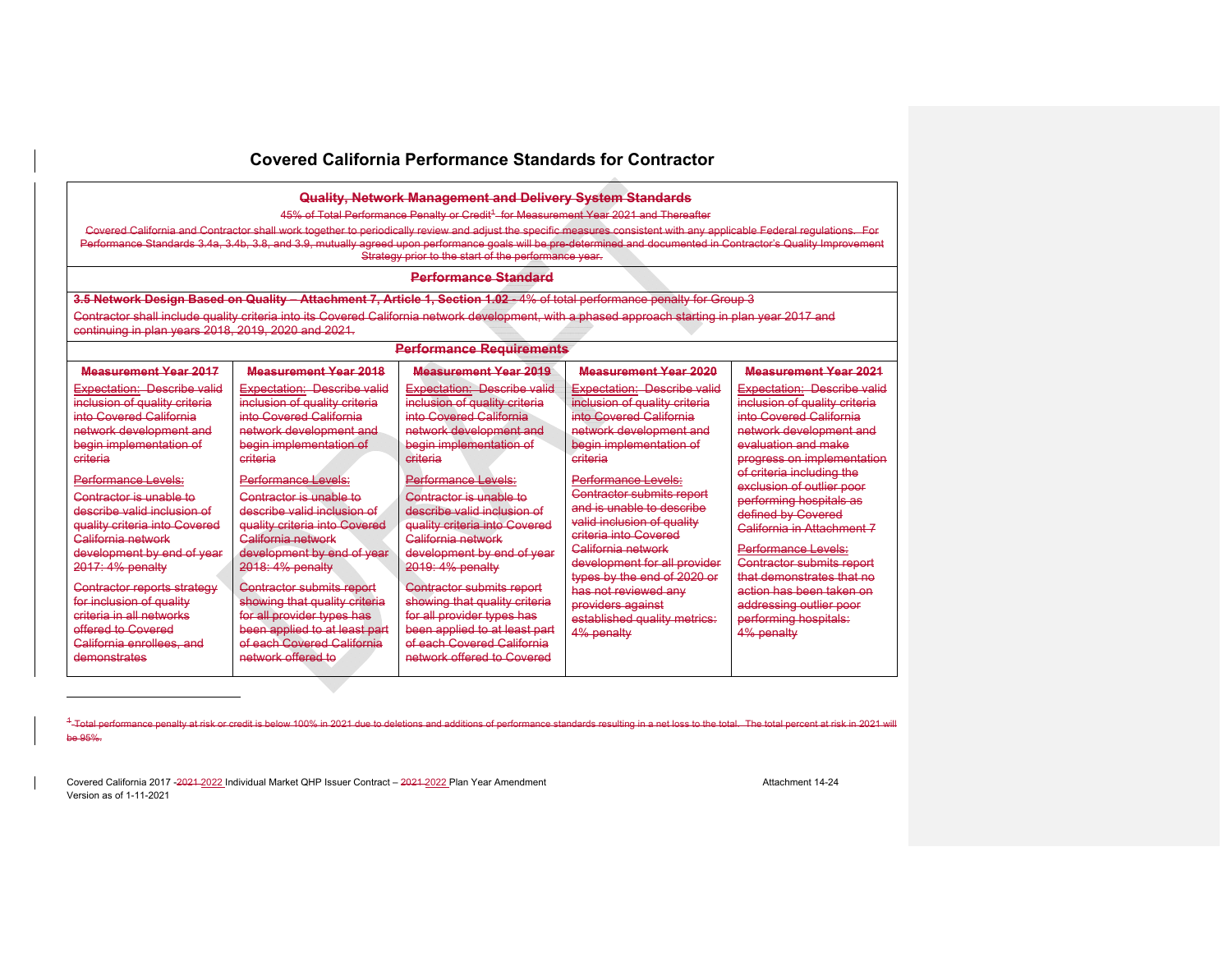$\Delta \omega$ 

| Quality, Network Management and Delivery System Standards<br>45% of Total Performance Penalty or Credit <sup>4</sup> for Measurement Year 2021 and Thereafter<br>Covered California and Contractor shall work together to periodically review and adjust the specific measures consistent with any applicable Federal requlations. For<br>Performance Standards 3.4a, 3.4b, 3.8, and 3.9, mutually agreed upon performance goals will be pre-determined and documented in Contractor's Quality Improvement<br>Strategy prior to the start of the performance year.<br>Performance Requirements - 3.5 Continued |                                                                                                                                                                                                                                                                                                                                                                                                                                                                                                                                                     |                                                                                                                                                                                                                                                                                                                                                                                                                                                                                                                                                                            |                                                                                                                                                                                                                                                                                                                                                                                                                                                                                                                                                                                                                                                                                                   |                                                                                                                                                                                                                                                                                                                                                                                                |  |  |
|----------------------------------------------------------------------------------------------------------------------------------------------------------------------------------------------------------------------------------------------------------------------------------------------------------------------------------------------------------------------------------------------------------------------------------------------------------------------------------------------------------------------------------------------------------------------------------------------------------------|-----------------------------------------------------------------------------------------------------------------------------------------------------------------------------------------------------------------------------------------------------------------------------------------------------------------------------------------------------------------------------------------------------------------------------------------------------------------------------------------------------------------------------------------------------|----------------------------------------------------------------------------------------------------------------------------------------------------------------------------------------------------------------------------------------------------------------------------------------------------------------------------------------------------------------------------------------------------------------------------------------------------------------------------------------------------------------------------------------------------------------------------|---------------------------------------------------------------------------------------------------------------------------------------------------------------------------------------------------------------------------------------------------------------------------------------------------------------------------------------------------------------------------------------------------------------------------------------------------------------------------------------------------------------------------------------------------------------------------------------------------------------------------------------------------------------------------------------------------|------------------------------------------------------------------------------------------------------------------------------------------------------------------------------------------------------------------------------------------------------------------------------------------------------------------------------------------------------------------------------------------------|--|--|
| Moasuromont Yoar 2017<br>Performance Levels:                                                                                                                                                                                                                                                                                                                                                                                                                                                                                                                                                                   | Moasuromont Yoar 2018<br>Performance Levels:                                                                                                                                                                                                                                                                                                                                                                                                                                                                                                        | Moasuromont Yoar 2019<br>Performance Levels:                                                                                                                                                                                                                                                                                                                                                                                                                                                                                                                               | Moasuromont Yoar 2020<br>Performance Levels:                                                                                                                                                                                                                                                                                                                                                                                                                                                                                                                                                                                                                                                      | Measurement Year 2021<br>Performance Levels:                                                                                                                                                                                                                                                                                                                                                   |  |  |
| implementation of criteria by<br>end of year 2017: No<br>penalty<br>Contractor reports strategy<br>for inclusion of quality<br>criteria in all networks<br>offered to Covered<br>California enrollees.<br>demonstrates<br>implementation of criteria by<br>end of 2017, and submits<br>documentation that<br>contracted hospitals have<br>been notified in 2017 of<br>expectation to meet targets<br>for appropriate use of<br>C-Section and reduction in<br><b>Hospital Acquired</b><br>Conditions by the end of<br>$2019: 4%$ credit                                                                         | <b>Covered California enrollees</b><br>by end of 2018: report<br>shows that providers have<br>been reviewed against<br>established quality metrics<br>and providers not meeting<br>metrics either have a<br>corrective action plan to<br>improve or have been<br>removed from networks: No<br>penalty<br>Contractor submits a report<br>showing that quality criteria<br>for all provider types has<br>been applied to 100% of<br>each Covered California<br>network offered to Covered<br>California enrollees by the<br>end of 2018: report shows | California enrollees by end<br>of 2019; report shows that<br>those providers that have<br>been reviewed against<br>established quality metrics<br>and providers not meeting<br>metrics either have a<br>corrective action plan to<br>improve or have been<br>removed from networks: No<br>penalty<br>Contractor submits a report<br>showing that quality criteria<br>for all provider types has<br>been applied to 100% of<br>each Covered California<br>network offered to Covered<br>California enrollees by the<br>end of 2019; report shows<br>that provider have been | <b>Contractor submits report</b><br>showing that quality criteria<br>for all provider types has<br>been applied to at least part<br>of each Covered California<br>network offered to enrollees<br>by the end of 2020: report<br>shows that those providers<br>that have been reviewed<br>against established quality<br>metrics and providers not<br>meeting metrics either have<br>a corrective action plan to<br>improve or have been<br>removed from networks: No<br>penalty<br>Contractor submits a report<br>showing that quality criteria<br>for all provider types has<br>been applied to 100% of<br>each Covered California<br>petwork offered to enrollees<br>by the end of 2020; report | Contractor submits a report<br>showing that outlier poor<br>performing hospitals that<br>have not demonstrated<br>improvement, despite a<br>corrective action plan or<br>other documented<br>improvement process, have<br>been removed from network<br>er Contractor has provided<br>justification for continued<br>inclusion of outlier poor<br>performing hospitals in<br>network: 4% credit |  |  |

<sup>1</sup>-Total performance penalty at risk or credit is below 100% in 2021 due to deletions and additions of performance standards resulting in a net loss to the total. The total percent at risk in 2021 will be 95%.

Covered California 2017 -2021 -2022 Individual Market QHP Issuer Contract – 2021-2022 Plan Year Amendment Amendment Attachment 14-25 Version as of 1-11-2021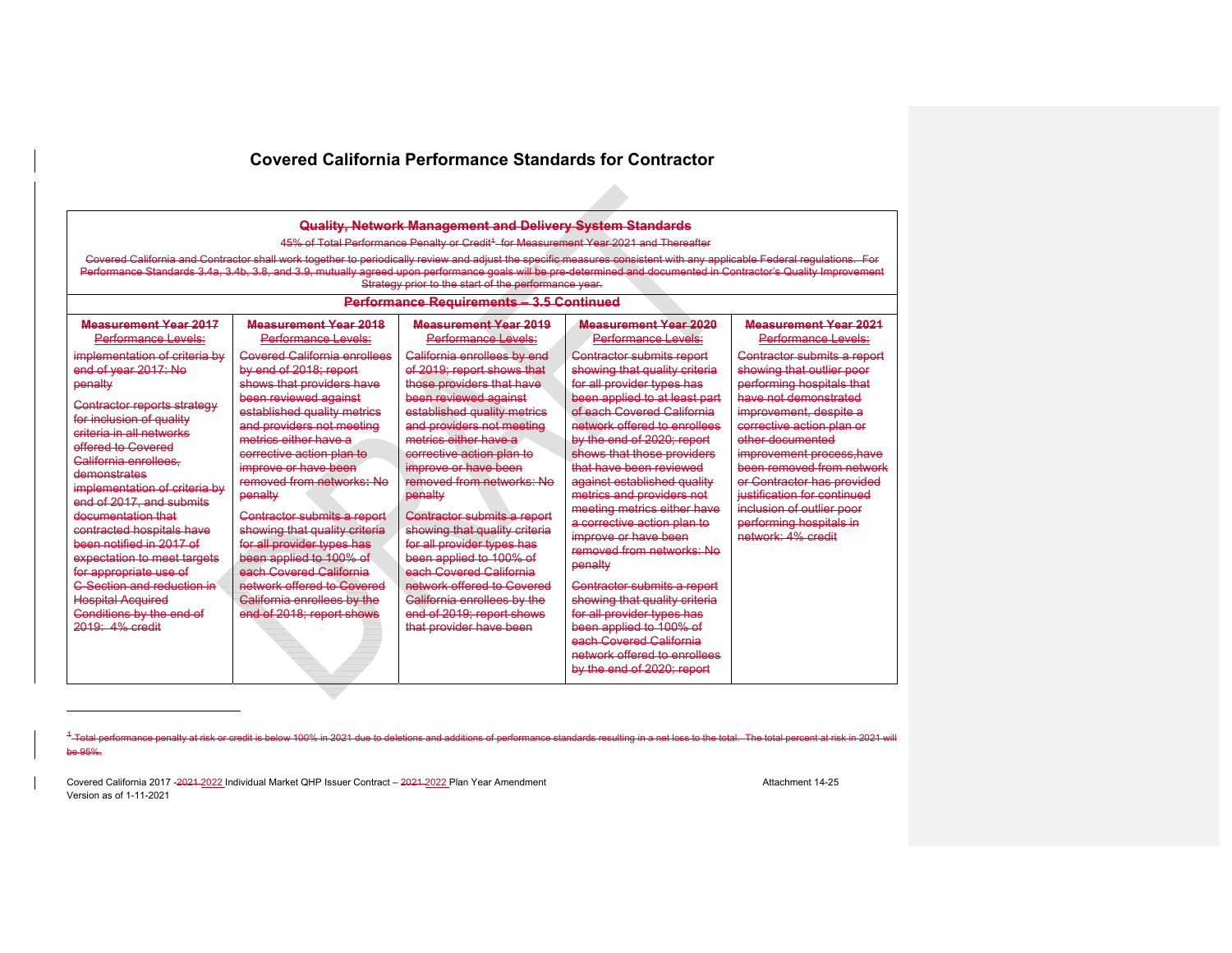|                                                                                                                                                                                                                                                                                                                                           | Quality, Network Management and Delivery System Standards                                                                                                                                                                                           |                                                                                                                                                                                                                                                                                       |  |  |  |
|-------------------------------------------------------------------------------------------------------------------------------------------------------------------------------------------------------------------------------------------------------------------------------------------------------------------------------------------|-----------------------------------------------------------------------------------------------------------------------------------------------------------------------------------------------------------------------------------------------------|---------------------------------------------------------------------------------------------------------------------------------------------------------------------------------------------------------------------------------------------------------------------------------------|--|--|--|
| 45% of Total Performance Penalty or Credit <sup>4</sup> for Measurement Year 2021 and Thereafter                                                                                                                                                                                                                                          |                                                                                                                                                                                                                                                     |                                                                                                                                                                                                                                                                                       |  |  |  |
| Covered California and Contractor shall work together to periodically review and adjust the specific measures consistent with any applicable Federal requlations. For<br>Performance Standards 3.4a, 3.4b, 3.8, and 3.9, mutually agreed upon performance goals will be pre-determined and documented in Contractor's Quality Improvement | Strategy prior to the start of the performance year.                                                                                                                                                                                                |                                                                                                                                                                                                                                                                                       |  |  |  |
|                                                                                                                                                                                                                                                                                                                                           | Performance Requirements - 3.5 Continued                                                                                                                                                                                                            |                                                                                                                                                                                                                                                                                       |  |  |  |
| <b>Measurement Year 2018</b><br>Performance Levels:<br>that providers have been<br>reviewed against<br>established quality metrics<br>and those not meeting<br>metrics either have a<br>corrective action plan to<br>improve or have been<br>removed from network:<br>4% credit                                                           | <b>Measurement Year 2019</b><br>Performance Levels:<br>reviewed against<br>established quality metrics<br>and those not meeting<br>metrics either have a<br>corrective action plan to<br>improve or have been<br>removed from network:<br>4% credit | <b>Measurement Year 2020</b><br>Performance Levels:<br>shows that providers have<br>been reviewed against<br>established quality metrics<br>and those not meeting<br>metrics either have a<br>corrective action plan to<br>improve or have been<br>removed from network:<br>4% credit |  |  |  |

## **Quality, Network Management and Delivery System Standards**

45% of Total Performance Penalty or Credit<sup>2</sup> for Measurement Year 2021 and Thereafter

Covered California and Contractor shall work together to periodically review and adjust the specific measures consistent with any applicable Federal regulations. For Performance Standards 3.4a, 3.4b, 3.8, and 3.9, mutually agreed upon performance goals will be pre-determined and documented in Contractor's Quality Improvement Strategy prior to the start of the performance year.

#### **Performance Standard**

 $4 - Total$  Total performance penalty at risk or credit is below 100% in 2021 due to deletions and additions of performance standards resulting in a net loss to the total. The total percent at risk in 2021 will  $b = 95%$ 

 $2$ -Total pe and additions of performance standards resulting in a net loss to the total. The total percent at risk in be 95%.

Covered California 2017 -2021 2022 Individual Market QHP Issuer Contract – 2021-2022 Plan Year Amendment Amendment Attachment 14-26 Version as of 1-11-2021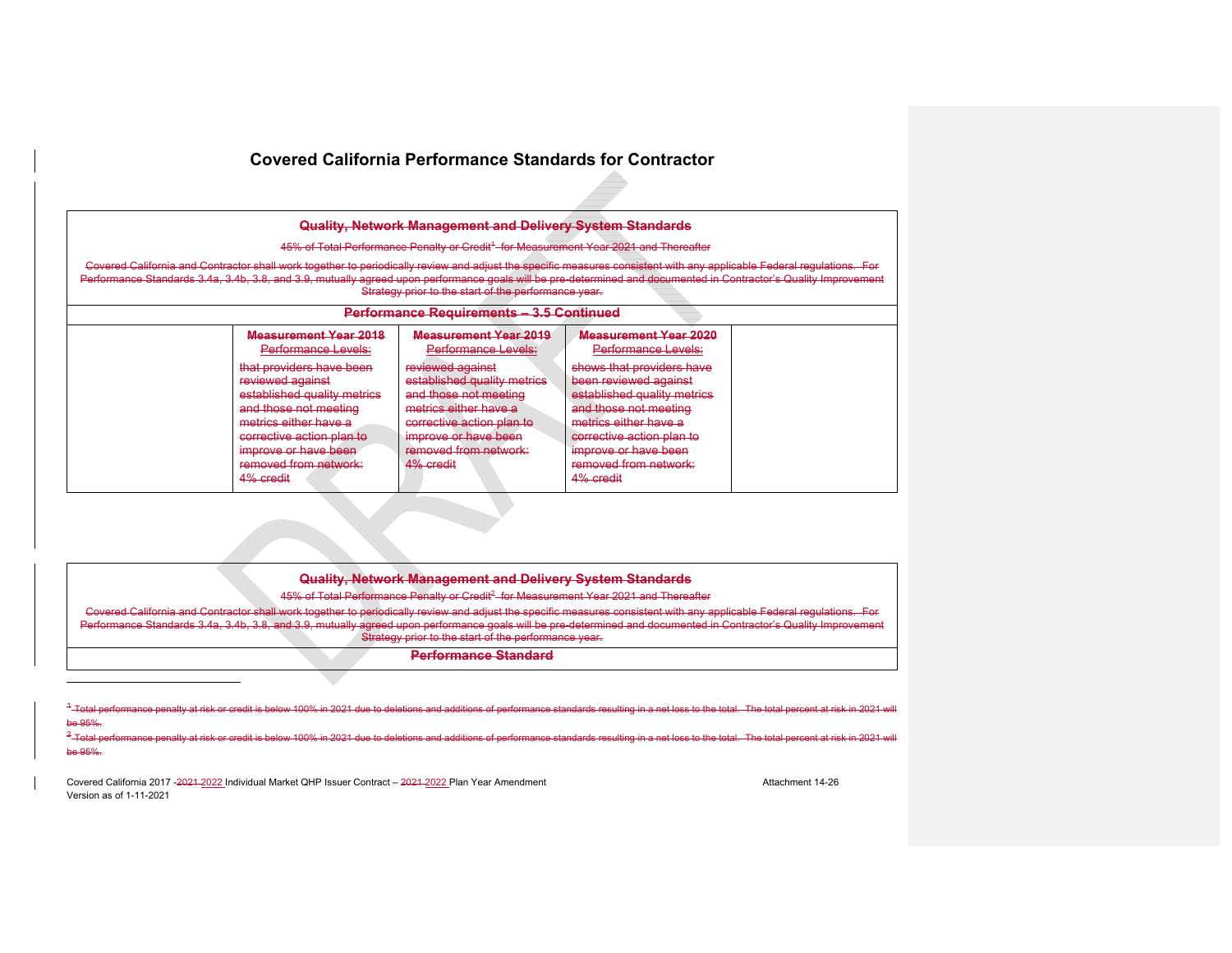**3.6a) Primary Care – Attachment 7, Article 4, Section 4.01 and 4.02 -** 2% of total performance penalty for Group 3 95% of members in Contractor's Covered California products will select or be assigned to a primary care clinician beginning with enrollment effective January 2017.Contractor will submit this percent each year following the end of the measurement year.

#### **Performance Requirements**

#### **Measurement Year 2017**Expectation: 95% of members in Covered California products will select or be assigned to a primary care clinician for Plan Year 2017 Performance Levels: Contractor reports less than 95% of Covered California members in Plan Year 2017 have selected or been provisionally assigned a primary care clinician: 2% penalty Contractor reports 95% or more of Covered California members in Plan Year 2017 have selected or been provisionally assigned a primary care clinician: 2% credit**Measurement Year 2018** Expectation: 95% of members in Covered California products will select or be assigned to a primary care clinician for Plan Year 2018 Performance Levels: Contractor reports less than 95% of Covered California members in Plan Year 2018 have selected or been provisionally assigned a primary care clinician: 2% penalty Contractor reports 95% or more of Covered California members in Plan Year 2018 have selected or been provisionally assigned a primary care clinician: 2% credit**Measurement Year 2019** Expectation: 95% of members in Covered California products will select or be assigned to a primary care clinician for Plan Year 2019 Performance Levels: Contractor reports less than 95% of Covered California members in Plan Year 2019 have selected or been provisionally assigned a primary care clinician: 2% penalty Contractor reports 95% or more of Covered California members in Plan Year 2019 have selected or been provisionally assigned a primary care clinician: 2% credit **Measurement Year 2020** Expectation: 95% of members in Covered California products will select or be assigned to a primary care clinician for .<br><del>Plan Year 2020</del> Performance Levels: Contractor reports less than 95% of Covered California members in Plan Year 2020 have selected or been provisionally assigned a primary care clinician: 2% penalty Contractor reports 95% or more of Covered California members in Plan Year 2020 have selected or been provisionally assigned a primary care clinician: 2% credit**Measurement Year 2021** Expectation: 95% of members in Covered California products will select or be assigned to a primary care clinician for .<br>Plan Year 2021 Performance Levels: Contractor reports less than 95% of Covered California members in Plan Year 2021 have selected or been provisionally assigned a primary care clinician: 2% penalty Contractor reports 95% or more of Covered California members in Plan Year 2021 have selected or been provisionally assigned a primary care clinician: 2% credit

Covered California 2017 -2021 -2022 Individual Market OHP Issuer Contract – 2021-2022 Plan Year Amendment Amendment Version as of 1-11-2021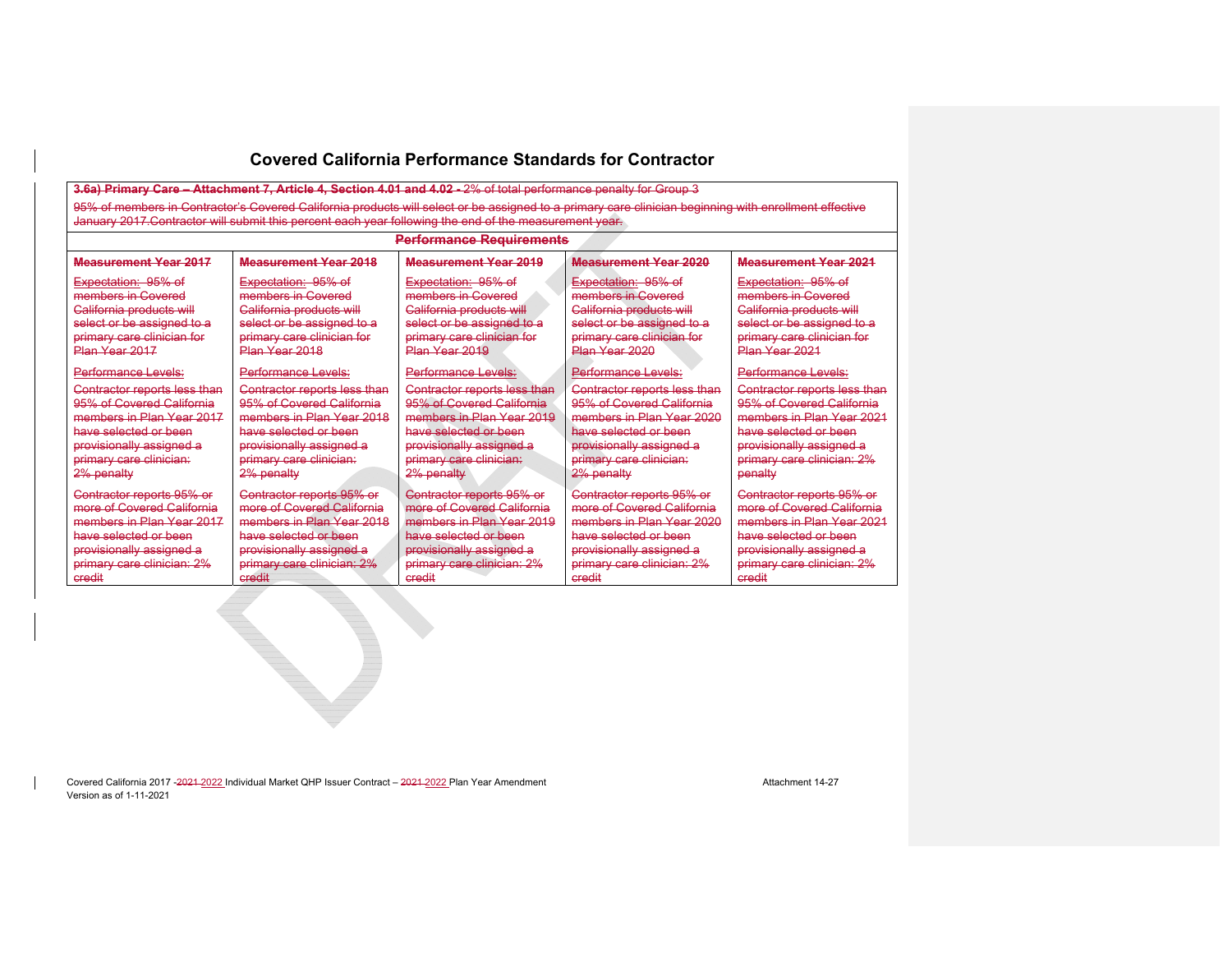**Quality, Network Management and Delivery System Standards** 

45% of Total Performance Penalty or Credit**<sup>1</sup>** for Measurement Year 2021 and Thereafter

Covered California and Contractor shall work together to periodically review and adjust the specific<br>Performance Standards 3.4a, 3.4b, 3.8, and 3.9, mutually agreed upon performance goals will be pr Performance Standards 3.4a, 3.4b, 3.8, and 3.9, mutually agreed upon performance goals will be pre-determined and documented in Contractor's Quality Improvement Strategy prior to the start of the performance year.

**Performance Standard 3.4**

**3.6b)4 Primary Care – Attachment 7, Article 74, Section 4.01 and 4.027.04 -** 310% of At-Risk Amountof total performance penalty for Group 3

Contractor describes a payment strategy for adoption and progressive expansion of primary care payment models that provide the revenue necessary among Providers caring for Enrollees that creates a business case for Primary Care Providers (PCPs) to adopt accessible, data-driven, team-based care. The Contractor must progressively expand the number and percent of primary care clinicians paid through the HCP LAN APM categories of population-based payment (Category 4) and alternative payment models built on fee for service structure such as shared savings (Category 3) and meet a minimum threshold by end of Plan Year 2022.

Data from Measurement Year 2020 providing the percent of PCPs paid under the new payment strategy will be compared to Measurement Year 2019 data. Data from Measurement Year 2021 providing the percent of PCPs paid under the new payment strategy will be compared to Measurement Year 2020 data.

|                                                                                                                                                                                                                                                                                         | <b>Performance Requirements 3.4</b>                                                                                                                                                                                                                                                |                                                                                                                                                                                                                                                                                    |                                                                                                                                                                                                                                                                              |                                                                                                                                                                                                                                                                                  |                                                                                                                                                                                                                                                                                                                                     |  |  |
|-----------------------------------------------------------------------------------------------------------------------------------------------------------------------------------------------------------------------------------------------------------------------------------------|------------------------------------------------------------------------------------------------------------------------------------------------------------------------------------------------------------------------------------------------------------------------------------|------------------------------------------------------------------------------------------------------------------------------------------------------------------------------------------------------------------------------------------------------------------------------------|------------------------------------------------------------------------------------------------------------------------------------------------------------------------------------------------------------------------------------------------------------------------------|----------------------------------------------------------------------------------------------------------------------------------------------------------------------------------------------------------------------------------------------------------------------------------|-------------------------------------------------------------------------------------------------------------------------------------------------------------------------------------------------------------------------------------------------------------------------------------------------------------------------------------|--|--|
| <b>Measurement Year</b><br>2017                                                                                                                                                                                                                                                         | Measurement Year<br>2018                                                                                                                                                                                                                                                           | <b>Measurement Year</b><br>2019                                                                                                                                                                                                                                                    | <b>Measurement Year</b><br>2020                                                                                                                                                                                                                                              | <b>Measurement Year</b><br>2021                                                                                                                                                                                                                                                  | <b>Measurement Year</b><br>2022                                                                                                                                                                                                                                                                                                     |  |  |
| Expectation:<br>Describe payment<br>strategy and begin<br>re-contracting by end<br>of Plan Year 2017<br>Performance Levels:<br>Contractor does not<br>provide description of<br>payment strategy or<br>reports no PCPs<br>contracted based on<br>new payment<br>strategy: $3\%$ penalty | Expectation: Describe<br>payment strategy and<br>begin re-contracting by<br>end of Plan Year 2018.<br>Performance Levels:<br>Contractor does not<br>provide description of<br>payment strategy or<br>reports no PCPs<br>contracted based on<br>new payment strategy:<br>3% penalty | Expectation: Describe<br>payment strategy and<br>begin re-contracting by<br>end of Plan Year 2019.<br>Performance Levels:<br>Contractor does not<br>provide description of<br>payment strategy or<br>reports no PCPs<br>contracted based on<br>new payment strategy:<br>3% penalty | Expectation: Describe<br>payment strategy and<br>make further progress<br>in re-contracting by end<br>of Plan Year 2020.<br>Performance Levels:<br>Contractor reports no<br>increase in the<br>percentage of PCPs<br>contracted under new<br>payment strategy<br>compared to | Expectation:<br>Describe payment<br>strategy and make<br>further progress in re-<br>contracting by end of<br>Plan Year 2021.<br>Performance Levels:<br>Contractor reports no<br>increase in the<br>percentage of PCPs<br>contracted under new<br>payment strategy<br>compared to | Expectation:<br>Contractor meets a<br>minimum threshold of<br>PCPs paid under HCP<br><b>LAN APM Category 3</b><br>or Category 4 by end<br>of Plan Year 2022.<br><b>Performance Levels:</b><br><b>HMO Products:</b><br>Contractor<br>demonstrates that 0 to<br><80% of PCPs are<br>contracted under HCP<br><b>LAN APM Category 3</b> |  |  |

1 Total performance penalty at risk or credit is below 100% in 2021 due to deletions and additions of performance standards resulting in a net loss to the total. The total percent at risk in 2021 will be 95%.

Covered California 2017 -2021 -2022 Individual Market OHP Issuer Contract – 2021 -2022 Plan Year Amendment Amendment Attachment 14-28 Version as of 1-11-2021

**Commented [A4]:** Redistributed 2% due to removing 3.9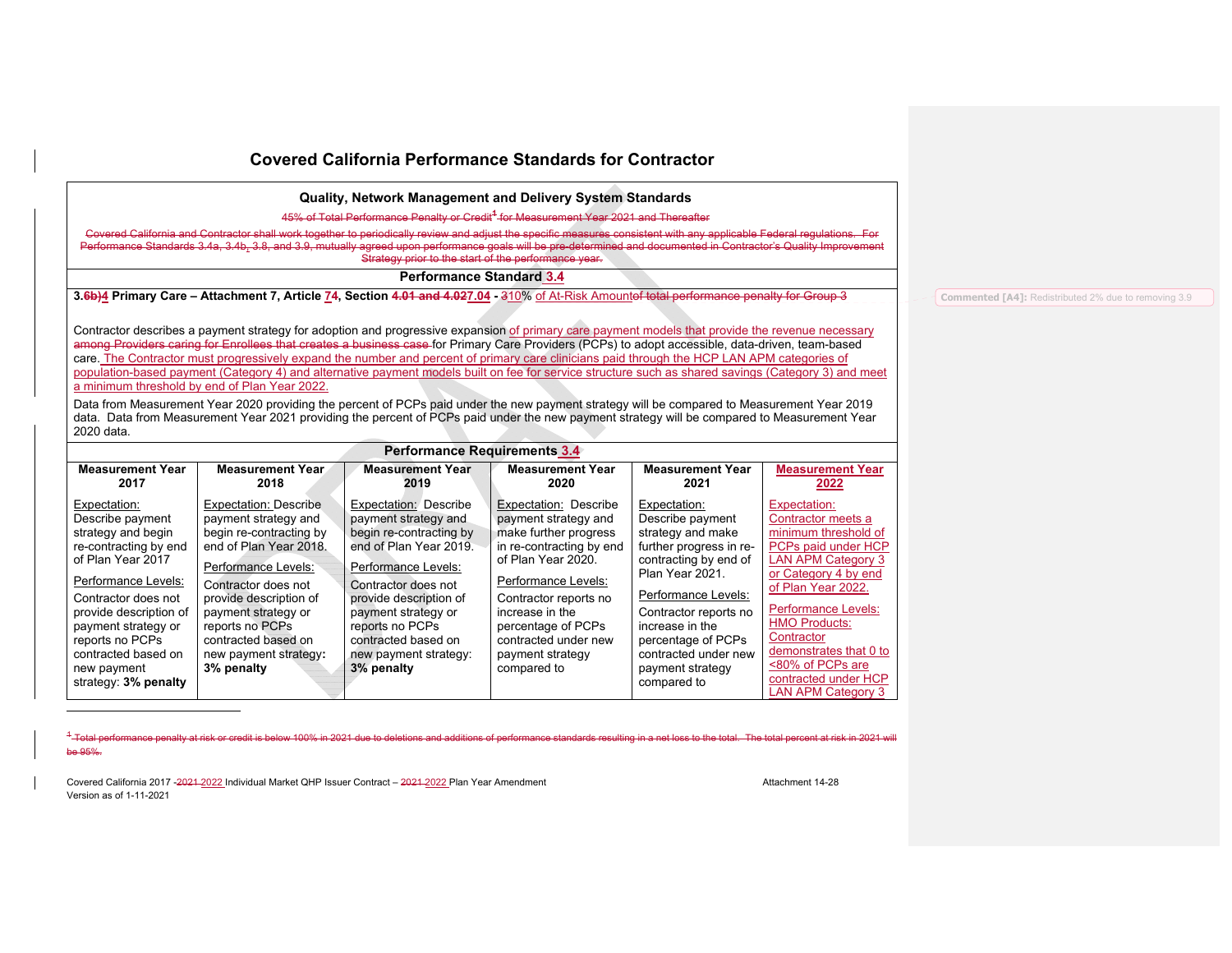| Contractor provides                                                                                                                                         | Contractor provides                                                                                                                                 | Contractor provides                                                                                                                                 | Measurement Year                                                                                                                                                                       | Measurement Year                                                                                                                                                                          | or Category 4: 10%                                                                                                                                                                                                                                                                                          |
|-------------------------------------------------------------------------------------------------------------------------------------------------------------|-----------------------------------------------------------------------------------------------------------------------------------------------------|-----------------------------------------------------------------------------------------------------------------------------------------------------|----------------------------------------------------------------------------------------------------------------------------------------------------------------------------------------|-------------------------------------------------------------------------------------------------------------------------------------------------------------------------------------------|-------------------------------------------------------------------------------------------------------------------------------------------------------------------------------------------------------------------------------------------------------------------------------------------------------------|
| description of                                                                                                                                              | description of payment                                                                                                                              | description of payment                                                                                                                              | 2019: 3% penalty                                                                                                                                                                       | 2020: 3% penalty                                                                                                                                                                          | penalty                                                                                                                                                                                                                                                                                                     |
| payment strategy and<br>reports more than 0%<br>but less than 10% of<br>PCPs contracted<br>under new payment<br>strategy: No penalty<br>Contractor provides | strategy and reports<br>more than 0% but less<br>than 10% of PCPs<br>contracted under new<br>payment strategy: No<br>penalty<br>Contractor provides | strategy and reports<br>more than 0% but less<br>than 10% of PCPs<br>contracted under new<br>payment strategy: No<br>penalty<br>Contractor provides | Contractor reports an<br>increase of more than<br>0% but less than 10%<br>in the percentage of<br>PCPs contracted under<br>new payment strategy<br>compared to                         | Contractor reports an<br>increase of more than<br>0% but less than 10%<br>in the percentage of<br>PCPs contracted<br>under new payment<br>strategy compared to                            | Contractor<br>demonstrates that<br>between 80% and<br><90% of PCPs are<br>contracted under HCP<br><b>LAN APM Category 3</b>                                                                                                                                                                                 |
| description of                                                                                                                                              | description of payment                                                                                                                              | description of payment                                                                                                                              | <b>Measurement Year</b>                                                                                                                                                                | Measurement Year                                                                                                                                                                          | or Category 4: 5%                                                                                                                                                                                                                                                                                           |
| payment strategy and<br>reports 10% or more                                                                                                                 | strategy and reports<br>10% or more of PCPs                                                                                                         | strategy and reports<br>10% or more of PCPs                                                                                                         | 2019: No penalty                                                                                                                                                                       | 2020: No penalty                                                                                                                                                                          | penalty                                                                                                                                                                                                                                                                                                     |
| of PCPs contracted<br>under new payment<br>strategy: 3% credit                                                                                              | contracted under new<br>payment strategy: 3%<br>credit                                                                                              | contracted under new<br>payment strategy: 3%<br>credit                                                                                              | Contractor reports an<br>increase of 10% or<br>more in the percentage<br>of PCPs contracted<br>under new payment<br>strategy compared to<br><b>Measurement Year</b><br>2019: 3% credit | Contractor reports an<br>increase of 10% or<br>more in the<br>percentage of PCPs<br>contracted under new<br>payment strategy<br>compared to<br><b>Measurement Year</b><br>2020: 3% credit | Contractor<br>demonstrates that<br>between 90% and<br><100% of PCPs are<br>contracted under HCP<br><b>LAN APM Category 3</b><br>or Category 4: 2.5%<br>penalty<br>Contractor<br>demonstrates that<br>=100% of PCPs are<br>contracted under HCP<br><b>LAN APM Category 3</b><br>or Category 4: No<br>penalty |
|                                                                                                                                                             |                                                                                                                                                     |                                                                                                                                                     |                                                                                                                                                                                        |                                                                                                                                                                                           | PPO and EPO<br>Products:<br>Contractor<br>demonstrates that 0 to<br><30% of PCPs are<br>contracted under HCP<br><b>LAN APM Category 3</b>                                                                                                                                                                   |
|                                                                                                                                                             |                                                                                                                                                     |                                                                                                                                                     |                                                                                                                                                                                        |                                                                                                                                                                                           | or Category 4: 10%<br>penalty                                                                                                                                                                                                                                                                               |

Covered California 2017 -2021 -2022 Individual Market QHP Issuer Contract – 2021-2022 Plan Year Amendment Amendment Attachment 14-29 Version as of 1-11-2021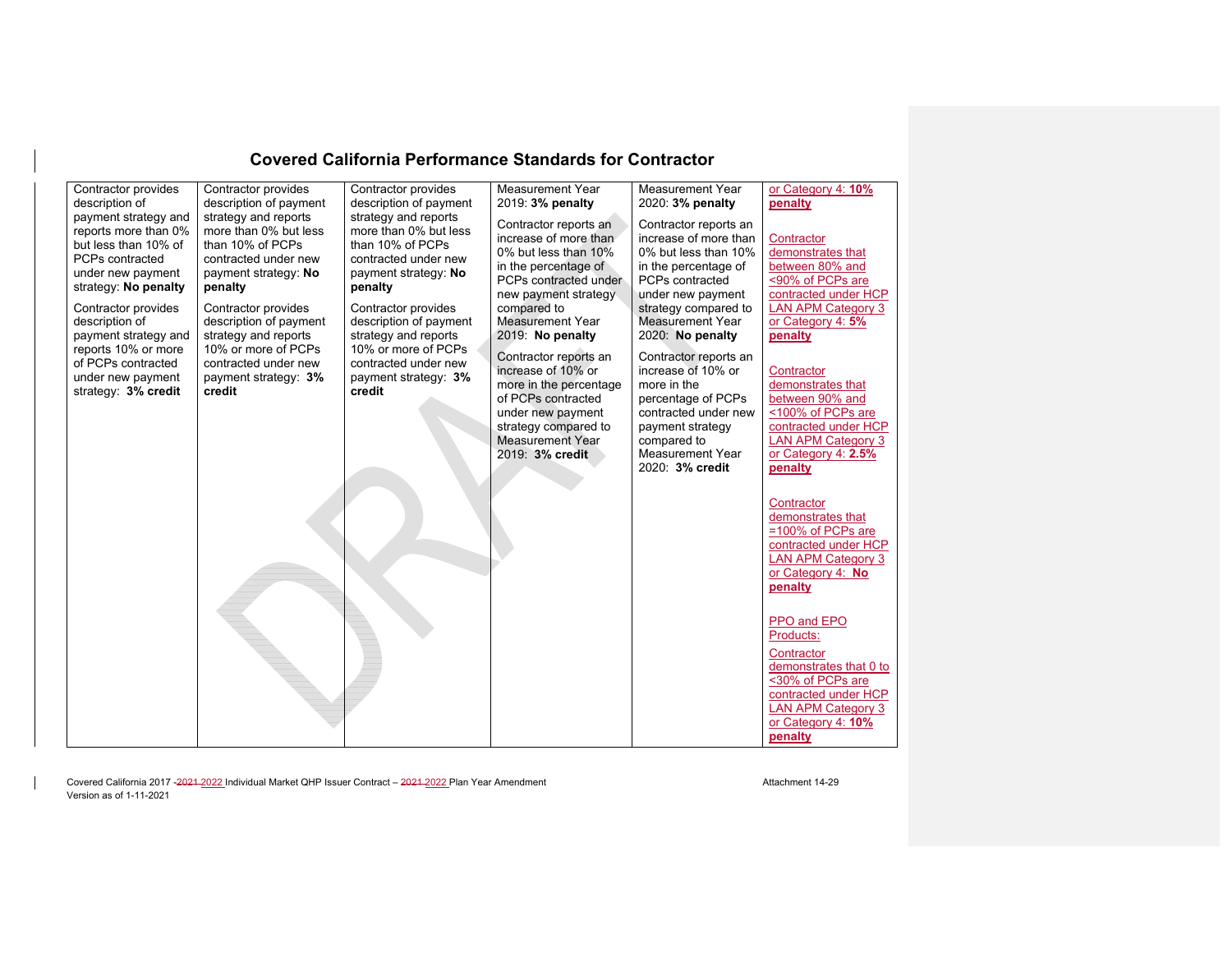

| <b>Ouglity Notwork Management and Dolivery System Standards</b> |  |
|-----------------------------------------------------------------|--|
| <u>waanty, nothone management and Denvery Oystem otanaaras</u>  |  |

45% of Total Performance Penalty or Credit<sup>1</sup> for Measurement Year 2021 and Thereafter

ork together to periodically review and adjust the specific measures consistent with any applicable Federal regulations. For<br>d 3.9. mutually agreed upon performance goals will be pre-determined and documented in Contractor Performance Standards 3.4a, 3.4b, 3.8, and 3.9, mutually agreed upon performance goals will be pre-determined and documented in Contractor's Quality Improvement Strategy prior to the start of the performance year.

**Performance Standard**

<sup>1</sup>-Total performance penalty at risk or credit is below 100% in 2021 due to deletions and additions of performance standards resulting in a net loss to the total. The total percent at risk in 2021 will be 95%.

Covered California 2017 -2021-2022 Individual Market QHP Issuer Contract – 2021-2022 Plan Year Amendment Amendment Attachment 14-30 Version as of 1-11-2021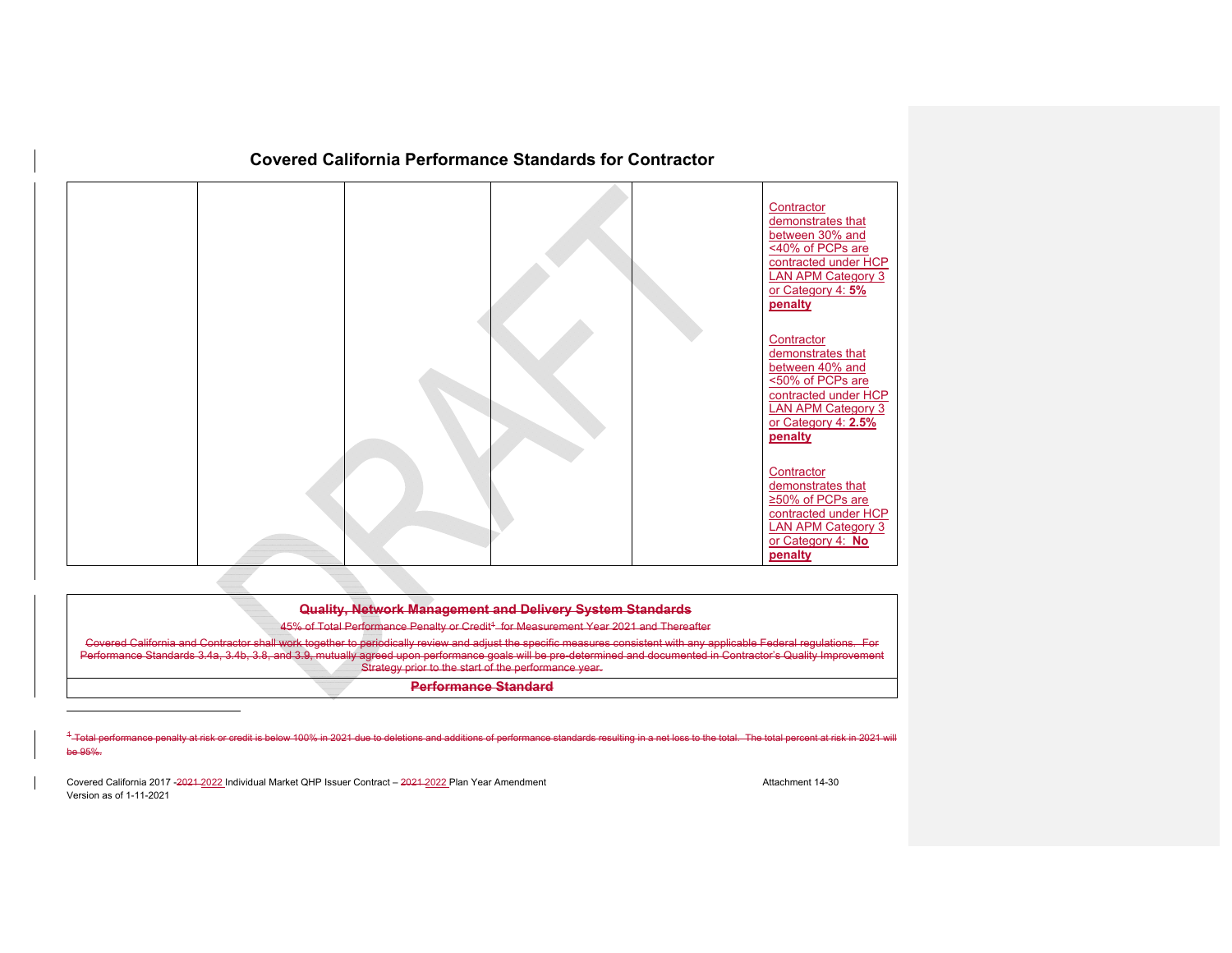**3.6c) Primary Care – Attachment 7, Article 4, Section 4.01 and 4.02 – 3% of total performance penalty for Group 3** 

Contractor increases the percentage of membership assigned to or obtaining care from Providers who meet standards for redesigned primary care through PCMH recognition or certification with NCQA, The Joint Commission, AAAHC, or URAC.

Baseline will be identified using data from Measurement Year 2018. Data from Measurement Year 2019 providing the percent of membership attributed or assigned to PCMHs will be compared to baseline reported. Data from Measurement Year 2020 providing the percent of membership attributed or assigned to PCMHs will be compared to Measurement Year 2019 data.

| <b>Performance Requirements</b>             |                                              |                                                                                                                                                                                                                                                                                    |                                                                                                                                                                                                                                                                         |                                                                                                                                                      |  |  |  |
|---------------------------------------------|----------------------------------------------|------------------------------------------------------------------------------------------------------------------------------------------------------------------------------------------------------------------------------------------------------------------------------------|-------------------------------------------------------------------------------------------------------------------------------------------------------------------------------------------------------------------------------------------------------------------------|------------------------------------------------------------------------------------------------------------------------------------------------------|--|--|--|
| <b>Measurement Year</b>                     | <b>Measurement Year</b>                      | <b>Measurement Year 2019</b>                                                                                                                                                                                                                                                       | <b>Measurement Year 2020</b>                                                                                                                                                                                                                                            | <b>Measurement Year 2021</b>                                                                                                                         |  |  |  |
| 2017<br>No Assessment for<br>Plan Year 2017 | 2018<br>No Assessment for<br>Plan Year 2018. | Expectation: Contractor<br>increases the percentage of<br>membership attributed or<br>assigned to providers who meet<br>standards for redesigned primary<br>care through PCMH recognition<br>or certification with NCQA. The<br>Joint Commission, or AAAHC.<br>Performance Levels: | Expectation: Contractor<br>increases the percentage of<br>membership assigned to or<br>obtaining care from providers<br>who meet standards for<br>redesigned primary care through<br>PCMH recognition or certification<br>with NCQA, The Joint<br>Commission, or AAAHC. | No Assessment for Plan Year<br>2021. Contractor will continue to<br>report the percent of membership<br>assigned to or obtaining care<br>from PCMHs. |  |  |  |
|                                             |                                              | Contractor reports no increase in<br>the percentage of memberships<br>attributed or assigned to PCMHs:<br>3% penalty                                                                                                                                                               | Performance Levels:<br>Contractor reports no increase in<br>the percentage of memberships<br>assigned to or obtaining care<br>from PCMHs compared to<br>Measurement Year 2019:<br>3% penalty                                                                            |                                                                                                                                                      |  |  |  |

**Quality, Network Management and Delivery System Standards** 

45% of Total Performance Penalty or Credit<sup>4</sup> for Measurement Year 2021 and Thereafter

Covered California and Contractor shall work together to periodically review and adjust the specific measures consistent with any applicable Federal regulations. For Performance Standards 3.4a, 3.4b, 3.8, and 3.9, mutually agreed upon performance goals will be pre-determined and documented in Contractor's Quality Improvement Strategy prior to the start of the performance year.

<sup>1</sup>-Total performance penalty at risk or credit is belo TOO% in 2021 due to deletions and additions of performance standards resulting in a net loss to the total. The total percent at risk in be 95%.

Covered California 2017 -2024-2022 Individual Market QHP Issuer Contract – 2021-2022 Plan Year Amendment Amendment Version as of 1-11-2021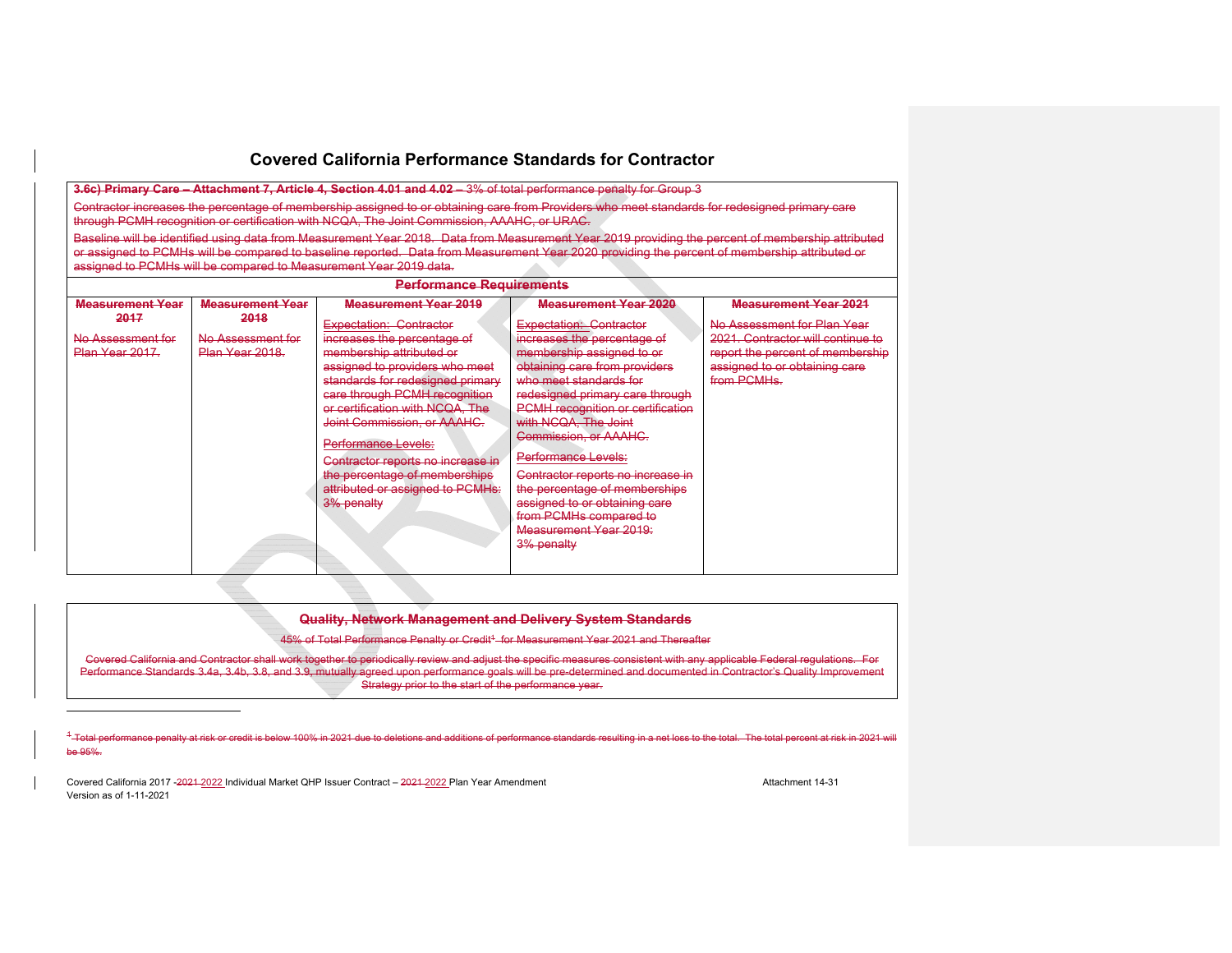| Performance Requirements - 3.6c) Continued |                                                                                                    |                                                                                                     |  |  |  |
|--------------------------------------------|----------------------------------------------------------------------------------------------------|-----------------------------------------------------------------------------------------------------|--|--|--|
|                                            | <b>Measurement Year 2019</b><br>Performance Levels:                                                | <b>Measurement Year 2020</b><br><b>Performance Levels:</b>                                          |  |  |  |
|                                            | Contractor reports an increase of<br>more than 0% but less than 10%<br>in membership attributed or | Contractor reports an increase of<br>more than 0% but less than 10%<br>in membership assigned to or |  |  |  |
| penalty                                    | assigned to a PCMHs: No                                                                            | obtaining care from PCMHs<br>compared to Measurement Year<br>2019: No penalty                       |  |  |  |
|                                            | Contractor reports an increase of<br>10% or more in membership<br>attributed or assigned to PCMHs: | Contractor reports an increase of<br>10% or more in membership                                      |  |  |  |
| 3% credit                                  |                                                                                                    | assigned to or obtaining care<br>from PCMHs compared to<br>Measurement Year 2019, or                |  |  |  |
|                                            |                                                                                                    | reports 90% or greater<br>membership obtaining care from<br>PCMHs: 3% credit                        |  |  |  |

Covered California 2017 -2021-2022 Individual Market QHP Issuer Contract – 2021-2022 Plan Year Amendment Amendment Attachment 14-32 Version as of 1-11-2021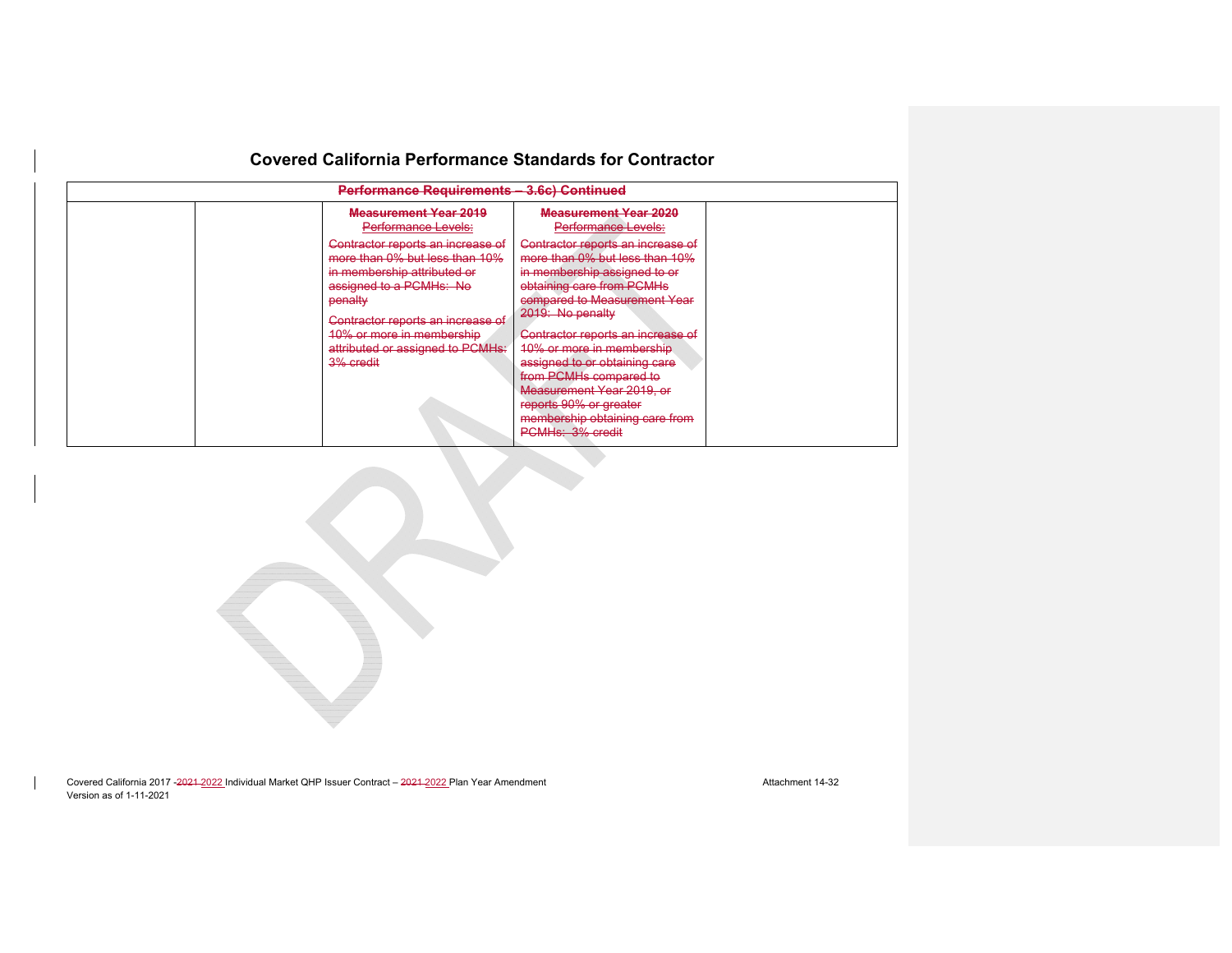**Quality, Network Management and Delivery System Standards** 

45% of Total Performance Penalty or Credit**<sup>1</sup>** for Measurement Year 2021 and Thereafter

Covered California and Contractor shall work together to periodically review and adjust the specific Performance Standards 3.4a, 3.4b, 3.8, and 3.9, mutually agreed upon performance goals will be pre-determined and documented in Contractor's Quality Improvement Strategy prior to the start of the performance year.

**Performance Standard 3.5**

**3.7 5 Accountable Care Organizations (ACOs) – Attachment 7, Article 84, Section 4.038.01** – 510% of At-Risk Amountof total performance penalty for Group 3

The Contractor increases Covered California enrollment in ACOs (previously referred to as integrated healthcare models) and meets a minimum threshold for ACO enrollment by end of Plan Year 2022. An ACO is defined as a system of population-based care coordinated across the continuum including multidisciplinary physicians and physician groups, hospitals, and ancillary providers with combined risk sharing arrangements and incentives between the Contractor and providers.

Baseline identified from data reported in Measurement Year 2017 and 2018. Data from Measurement Year 2019 providing the percentage of Covered California membership in ACOs will be compared to baseline reported. Data from Measurement Year 2020 will be compared to Measurement Year 2019 data. Data from Measurement Year 2021 will be compared to Measurement Year 2020 data.

This performance standard is not applicable to issuers with fully integrated systems where 100% of their membership is attributed or assigned to integrated delivery systems (IDS) or ACOs for both the baseline measurement year and the performance measurement year.

|                                        | <b>Performance Requirements 3.5</b>                                                                                                      |                                                                                                        |                                                                                                        |                                                                                                        |                                                                                                                                                                      |  |
|----------------------------------------|------------------------------------------------------------------------------------------------------------------------------------------|--------------------------------------------------------------------------------------------------------|--------------------------------------------------------------------------------------------------------|--------------------------------------------------------------------------------------------------------|----------------------------------------------------------------------------------------------------------------------------------------------------------------------|--|
| <b>Measurement</b><br><b>Year 2017</b> | <b>Measurement Year</b><br><b>Measurement Year</b><br><b>Measurement Year</b><br><b>Measurement Year</b><br>2018<br>2019<br>2020<br>2021 |                                                                                                        |                                                                                                        |                                                                                                        |                                                                                                                                                                      |  |
| No Assessment<br>for Plan Year<br>2017 | No Assessment for<br>Plan Year 2018                                                                                                      | Expectation: Contractor<br>increases the<br>percentage of enrollment<br>in IHMs by the end of<br>2019. | Expectation:<br>Contractor increases<br>the percentage of<br>enrollment in ACOs by<br>the end of 2020. | Expectation:<br>Contractor increases<br>the percentage of<br>enrollment in ACOs by<br>the end of 2021. | <b>Expectation: Contractor</b><br>meets a minimum threshold<br>of enrollment in ACOs by<br>the end of Plan Year 2022.<br>Performance Levels:<br><b>HMO Products:</b> |  |
|                                        |                                                                                                                                          | Performance Levels:<br>Contractor reports no<br>increase in the<br>percentage of                       | Performance Levels:<br>Contractor reports no<br>increase in the<br>percentage of                       | Performance Levels:<br>Contractor reports no<br>increase in the<br>percentage of                       | Contractor reports 0 to<br><80% of membership is<br>attributed or assigned to<br>ACO <sub>s</sub> : <b>10% penalty</b>                                               |  |

1 Total performance penalty at risk or credit is below 100% in 2021 due to deletions and additions of performance standards resulting in a net loss to the total. The total percent at risk in 2021 will be 95%.

Covered California 2017 -2021 -2022 Individual Market OHP Issuer Contract – 2021 -2022 Plan Year Amendment Amendment Version as of 1-11-2021

**Commented [A5]:** Redistributed 2% due to removing 3.9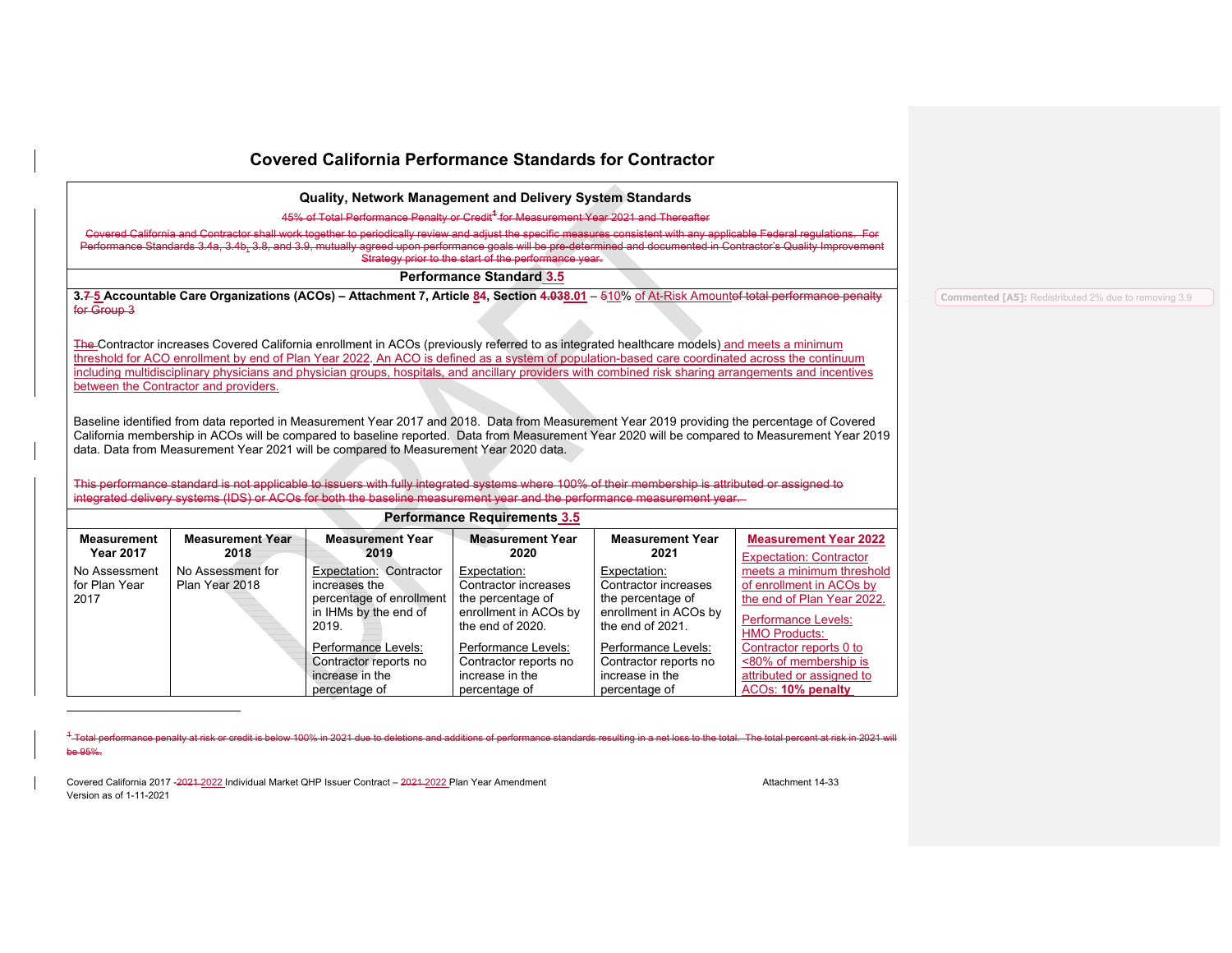|  | membership attributed<br>or assigned to IHMs: 5%<br>penalty<br>Contractor reports an                                                                                                 | membership attributed<br>or assigned to ACOs<br>compared to<br>Measurement Year<br>2019: 5% penalty                                                                              | membership attributed<br>or assigned to ACOs<br>compared to<br>Measurement Year<br>2020: 5% penalty                                                                                 | Contractor reports 80 to<br><90% of membership is<br>attributed or assigned to<br>ACOs: 5% penalty                                                                                          |
|--|--------------------------------------------------------------------------------------------------------------------------------------------------------------------------------------|----------------------------------------------------------------------------------------------------------------------------------------------------------------------------------|-------------------------------------------------------------------------------------------------------------------------------------------------------------------------------------|---------------------------------------------------------------------------------------------------------------------------------------------------------------------------------------------|
|  | increase of more than<br>0% but less than 10% in<br>membership attributed<br>or assigned to IHMs: No<br>penalty<br>Contractor reports an<br>increase of 10% or more<br>in membership | Contractor reports an<br>increase of more than<br>0% but less than 10%<br>in membership<br>attributed or assigned<br>to ACOs compared to<br>Measurement Year<br>2019: No penalty | Contractor reports an<br>increase of more than<br>0% but less than 10%<br>in membership<br>attributed or assigned<br>to ACOs compared to<br>Measurement Year<br>$2020$ : No penalty | Contractor reports 90 to<br><100% of membership is<br>attributed or assigned to<br>ACOs: 2.5% Penalty<br>Contractor reports =100%<br>of membership is attributed<br>or assigned to ACOs: No |
|  |                                                                                                                                                                                      |                                                                                                                                                                                  |                                                                                                                                                                                     | penalty<br>PPO and EPO Products:<br>To be determined.                                                                                                                                       |

Covered California 2017 -2021-2022 Individual Market QHP Issuer Contract – 2021-2022 Plan Year Amendment Amendment Attachment 14-34 Version as of 1-11-2021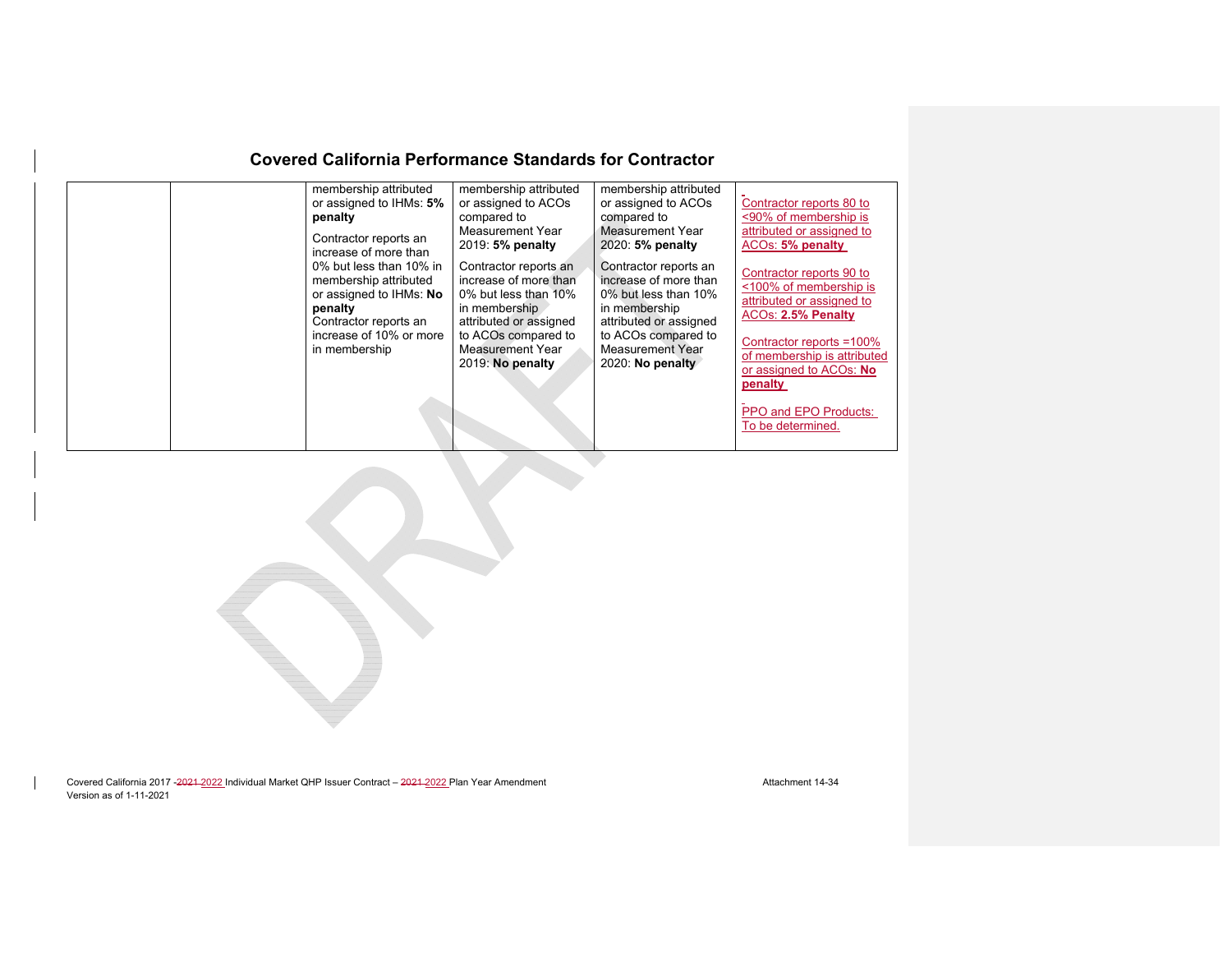|                                                                                                                                                                                                                                                                                                                                                                                                                                                                                                                                                                                                                                                                                                                                                                                                                                                                                                                                                                                                                                                                                                                                                      |                                        |                                                                                                                                                                                                       |                                                                                                                                                                                                       | 45% of Total Performance Penalty or Credit <sup>4</sup> for Measurement Year 2021 2022 and Thereafter                                                                                                                                 |                                                                                                                                                                                                                                                                                                                                           |                                                               |
|------------------------------------------------------------------------------------------------------------------------------------------------------------------------------------------------------------------------------------------------------------------------------------------------------------------------------------------------------------------------------------------------------------------------------------------------------------------------------------------------------------------------------------------------------------------------------------------------------------------------------------------------------------------------------------------------------------------------------------------------------------------------------------------------------------------------------------------------------------------------------------------------------------------------------------------------------------------------------------------------------------------------------------------------------------------------------------------------------------------------------------------------------|----------------------------------------|-------------------------------------------------------------------------------------------------------------------------------------------------------------------------------------------------------|-------------------------------------------------------------------------------------------------------------------------------------------------------------------------------------------------------|---------------------------------------------------------------------------------------------------------------------------------------------------------------------------------------------------------------------------------------|-------------------------------------------------------------------------------------------------------------------------------------------------------------------------------------------------------------------------------------------------------------------------------------------------------------------------------------------|---------------------------------------------------------------|
|                                                                                                                                                                                                                                                                                                                                                                                                                                                                                                                                                                                                                                                                                                                                                                                                                                                                                                                                                                                                                                                                                                                                                      |                                        |                                                                                                                                                                                                       | Strategy prior to the start of the performance year.                                                                                                                                                  |                                                                                                                                                                                                                                       | Covered California and Contractor shall work together to periodically review and adjust the specific measures consistent with any applicable Federal requlations. For<br>Performance Standards 3.4a, 3.4b, 3.8, and 3.9, mutually agreed upon performance goals will be pre-determined and documented in Contractor's Quality Improvement |                                                               |
|                                                                                                                                                                                                                                                                                                                                                                                                                                                                                                                                                                                                                                                                                                                                                                                                                                                                                                                                                                                                                                                                                                                                                      |                                        |                                                                                                                                                                                                       | <b>Performance Standard 3.6</b>                                                                                                                                                                       |                                                                                                                                                                                                                                       |                                                                                                                                                                                                                                                                                                                                           |                                                               |
|                                                                                                                                                                                                                                                                                                                                                                                                                                                                                                                                                                                                                                                                                                                                                                                                                                                                                                                                                                                                                                                                                                                                                      |                                        |                                                                                                                                                                                                       | 3.6 Appropriate Use of C-Sections – Attachment 7, Article 10, Section 10.04 – 5% of At-Risk Amount                                                                                                    |                                                                                                                                                                                                                                       |                                                                                                                                                                                                                                                                                                                                           | <b>Commented [A6]:</b> Redistributed 0.5% due to removing 3.9 |
| Contractor shall adopt a payment methodology progressively to include all contracted physicians and hospitals serving Enrollees, such that by year end<br>2022, payment is structured to support only medically necessary care and there is no financial incentive to perform C-sections. Smart Care California<br>has outlined three payment strategies to align payment with medically necessary use of C-sections:<br>Adopt a blended case rate payment for both physicians and hospitals;<br>Include a NTSV C-section metric in existing hospital and physician quality incentive programs; and<br>Adopt population-based payment models, such as maternity episode payment models.<br>Contractor shall report on its strategy and progress on adoption of the payment strategy annually.<br>3.8 Appropriate Use of C-Sections - Attachment 7, Article 5, Section 5.03 - 4.5% of total performance penalty for Group 3<br>Contractor shall adopt new payment strategies for physicians and hospitals such that payment is structured to support only medically necessary care<br>and there is no financial incentive to perform NTSV C-sections. |                                        |                                                                                                                                                                                                       |                                                                                                                                                                                                       |                                                                                                                                                                                                                                       |                                                                                                                                                                                                                                                                                                                                           |                                                               |
|                                                                                                                                                                                                                                                                                                                                                                                                                                                                                                                                                                                                                                                                                                                                                                                                                                                                                                                                                                                                                                                                                                                                                      |                                        |                                                                                                                                                                                                       | Performance Requirements 3.6                                                                                                                                                                          |                                                                                                                                                                                                                                       |                                                                                                                                                                                                                                                                                                                                           |                                                               |
| <b>Measurement</b><br><b>Year 2017</b>                                                                                                                                                                                                                                                                                                                                                                                                                                                                                                                                                                                                                                                                                                                                                                                                                                                                                                                                                                                                                                                                                                               | <b>Measurement</b><br><b>Year 2018</b> | <b>Measurement Year</b><br>2019                                                                                                                                                                       | <b>Measurement Year</b><br>2020                                                                                                                                                                       | <b>Measurement Year 2021</b><br>Expectation: All                                                                                                                                                                                      | <b>Measurement Year 2022</b><br>Expectation: All physicians                                                                                                                                                                                                                                                                               |                                                               |
| No Assessment<br>for Plan Year<br>2017                                                                                                                                                                                                                                                                                                                                                                                                                                                                                                                                                                                                                                                                                                                                                                                                                                                                                                                                                                                                                                                                                                               | No Assessment for<br>Plan Year 2018    | Expectation: All<br>physicians and<br>hospitals are re-<br>contracted with new<br>payment structure by<br>the end of 2019.<br>Performance Levels:<br>Contractor is unable to<br>demonstrate that >33% | Expectation: All<br>physicians and<br>hospitals are re-<br>contracted with new<br>payment structure by<br>the end of 2020.<br>Performance Levels:<br>Contractor is unable to<br>demonstrate that >50% | physicians and hospitals<br>are re-contracted with<br>new payment structure by<br>the end of 2021.<br>Performance Levels:<br>Contractor is unable to<br>demonstrate that >50% of<br>physicians and >50% of<br>hospitals have been re- | and hospitals are re-<br>contracted with new payment<br>structure by the end of 2022.<br><b>Performance Levels:</b><br>Contractor demonstrates that<br>0 to <25% of physicians and<br>0 to <25% of hospitals have<br>been re-contracted to not                                                                                            |                                                               |

<sup>1</sup>-Total performance penalty at risk or credit is below 100% in 2021 due to deletions and additions of performance standards resulting in a net loss to the total. The total percent at risk in 2021 will be 95%.

Covered California 2017 -2021 -2022 Individual Market QHP Issuer Contract – 2021-2022 Plan Year Amendment Amendment Attachment 14-35 Version as of 1-11-2021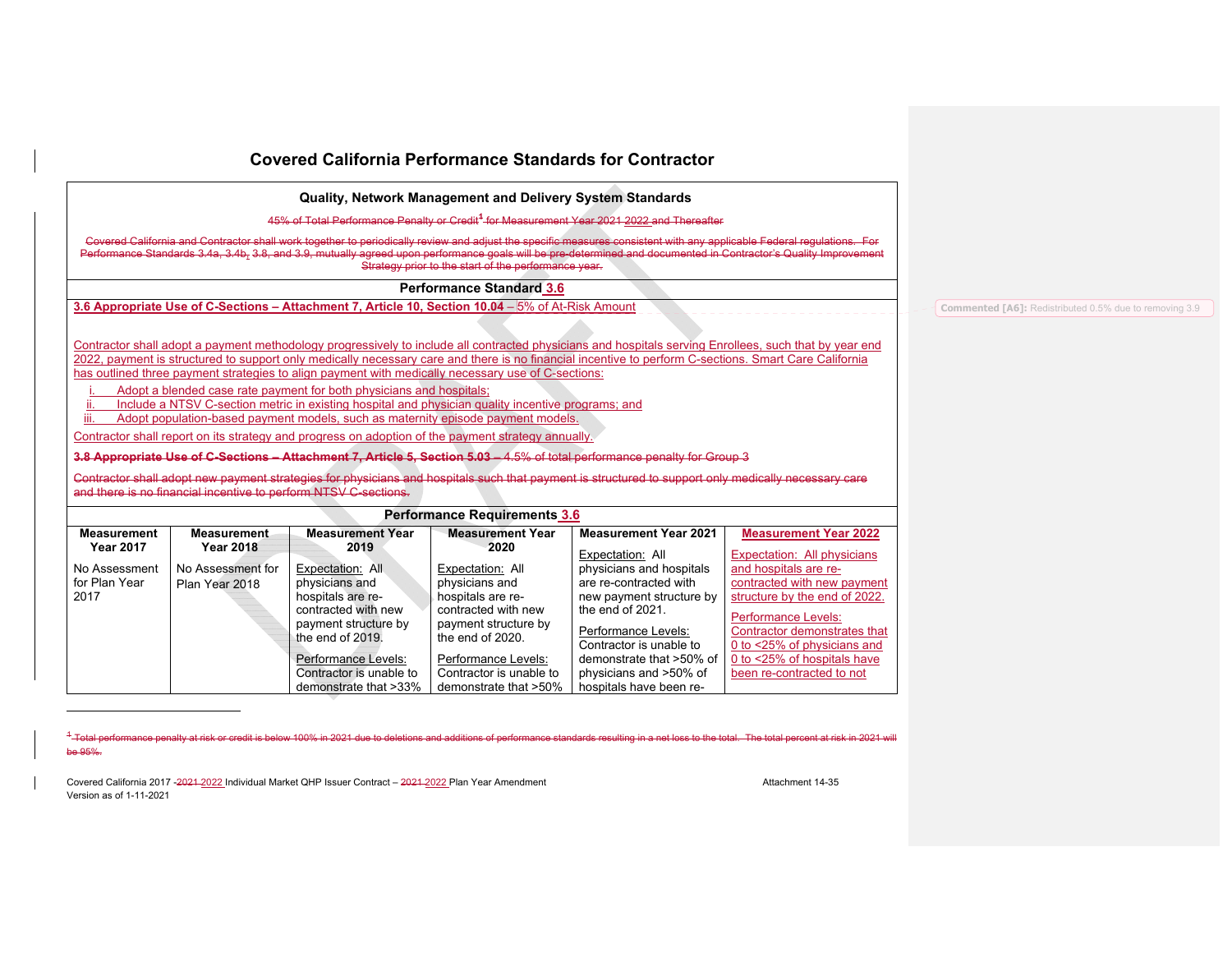| of physicians and >33%<br>hospitals have been re-<br>contracted to not<br>incentivize NTSV C-<br>section: 4.5% penalty<br>Contractor<br>Contractor<br>demonstrates that 33%<br>to 66% of physicians<br>and hospitals have<br>been re-contracted to<br>not incentivize NTSV C-<br>section: No penalty<br>Contractor<br>demonstrates that<br>Contractor<br>>66% of physicians and<br>hospitals have been re-<br>contracted to not<br>incentivize NTSV C-<br>section: 4.5% credit | of physicians and >50%<br>contracted to not<br>incentivize NTSV C-section:<br>hospitals have been re-<br>5% penalty<br>incentivize NTSV C-<br>contracted to not<br>section: 4.5% penalty<br>incentivize NTSV C-<br>Contractor demonstrates<br>Contractor demonstrates that<br>section: 4.5% penalty<br>that $\geq 50\%$ to <80% of<br>between 25% and <50% of<br>physicians and ≥50% to<br>physicians and between 25%<br>demonstrates that<br><80% of hospitals have<br>and <50% of hospitals have<br>≥50% to <80% of<br>been re-contracted to not<br>been re-contracted to not<br>physicians and ≥50% to<br>incentivize NTSV C-<br>incentivize NTSV C-section:<br><80% of hospitals have<br>sections: No penalty<br>3% penalty<br>been re-contracted to<br>Contractor demonstrates<br>not incentivize NTSV C-<br>that ≥80% of physicians<br>Contractor demonstrates that<br>sections: No penalty<br>and hospitals have been<br>between 50% and <75% of<br>re-contracted to not<br>physicians and between 50%<br>incentivize NTSV C-<br>demonstrates that<br>and <75% of hospitals have<br>$\geq$ 80% of physicians and<br>sections: 4.5% credit<br>been re-contracted to not<br>hospitals have been re-<br>incentivize NTSV C-section:<br>contracted to not<br>1.5% penalty<br>incentivize NTSV C-<br>sections: 4.5% credit<br>Contractor demonstrates that<br>$\geq$ 75% of physicians and<br>$\geq$ 75% hospitals have been<br>re-contracted to not<br>incentivize NTSV C-sections:<br>No penalty |
|--------------------------------------------------------------------------------------------------------------------------------------------------------------------------------------------------------------------------------------------------------------------------------------------------------------------------------------------------------------------------------------------------------------------------------------------------------------------------------|------------------------------------------------------------------------------------------------------------------------------------------------------------------------------------------------------------------------------------------------------------------------------------------------------------------------------------------------------------------------------------------------------------------------------------------------------------------------------------------------------------------------------------------------------------------------------------------------------------------------------------------------------------------------------------------------------------------------------------------------------------------------------------------------------------------------------------------------------------------------------------------------------------------------------------------------------------------------------------------------------------------------------------------------------------------------------------------------------------------------------------------------------------------------------------------------------------------------------------------------------------------------------------------------------------------------------------------------------------------------------------------------------------------------------------------------------------------------------------------------------|
|--------------------------------------------------------------------------------------------------------------------------------------------------------------------------------------------------------------------------------------------------------------------------------------------------------------------------------------------------------------------------------------------------------------------------------------------------------------------------------|------------------------------------------------------------------------------------------------------------------------------------------------------------------------------------------------------------------------------------------------------------------------------------------------------------------------------------------------------------------------------------------------------------------------------------------------------------------------------------------------------------------------------------------------------------------------------------------------------------------------------------------------------------------------------------------------------------------------------------------------------------------------------------------------------------------------------------------------------------------------------------------------------------------------------------------------------------------------------------------------------------------------------------------------------------------------------------------------------------------------------------------------------------------------------------------------------------------------------------------------------------------------------------------------------------------------------------------------------------------------------------------------------------------------------------------------------------------------------------------------------|

#### **Quality, Network Management and Delivery System Standards**

45% of Total Performance Penalty or Credit<sup>4</sup> for Measurement Year 2021 and Thereafter

 $4 -$ Tote formance penalty at risk or credit is below 100% in 2021 due to deletions and additions of performance standards resulting in a net loss to the total. The total percent at risk in 2021 will be 95%.

Covered California 2017 -2021 2022 Individual Market QHP Issuer Contract – 2021-2022 Plan Year Amendment Amendment Attachment 14-36 Version as of 1-11-2021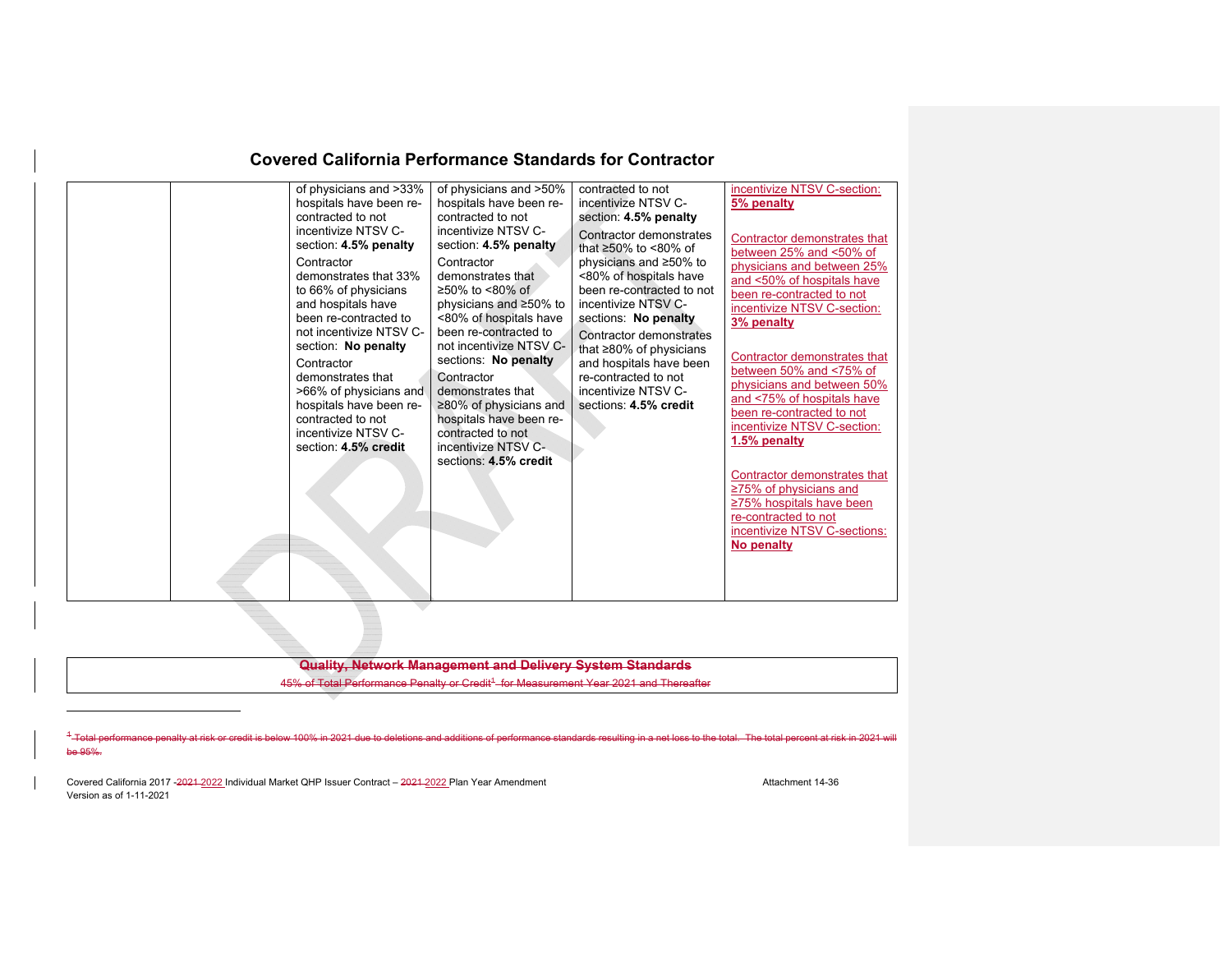|                    |                                                              |                                          | <b>Performance Standard</b>                                                                                                                              |                                        |                                            |
|--------------------|--------------------------------------------------------------|------------------------------------------|----------------------------------------------------------------------------------------------------------------------------------------------------------|----------------------------------------|--------------------------------------------|
|                    |                                                              |                                          | 3.9 Hospital Safety - Attachment 7, Article 5, Section 5.02 - 4.5% of total performance penalty for Group 3                                              |                                        |                                            |
|                    |                                                              |                                          | Contractor shall adopt a payment strategy that places at least 2% of payments to hospitals in Covered California networks either at risk or subject to a |                                        |                                            |
|                    | uses readmissions measure, it shall not be the only measure. |                                          | bonus payment for quality performance. Contractor may structure this strategy according to its own priorities, with the exception that if the Contractor |                                        |                                            |
|                    |                                                              |                                          | Contractor shall report on its strategy and progress on adoption of the payment strategy annually.                                                       |                                        |                                            |
|                    |                                                              |                                          | <b>Performance Requirements</b>                                                                                                                          |                                        |                                            |
| <b>Measurement</b> | <b>Measurement</b>                                           | <b>Measurement Year</b>                  | <b>Measurement Year 2020</b>                                                                                                                             | <b>Measurement Year</b>                | <b>Measurement Year 2022</b>               |
| <b>Year 2017</b>   | <b>Year 2018</b>                                             | 2019                                     | Expectation: At least 2% of                                                                                                                              | 2021                                   |                                            |
| No Assessment      | No Assessment                                                | Expectation: At least                    | payments to hospitals in                                                                                                                                 | Expectation: At least                  |                                            |
| for Plan Year      | for Plan Year 2018                                           | 2% of payments to                        | <b>Covered California</b>                                                                                                                                | 2% of payments to                      | No Assessment for Plan<br><b>Year 2022</b> |
| 2017               |                                                              | hospitals in Covered                     | network(s) are at-risk for                                                                                                                               | hospitals in Covered                   |                                            |
|                    |                                                              | Galifornia network(s)                    | quality performance by                                                                                                                                   | Galifornia network(s) are              |                                            |
|                    |                                                              | are at-risk for quality                  | year-end 2020.                                                                                                                                           | at-risk for quality                    |                                            |
|                    |                                                              | performance by                           | Performance Levels:                                                                                                                                      | performance by                         |                                            |
|                    |                                                              | vear-end 2019.                           | Contractor demonstrates a                                                                                                                                | vear-end 2021.                         |                                            |
|                    |                                                              | Performance Levels:                      | $<$ 10% increase in the                                                                                                                                  | Performance Levels:                    |                                            |
|                    |                                                              | Contractor is unable                     | number of hospitals that                                                                                                                                 | Contractor demonstrates                |                                            |
|                    |                                                              | to demonstrate that                      | have been re-contracted                                                                                                                                  | $a \le 10\%$ increase in the           |                                            |
|                    |                                                              | at least 25% of                          | compared to Measurement                                                                                                                                  | number of hospitals that               |                                            |
|                    |                                                              | hospitals have been                      | Year 2019: 4.5% penalty                                                                                                                                  | have been re-contracted                |                                            |
|                    |                                                              | re-contracted with at                    | <b>Contractor demonstrates</b>                                                                                                                           | compared to                            |                                            |
|                    |                                                              | least 2% of payment<br>either at risk or | $a \ge 10\%$ to <15% increase in                                                                                                                         | <b>Measurement Year</b>                |                                            |
|                    |                                                              | subject to a bonus                       | the number of hospitals that                                                                                                                             | 2020: 4.5% penalty                     |                                            |
|                    |                                                              | payment for quality                      | have been re-contracted                                                                                                                                  | Contractor demonstrates                |                                            |
|                    |                                                              | performance:                             | compared to Measurement                                                                                                                                  | $a \ge 10\%$ to <15%                   |                                            |
|                    |                                                              | 4.5% penalty                             | Year 2019: No penalty                                                                                                                                    | increase in the number                 |                                            |
|                    |                                                              |                                          |                                                                                                                                                          | of hospitals that have                 |                                            |
|                    |                                                              | Contractor                               | Contractor demonstrates a                                                                                                                                | been re-contracted                     |                                            |
|                    |                                                              | demonstrates that<br>$>25\%$ to <75% of  | $\geq 15\%$ increase in the                                                                                                                              | compared to<br><b>Measurement Year</b> |                                            |
|                    |                                                              | hospitals have been                      | number of hospitals that                                                                                                                                 | 2020: No penalty                       |                                            |
|                    |                                                              | re-contracted with at                    | have been re-contracted                                                                                                                                  |                                        |                                            |
|                    |                                                              | least 2% of payment                      | compared to Measurement                                                                                                                                  |                                        |                                            |
|                    |                                                              |                                          | Year 2019: 4.5% credit                                                                                                                                   |                                        |                                            |

Covered California 2017 -2021 -2022 Individual Market QHP Issuer Contract – 2021-2022 Plan Year Amendment Amendment Attachment 14-37 Version as of 1-11-2021

**Commented [A7]:** Moved to Performance Standards and Expectations 1.13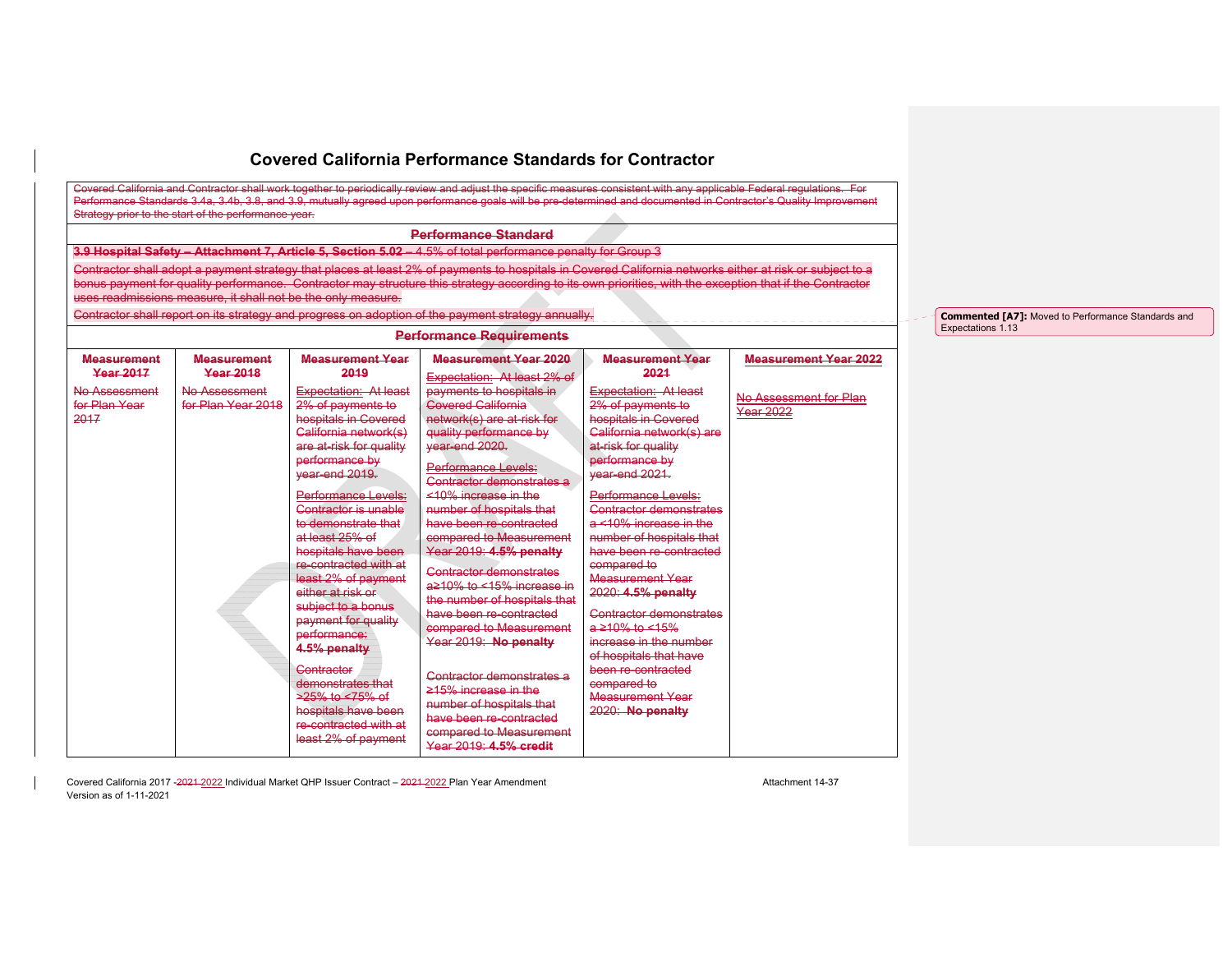| either at risk or<br>subject to a bonus<br>payment for quality | <b>Contractor demonstrates</b><br>$a \ge 15\%$ increase in the<br>number of hospitals that |
|----------------------------------------------------------------|--------------------------------------------------------------------------------------------|
| performance: No<br>penalty                                     | have been re-contracted<br>compared to<br>Measurement Year                                 |
| Contractor<br>demonstrates that at                             | 2020: 4.5% credit                                                                          |
| least 75% of<br>hospitals have been<br>re-contracted with at   |                                                                                            |
| least 2% of payment<br>either at risk or                       |                                                                                            |
| subject to a bonus<br>payment for quality<br>performance:      |                                                                                            |
| 4.5% credit                                                    |                                                                                            |

Covered California 2017 -2021 -2022 Individual Market QHP Issuer Contract – 2021-2022 Plan Year Amendment Amendment Attachment 14-38 Version as of 1-11-2021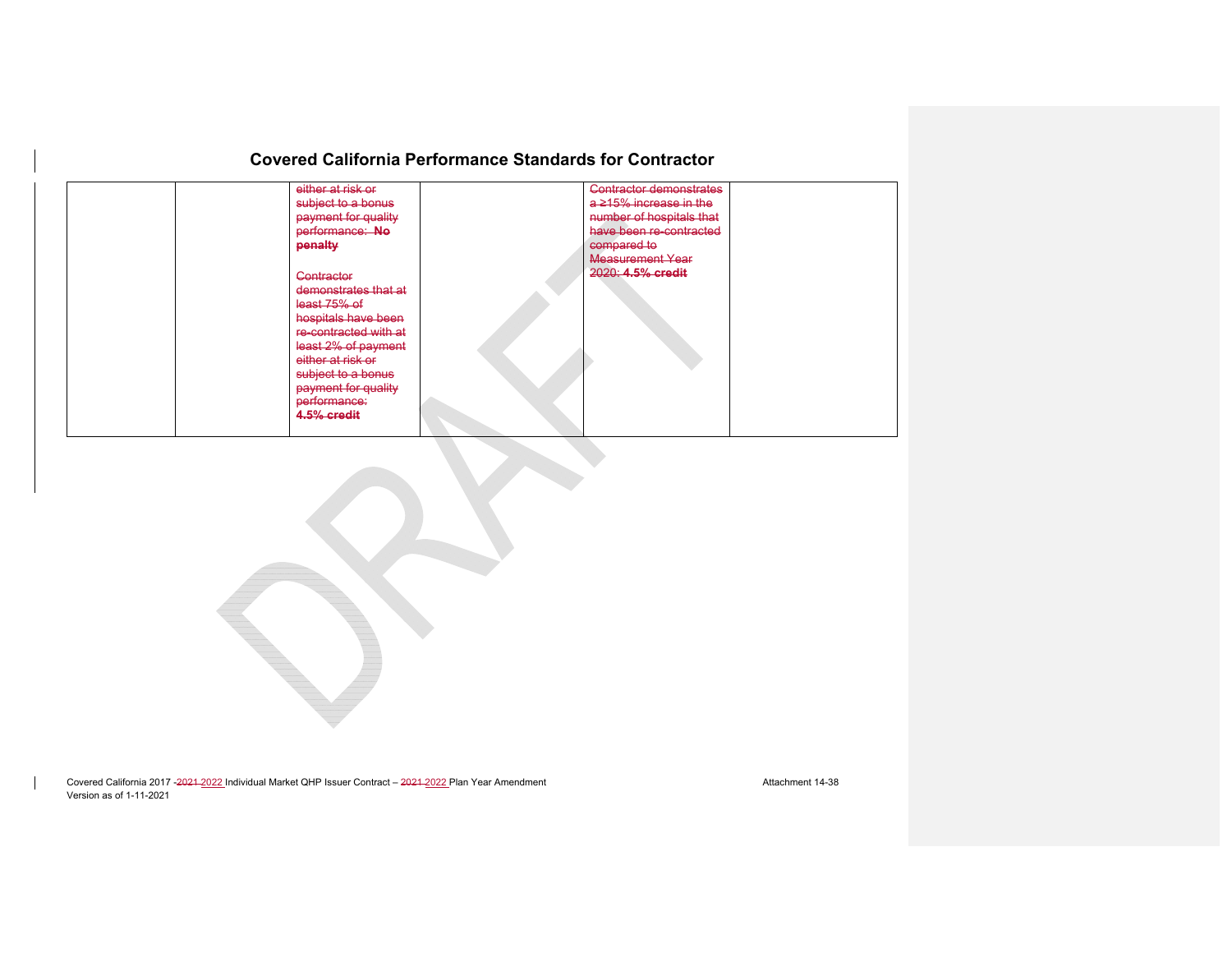|     | Group 4: Covered California Performance Standards for Covered California<br>For Plan Year 2021 all Performance Standards are to be measured with a 15% total Performance Penalty at risk or credit. <sup>4</sup> |                                                                                                                                                                                                                                                                                                                                                                                                                               |  |  |  |  |
|-----|------------------------------------------------------------------------------------------------------------------------------------------------------------------------------------------------------------------|-------------------------------------------------------------------------------------------------------------------------------------------------------------------------------------------------------------------------------------------------------------------------------------------------------------------------------------------------------------------------------------------------------------------------------|--|--|--|--|
|     | <b>Customer Service Measures</b>                                                                                                                                                                                 | <b>Covered California Performance Requirements</b>                                                                                                                                                                                                                                                                                                                                                                            |  |  |  |  |
| 4.1 | Service Level<br>3.75% of total performance credit<br>for this Group.                                                                                                                                            | Expectation: 80% of calls answered in 30 seconds or less-<br>Performance Level: <80%: 3.75% performance credit. 80%-90%: no credit. >90%: 3.75% reduction in<br>performance credit.                                                                                                                                                                                                                                           |  |  |  |  |
| 4.2 | Abandonment Rate (%)<br>3.75% of total performance credit<br>for this Group.                                                                                                                                     | Divide number of calls abandoned by the number of calls offered to a phone representative.<br>Expectation: No more than 3% of incoming calls are abandoned in a calendar month.<br>Performance Level: >3% abandoned: 3.75% performance credit. 2.3% abandoned: no credit <2%<br>abandoned: 3.75% reduction in performance credit.                                                                                             |  |  |  |  |
| 4.3 | <b>Implementation of Appeals</b><br><b>Decisions</b><br><b>2021 Measurement Period:</b><br>January 1, 2021 2022-<br>December 31, 2021<br>3.75% of total performance<br>credit for this Group.                    | Expectation: 90% of all Administrative Law Decisions are submitted by Covered California to Contractor for<br>implementation within 20 days of receipt from the California Department of Social Services.<br>Performance Level: <90% submitted within 20 days: 3.75% performance credit: 90% or greater submitted<br>within 20 days: no credit: 90% or greater submitted within 5 days: 3.75% reduction in performance credit |  |  |  |  |
| 4.4 | <b>Complaint Resolution for</b><br><b>Covered California</b>                                                                                                                                                     | Expectation: 95% of Enrollee complaints resolved within 30 days.                                                                                                                                                                                                                                                                                                                                                              |  |  |  |  |

Covered California 2017 -2021 2022 Individual Market QHP Issuer Contract - 2021-2022 Plan Year Amendment Attachment 14-39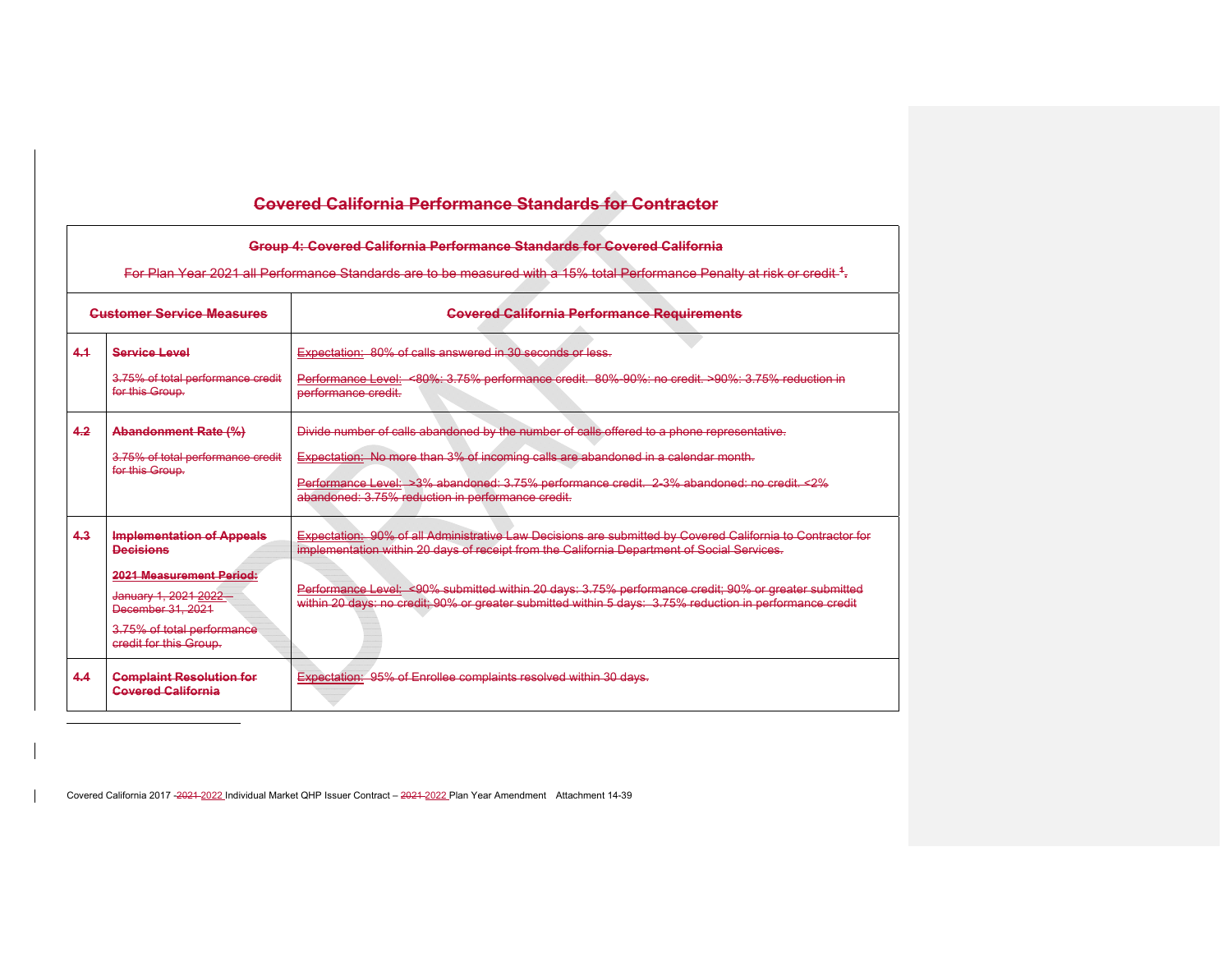| 3.75% of total performance credit | Performance Level: <95% resolved within 30 days: 3.75% performance credit. 95% or greater resolved within |
|-----------------------------------|-----------------------------------------------------------------------------------------------------------|
| for this Group.                   | $\mid$ 30 days: no credit. 95% or greater resolved within 15 days: 3.75% reduction in performance credit  |
|                                   |                                                                                                           |

Covered California 2017 -2021 2022 Individual Market QHP Issuer Contract - 2021-2022 Plan Year Amendment Attachment 14-40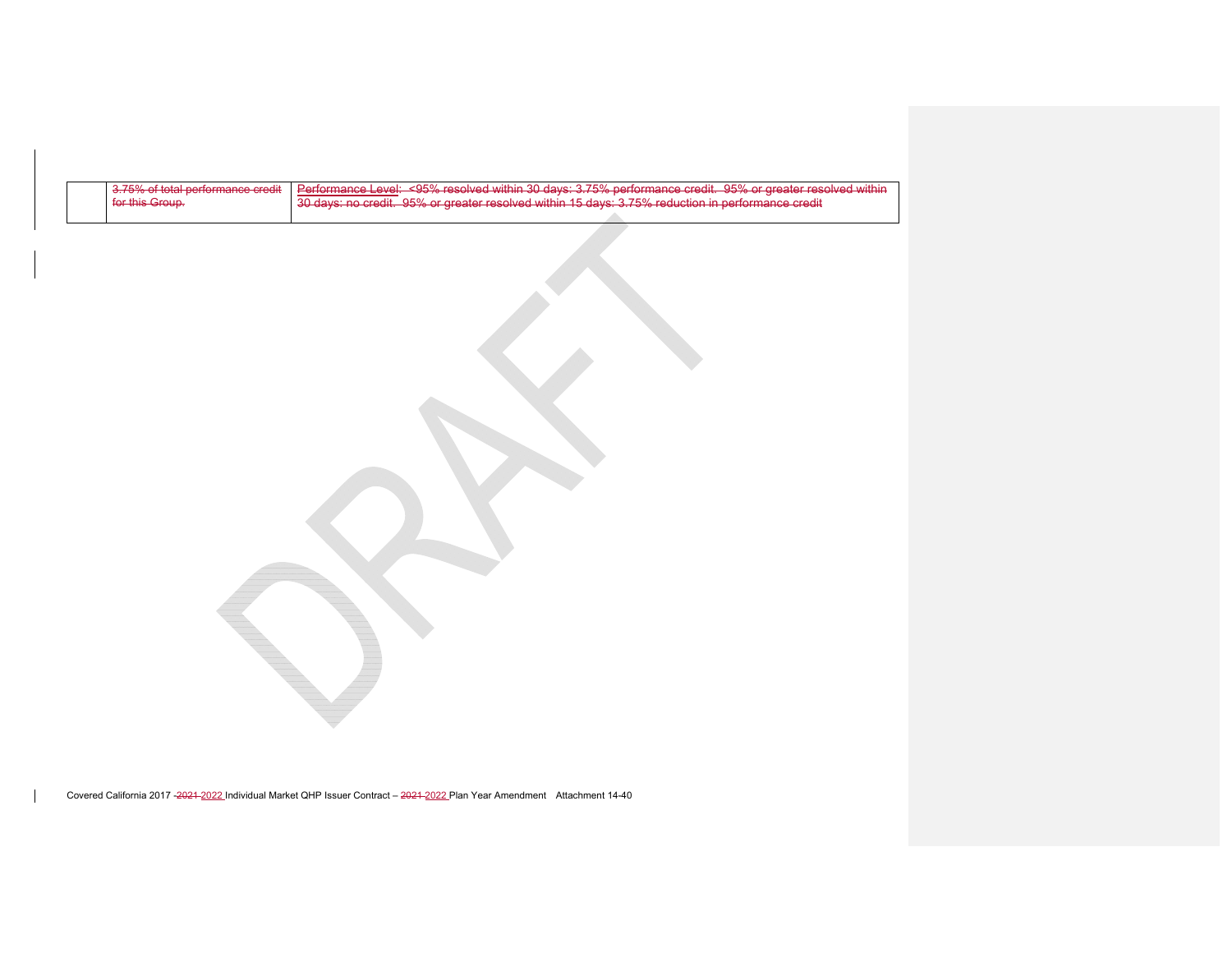#### **Group 5: Dental Quality Alliance (DQA) Pediatric Measure Set**

Contractor shall annually submit the required Covered California data for Group 5. No penalties or credits will be assessed for Group 5 in 2021.

**Pilot Period:** January 1, 2021 – December 31, 20212022

Contractor must annually report on the following Performance Standards for embedded pediatric dental for each plan year. Contractor must submit this report by April 30th of the following calendar year.

|                     | <b>Measure</b>                    | <b>Description</b>                                                                                                                               | <b>Numerator</b>                                                                                                                                   | Denominator                                                                                                                                                                            | <b>QDP</b><br>Performance<br>Rate              | <b>Expectation</b> |  |
|---------------------|-----------------------------------|--------------------------------------------------------------------------------------------------------------------------------------------------|----------------------------------------------------------------------------------------------------------------------------------------------------|----------------------------------------------------------------------------------------------------------------------------------------------------------------------------------------|------------------------------------------------|--------------------|--|
| 54                  | Utilization of<br>Services        | Percentage of all enrolled<br>children aged 0 - 1 who received<br>at least one dental service within<br>the reporting year.                      | Unduplicated number of<br>enrolled children aged $0 - 1$<br>who received at least one<br>dental service.                                           | Unduplicated number of all<br>enrolled children aged .0 - 1                                                                                                                            | <b>NUM/DEN</b>                                 | 10%                |  |
| 54.<br>$\mathbf{2}$ | Utilization of<br><b>Services</b> | Percentage of all enrolled<br>children aged 2 - under age 19<br>who received at least one dental<br>service within the reporting year.           | Unduplicated number of<br>enrolled children aged 2 -<br>under 19 who received at<br>least one dental service.                                      | Unduplicated number of all<br>enrolled children aged 2 -<br>under age 19.                                                                                                              | NUM/DEN                                        | 50%                |  |
| 64<br>3             | Oral<br>Evaluation                | Percentage of enrolled children<br>under age 19 who received a<br>comprehensive or periodic oral<br>evaluation within the reporting<br>year.     | Unduplicated number of<br>enrolled children under age<br>19 who received a<br>comprehensive or periodic<br>oral evaluation as a dental<br>service. | Unduplicated number of<br>enrolled children under<br>age19.                                                                                                                            | NUM/DEN                                        | 50%                |  |
| 64<br>4             | Sealants in<br>10 year olds       | Percentage of enrolled children,<br>who have ever received sealants<br>on a permanent first molar tooth:<br>(1) at least one sealant and (2) all | Unduplicated number of<br>enrolled children who ever<br>received sealants on a<br>permanent first molar tooth:                                     | Unduplicated number of<br>enrolled children with their<br>10 <sup>th</sup> birthdate in measurement<br>vear. Exclude children who<br>received treatment<br>(restorations, extractions, | NUM1/DEN;<br>NUM2/DEN<br>(after<br>exclusions) | 40%                |  |

Covered California 2017 -2021-2022 Individual Market QHP Issuer Contract - 2021-2022 Plan Year Amendment Attachment 14-41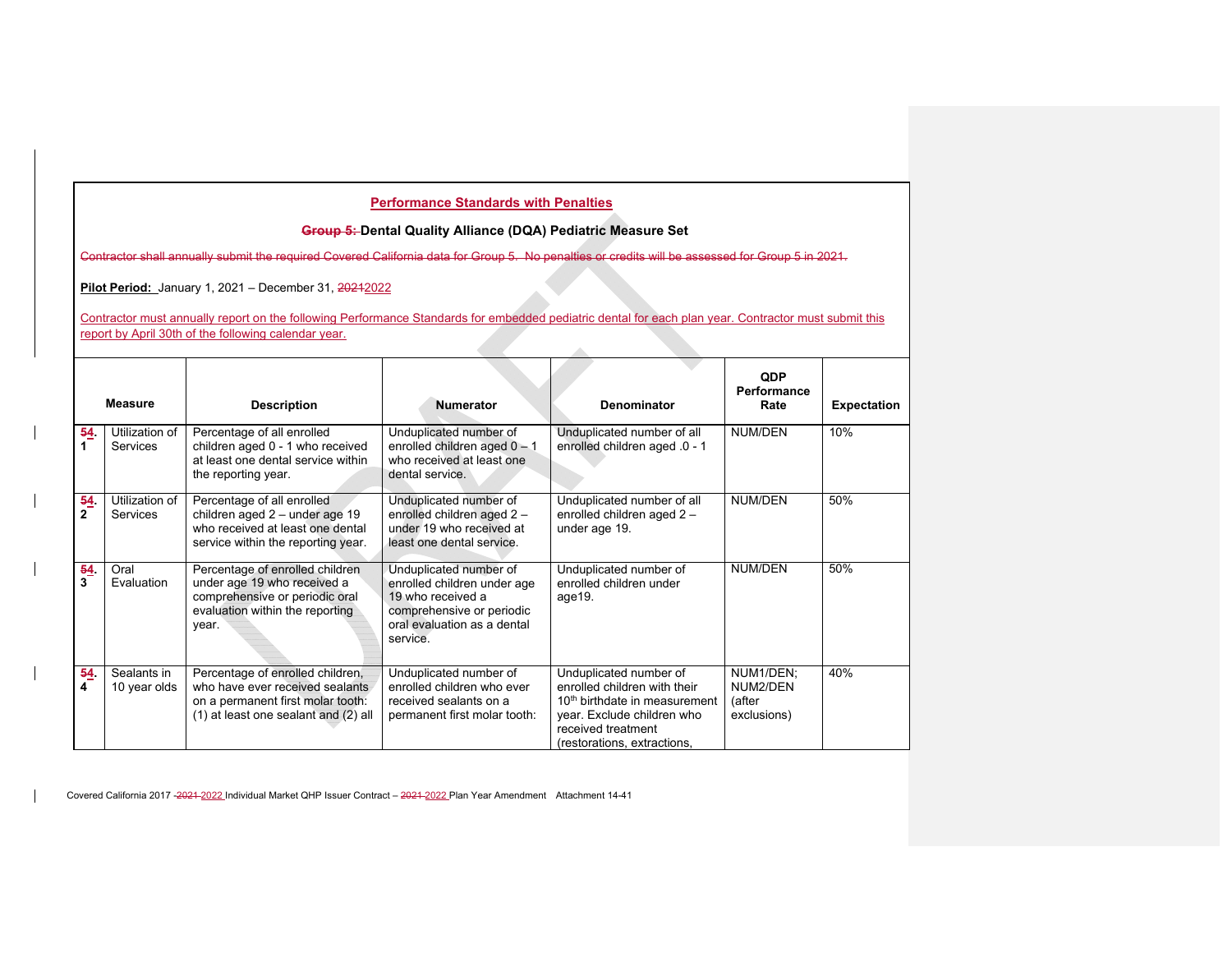#### **Group 5: Dental Quality Alliance (DQA) Pediatric Measure Set**

Contractor shall annually submit the required Covered California data for Group 5. No penalties or credits will be assessed for Group 5 in 2021.

**Pilot Period:** January 1, 2021 - December 31, 2021-2022

Contractor must annually report on the following Performance Standards for embedded pediatric dental for each plan year. Contractor must submit this report by April 30th of the following calendar year.

à.

|         | <b>Measure</b>              | <b>Description</b>                                                                                                                                                                                            | <b>Numerator</b>                                                                                                                                                                  | <b>Denominator</b>                                                                                                                                                                                                                                                                                                                                | <b>QDP</b><br>Performance<br>Rate              | <b>Expectation</b> |
|---------|-----------------------------|---------------------------------------------------------------------------------------------------------------------------------------------------------------------------------------------------------------|-----------------------------------------------------------------------------------------------------------------------------------------------------------------------------------|---------------------------------------------------------------------------------------------------------------------------------------------------------------------------------------------------------------------------------------------------------------------------------------------------------------------------------------------------|------------------------------------------------|--------------------|
|         |                             | four molars sealed by 10 <sup>th</sup><br>birthdate.                                                                                                                                                          | (1) at least one sealant and<br>(2) all four molars sealed.                                                                                                                       | endodontic, prosthodontic,<br>and other dental treatments)<br>on all four first permanent<br>molars in the 48 months prior<br>to the 10 <sup>th</sup> birthdate.                                                                                                                                                                                  |                                                |                    |
| 54<br>5 | Sealants in<br>15 year olds | Percentage of enrolled children,<br>who have ever received sealants<br>on a permanent second molar<br>tooth: (1) at least one sealant and<br>(2) all four molars sealed by the<br>15 <sup>th</sup> birthdate. | Unduplicated number of<br>enrolled children who ever<br>received sealants on a<br>permanent second molar<br>tooth: (1) at least one<br>sealant and (2) all four<br>molars sealed. | Unduplicated number of<br>enrolled children with their<br>15 <sup>th</sup> birthdate in measurement<br>year. Exclude children who<br>received treatment<br>(restorations, extractions,<br>endodontic, prosthodontic,<br>and other dental treatments)<br>on all four second permanent<br>molars in the 48 months prior<br>to the $15th$ birthdate. | NUM1/DEN;<br>Num2/DEN<br>(after<br>exclusions) | 40%                |

Covered California 2017 -2021-2022 Individual Market QHP Issuer Contract - 2021-2022 Plan Year Amendment Attachment 14-42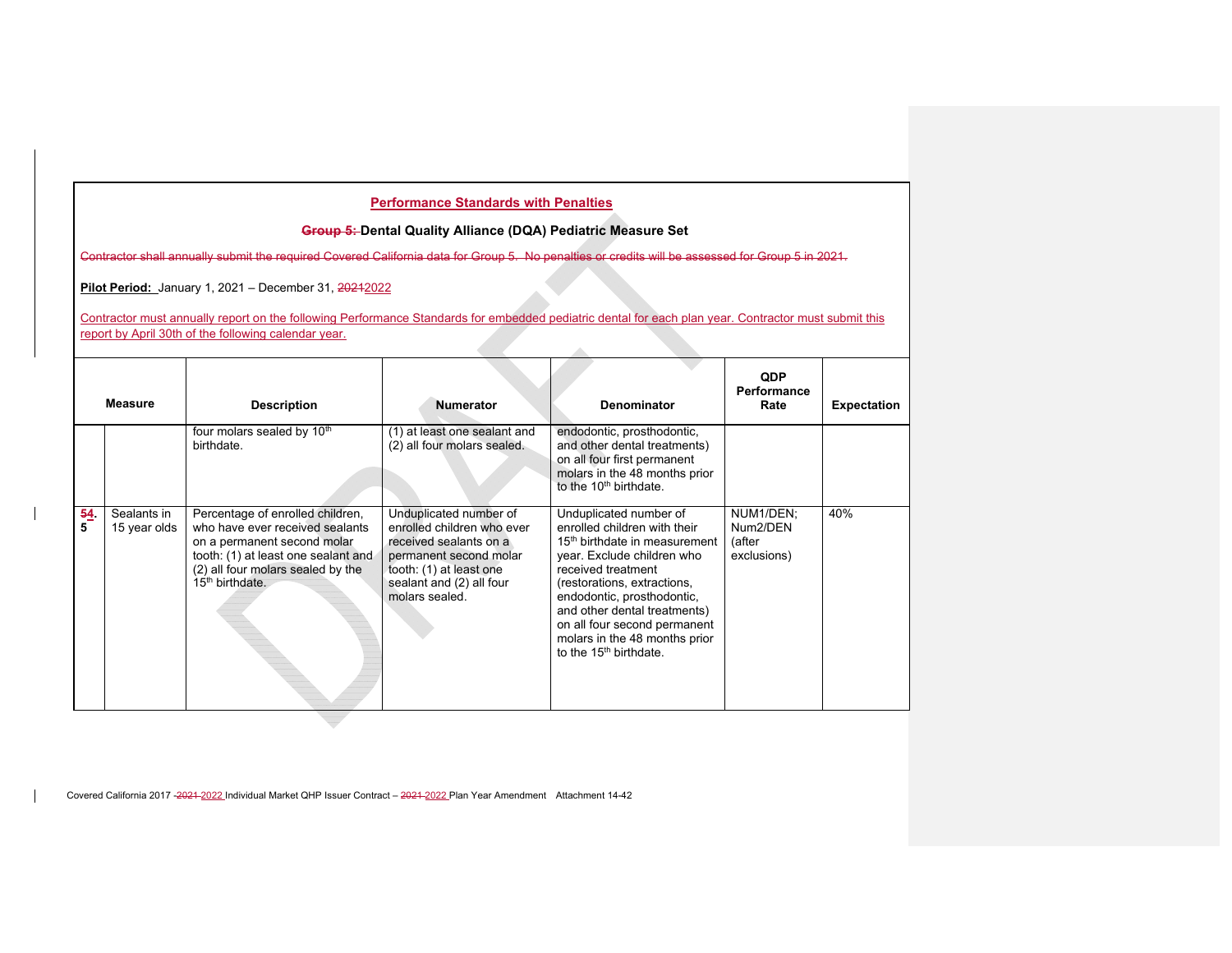### **Group 5: Dental Quality Alliance (DQA) Pediatric Measure Set**

Contractor shall annually submit the required Covered California data for Group 5. No penalties or credits will be assessed for Group 5 in 2021.

**Pilot Period:** January 1, 2021 – December 31, 20212022

Contractor must annually report on the following Performance Standards for embedded pediatric dental for each plan year. Contractor must submit this report by April 30th of the following calendar year.

À.

|          | <b>Measure</b>                                                                                              | <b>Description</b>                                                                                                                                                                                     | <b>Numerator</b>                                                                                                                                                                                             | Denominator                                                                                                       | <b>QDP</b><br>Performance<br>Rate | <b>Expectation</b>                                |
|----------|-------------------------------------------------------------------------------------------------------------|--------------------------------------------------------------------------------------------------------------------------------------------------------------------------------------------------------|--------------------------------------------------------------------------------------------------------------------------------------------------------------------------------------------------------------|-------------------------------------------------------------------------------------------------------------------|-----------------------------------|---------------------------------------------------|
| 54.<br>6 | Topical<br>Fluoride for<br>Children at<br>Elevated<br>Caries Risk                                           | Percentage of enrolled children<br>aged 1-18 years who are at<br>"elevated" risk (i.e. "moderate" or<br>"high") who received at least 2<br>topical fluoride applications within<br>the reporting year. | Unduplicated number of<br>enrolled children aged 1-18<br>years who are at "elevated"<br>risk (i.e. "moderate" or<br>"high") who received at least<br>2 topical fluoride applications<br>as a dental service. | Unduplicated number of<br>enrolled children aged 1-18<br>years at "elevated" risk (i.e.<br>"moderate" or "high"). | NUM/DEN                           | 50%                                               |
| 54<br>7  | Ambulatory<br>Care<br>Sensitive<br>Emergency<br>Department<br>Visits for<br>Dental<br>Caries in<br>Children | Number of emergency<br>department (ED) visits for caries-<br>related reasons per 100,000<br>member months for all enrolled<br>children.                                                                | Number of ED visits with<br>caries-related diagnosis<br>code among all enrolled<br>children.                                                                                                                 | All member months for<br>enrollees 0 through 18 years<br>during the reporting year.                               | (NUM/DEN) x<br>100,000            | Monitoring<br>until claims<br>data is<br>received |

Covered California 2017 -2021 2022 Individual Market QHP Issuer Contract - 2021-2022 Plan Year Amendment Attachment 14-43